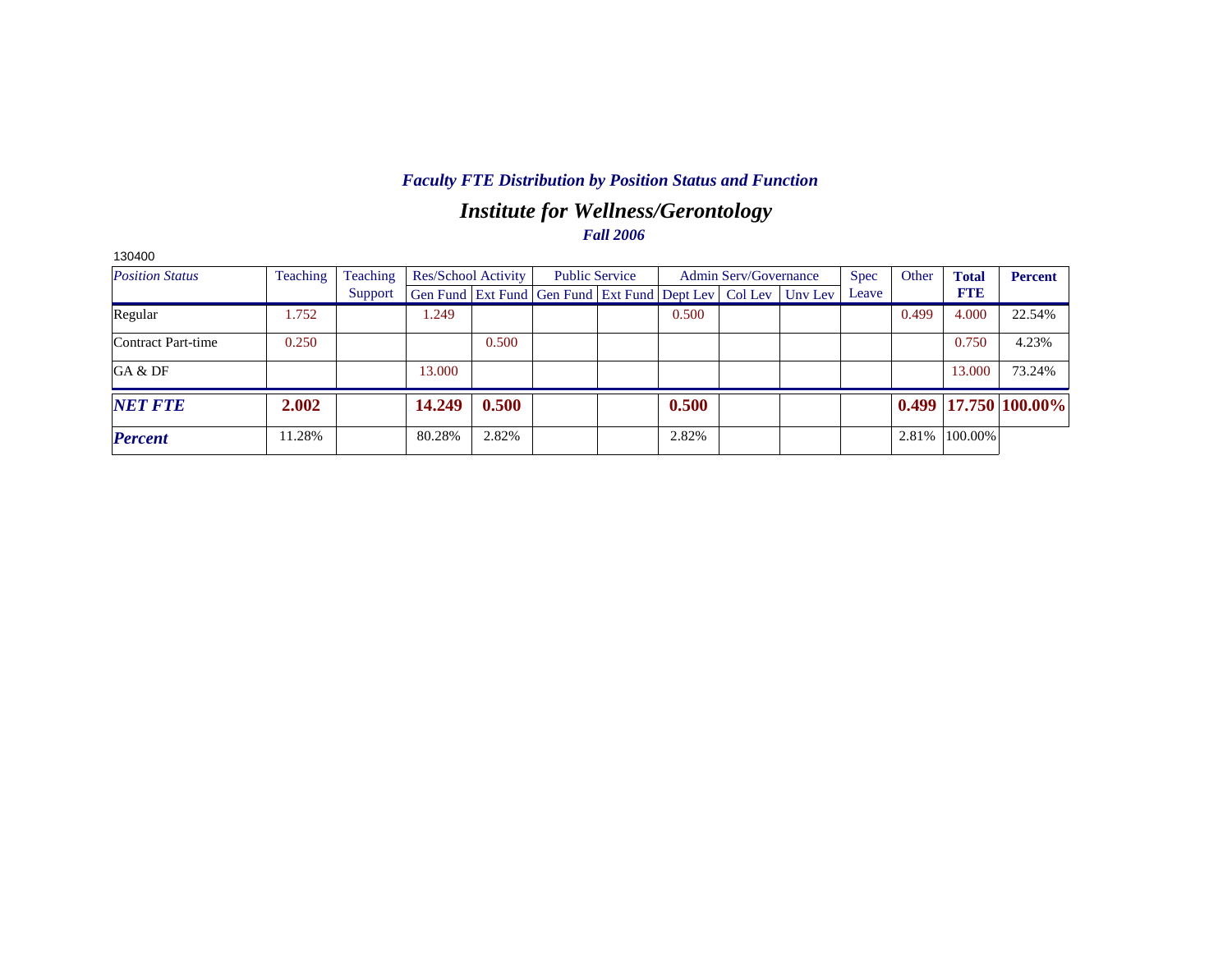# *Center for Energy Research Fall 2006*

| 130500                 |          |          |                     |  |                                                                          |  |                       |             |       |              |                        |
|------------------------|----------|----------|---------------------|--|--------------------------------------------------------------------------|--|-----------------------|-------------|-------|--------------|------------------------|
| <b>Position Status</b> | Teaching | Teaching | Res/School Activity |  | <b>Public Service</b>                                                    |  | Admin Serv/Governance | <b>Spec</b> | Other | <b>Total</b> | <b>Percent</b>         |
|                        |          | Support  |                     |  | Gen Fund   Ext Fund   Gen Fund   Ext Fund   Dept Lev   Col Lev   Unv Lev |  |                       | Leave       |       | <b>FTE</b>   |                        |
| Regular                | 1.000    |          |                     |  |                                                                          |  |                       |             |       | 1.000        | 100000000<br>0000006   |
| Contract Part-time     | 0.250    |          |                     |  |                                                                          |  |                       |             |       | 0.250        | 250000000<br>$00.00\%$ |
| Loan To $(-)$          | $-1.250$ |          |                     |  |                                                                          |  |                       |             |       | $-1.250$     | 125000000              |
| <b>NET FTE</b>         | 0.000    |          |                     |  |                                                                          |  |                       |             |       | 0.000        | $0.00\%$               |
| <b>Percent</b>         | 0.00%    |          |                     |  |                                                                          |  |                       |             |       | $0.00\%$     |                        |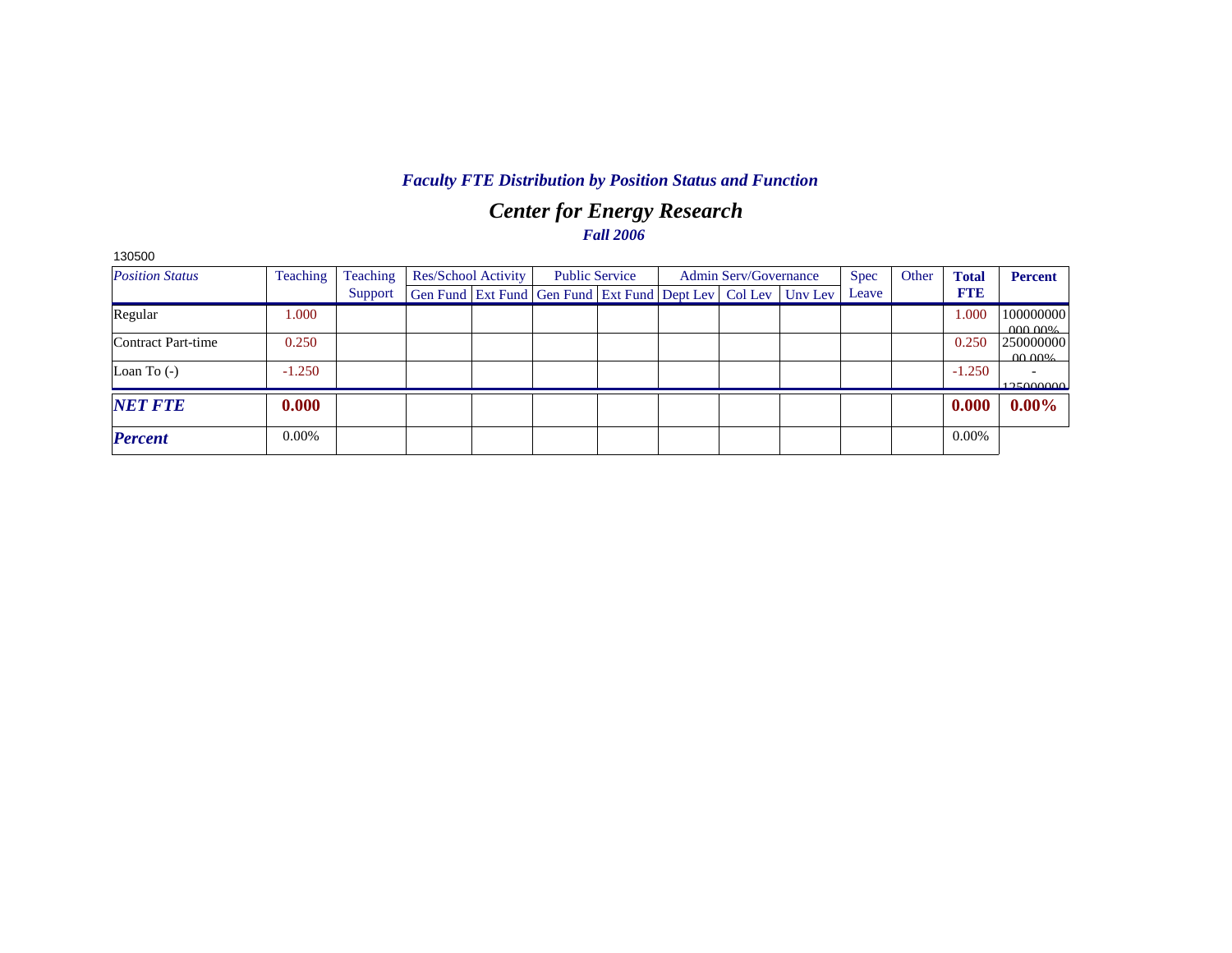# *Dept of Architecture Fall 2006*

| 140400                 |          |          |                            |       |                                                                |        |                              |         |       |       |              |                |
|------------------------|----------|----------|----------------------------|-------|----------------------------------------------------------------|--------|------------------------------|---------|-------|-------|--------------|----------------|
| <b>Position Status</b> | Teaching | Teaching | <b>Res/School Activity</b> |       | <b>Public Service</b>                                          |        | <b>Admin Serv/Governance</b> |         | Spec  | Other | <b>Total</b> | <b>Percent</b> |
|                        |          | Support  |                            |       | Gen Fund   Ext Fund   Gen Fund   Ext Fund   Dept Lev   Col Lev |        |                              | Uny Lev | Leave |       | <b>FTE</b>   |                |
| Regular                | 14.041   | 0.208    | 1.584                      | 0.375 | 0.000                                                          | 3.542  | 0.750                        | 1.000   | 0.250 |       | 21.750       | 44.46%         |
| Contract Full-time     | 5.750    | 0.833    |                            |       | 0.250                                                          | 0.417  |                              | 1.000   |       |       | 8.250        | 16.86%         |
| Contract Part-time     | 2.375    |          |                            |       |                                                                |        |                              |         |       |       | 2.375        | 4.85%          |
| GA & DF                |          | 4.875    | 2.320                      | 3.180 | 1.500                                                          | 3.375  |                              |         |       |       | 15.250       | 31.17%         |
| Loan From $(+)$        | 1.300    |          |                            |       |                                                                |        |                              |         |       |       | 1.300        | 2.66%          |
| <b>NET FTE</b>         | 23.466   | 5.916    | 3.904                      | 3.555 | 1.750                                                          | 7.334  | 0.750                        | 2.000   | 0.250 |       |              | 48.925 100.00% |
| <b>Percent</b>         | 47.96%   | 12.09%   | 7.98%                      | 7.27% | 3.58%                                                          | 14.99% | 1.53%                        | 4.09%   | 0.51% |       | 100.00%      |                |

| <i><b>Overload</b></i><br><i>(these figures are included in table above)</i> |       |                                                    |                                                                      |  |                       |  |  |                              |  |              |              |              |
|------------------------------------------------------------------------------|-------|----------------------------------------------------|----------------------------------------------------------------------|--|-----------------------|--|--|------------------------------|--|--------------|--------------|--------------|
| <b>Position Status</b>                                                       |       | <b>Teaching   Teaching   Res/School Activity  </b> |                                                                      |  | <b>Public Service</b> |  |  | <b>Admin Serv/Governance</b> |  | <b>Spec</b>  | <b>Other</b> | <b>Total</b> |
|                                                                              |       |                                                    | Support Gen Fund Ext Fund Gen Fund Ext Fund Dept Lev Col Lev Unv Lev |  |                       |  |  |                              |  | <b>Leave</b> |              | <b>FTE</b>   |
| <b>Regular</b>                                                               | 1.000 |                                                    |                                                                      |  |                       |  |  |                              |  |              |              | 1.000        |
| <b>Contract Full-time</b>                                                    | 0.250 |                                                    |                                                                      |  |                       |  |  |                              |  |              |              | 0.250        |
| <b>Total</b>                                                                 | 1.250 |                                                    |                                                                      |  |                       |  |  |                              |  |              |              | 1.250        |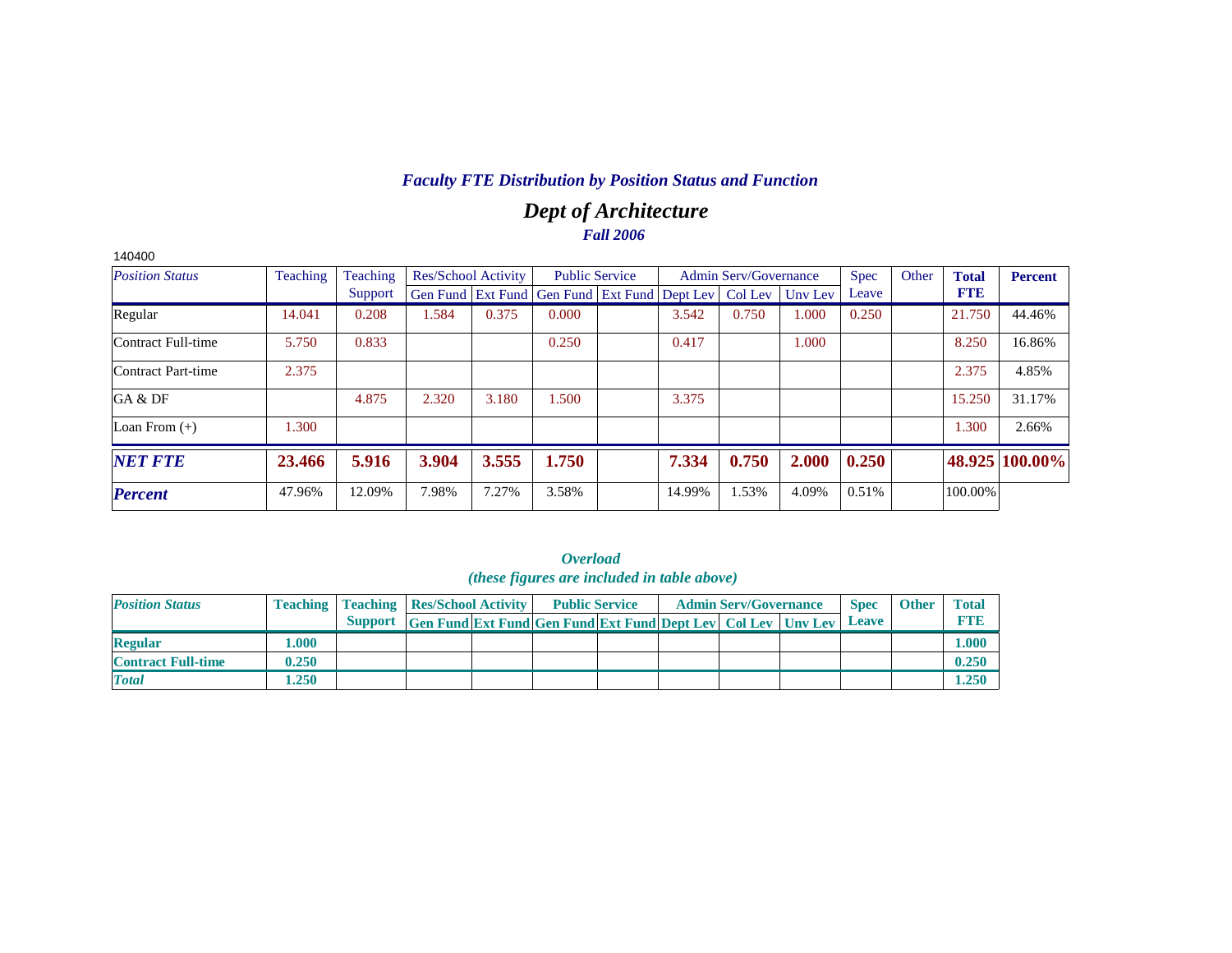# *Dept of Landscape Architecture Fall 2006*

| 140700                 |          |          |                            |       |                                                                |       |                       |         |             |       |              |                |
|------------------------|----------|----------|----------------------------|-------|----------------------------------------------------------------|-------|-----------------------|---------|-------------|-------|--------------|----------------|
| <b>Position Status</b> | Teaching | Teaching | <b>Res/School Activity</b> |       | <b>Public Service</b>                                          |       | Admin Serv/Governance |         | <b>Spec</b> | Other | <b>Total</b> | <b>Percent</b> |
|                        |          | Support  |                            |       | Gen Fund   Ext Fund   Gen Fund   Ext Fund   Dept Lev   Col Lev |       |                       | Unv Lev | Leave       |       | <b>FTE</b>   |                |
| Regular                | 9.083    |          | 0.625                      | 0.125 |                                                                | 0.250 | 0.500                 |         |             |       | 11.583       | 65.26%         |
| Contract Full-time     | 0.832    |          |                            |       |                                                                |       |                       |         |             |       | 0.832        | 4.69%          |
| Contract Part-time     | 1.083    |          |                            |       |                                                                |       |                       |         |             |       | 1.083        | 6.10%          |
| GA & DF                |          | 1.000    | 2.500                      |       |                                                                |       | 0.750                 |         |             |       | 4.250        | 23.95%         |
| <b>NET FTE</b>         | 10.998   | 1.000    | 3.125                      | 0.125 |                                                                | 1.250 | 1.250                 |         |             |       |              | 17.748 100.00% |
| <b>Percent</b>         | 61.97%   | 5.63%    | 17.61%                     | 0.70% |                                                                | 7.04% | 7.04%                 |         |             |       | 100.00%      |                |

|  |                                   | <i><b>Overload</b></i>                             |                              |
|--|-----------------------------------|----------------------------------------------------|------------------------------|
|  |                                   | <i>(these figures are included in table above)</i> |                              |
|  | hing Teaching Res/School Activity | <b>Public Service</b>                              | <b>Admin Serv/Governance</b> |

| <b>Position Status</b> |       | <b>Teaching   Teaching   Res/School Activity  </b> |                                                                     | <b>Public Service</b> |  | <b>Admin Serv/Governance</b> | <b>Spec</b> | <b>Other</b> | <b>Total</b> |
|------------------------|-------|----------------------------------------------------|---------------------------------------------------------------------|-----------------------|--|------------------------------|-------------|--------------|--------------|
|                        |       | <b>Support</b>                                     | <b>Gen Fund Ext Fund Gen Fund Ext Fund Dept Lev Col Lev Unv Lev</b> |                       |  |                              | Leave       |              |              |
| <b>Regular</b>         | 0.583 |                                                    |                                                                     |                       |  |                              |             |              |              |
| <b>Total</b>           | 0.583 |                                                    |                                                                     |                       |  |                              |             |              |              |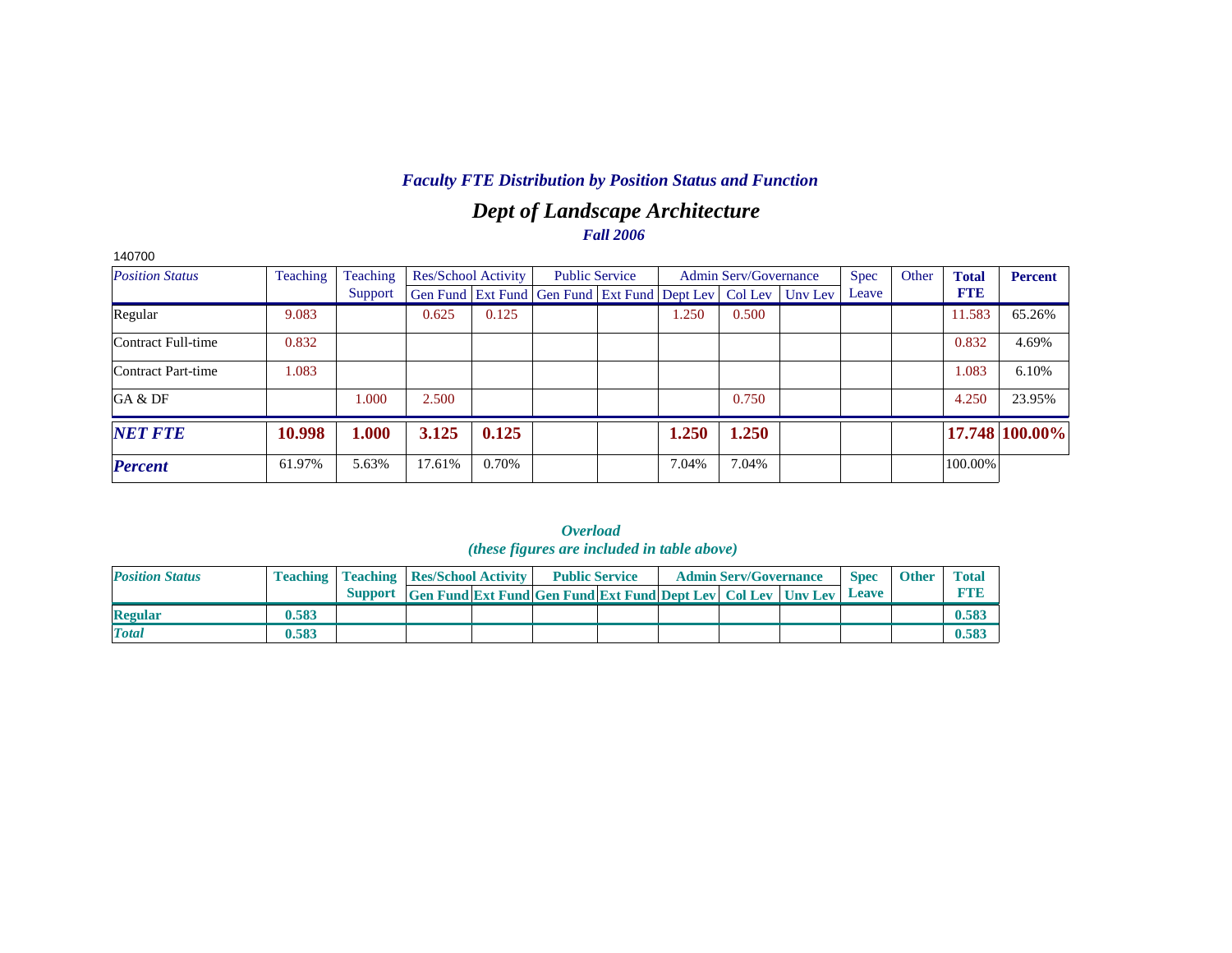# *Dept of Urban Planning Fall 2006*

| 141000                 |          |          |                            |        |                                                                |  |                              |         |             |       |              |                            |
|------------------------|----------|----------|----------------------------|--------|----------------------------------------------------------------|--|------------------------------|---------|-------------|-------|--------------|----------------------------|
| <b>Position Status</b> | Teaching | Teaching | <b>Res/School Activity</b> |        | <b>Public Service</b>                                          |  | <b>Admin Serv/Governance</b> |         | <b>Spec</b> | Other | <b>Total</b> | <b>Percent</b>             |
|                        |          | Support  |                            |        | Gen Fund   Ext Fund   Gen Fund   Ext Fund   Dept Lev   Col Lev |  |                              | Unv Lev | Leave       |       | <b>FTE</b>   |                            |
| Regular                | 5.249    |          | 1.339                      | 0.411  |                                                                |  | 0.874                        |         |             | 0.250 | 8.123        | 40.87%                     |
| Contract Full-time     | 0.750    | 0.250    |                            |        |                                                                |  |                              |         |             |       | 1.000        | 5.03%                      |
| Contract Part-time     | 1.250    |          |                            |        |                                                                |  |                              |         |             |       | 1.250        | 6.29%                      |
| GA & DF                |          | 3.500    |                            | 6.000  |                                                                |  |                              |         |             |       | 9.500        | 47.80%                     |
| <b>NET FTE</b>         | 7.249    | 3.750    | 1.339                      | 6.411  |                                                                |  | 0.874                        |         |             |       |              | $0.250$   19.873   100.00% |
| <b>Percent</b>         | 36.48%   | 18.87%   | 6.74%                      | 32.26% |                                                                |  | 4.40%                        |         |             | 1.26% | 100.00%      |                            |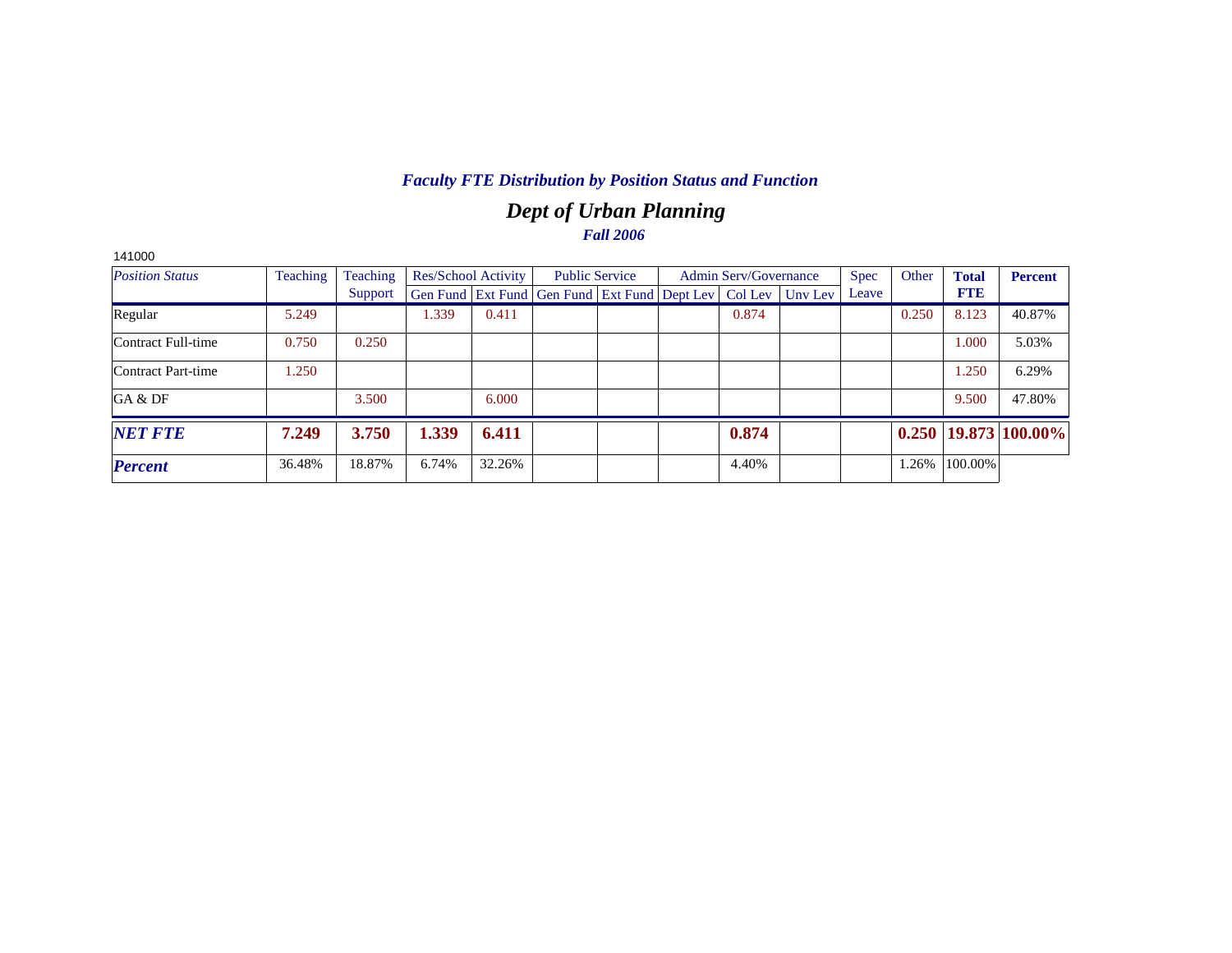# *Dept of Accounting Fall 2006*

| Teaching<br><b>Position Status</b> |        | Teaching | Res/School Activity |  | <b>Public Service</b>                                          |  |       | <b>Admin Serv/Governance</b> |         | <b>Spec</b> | Other | <b>Total</b> | <b>Percent</b> |
|------------------------------------|--------|----------|---------------------|--|----------------------------------------------------------------|--|-------|------------------------------|---------|-------------|-------|--------------|----------------|
|                                    |        | Support  |                     |  | Gen Fund   Ext Fund   Gen Fund   Ext Fund   Dept Lev   Col Lev |  |       |                              | Unv Lev | Leave       |       | <b>FTE</b>   |                |
| Regular                            | 6.609  | 0.250    | 2.750               |  |                                                                |  | 0.250 |                              |         |             |       | 9.859        | 59.75%         |
| Contract Full-time                 | 4.000  |          |                     |  |                                                                |  |       |                              |         |             |       | 4.000        | 24.24%         |
| Contract Part-time                 | 0.141  |          |                     |  |                                                                |  |       |                              |         |             |       | 0.141        | 0.85%          |
| GA & DF                            |        | 2.500    |                     |  |                                                                |  |       |                              |         |             |       | 2.500        | 15.15%         |
| <b>NET FTE</b>                     | 10.750 | 2.750    | 2.750               |  |                                                                |  | 0.250 |                              |         |             |       |              | 16.500 100.00% |
| <b>Percent</b>                     | 65.15% | 16.67%   | 16.67%              |  |                                                                |  | 1.52% |                              |         |             |       | 100.00%      |                |

143300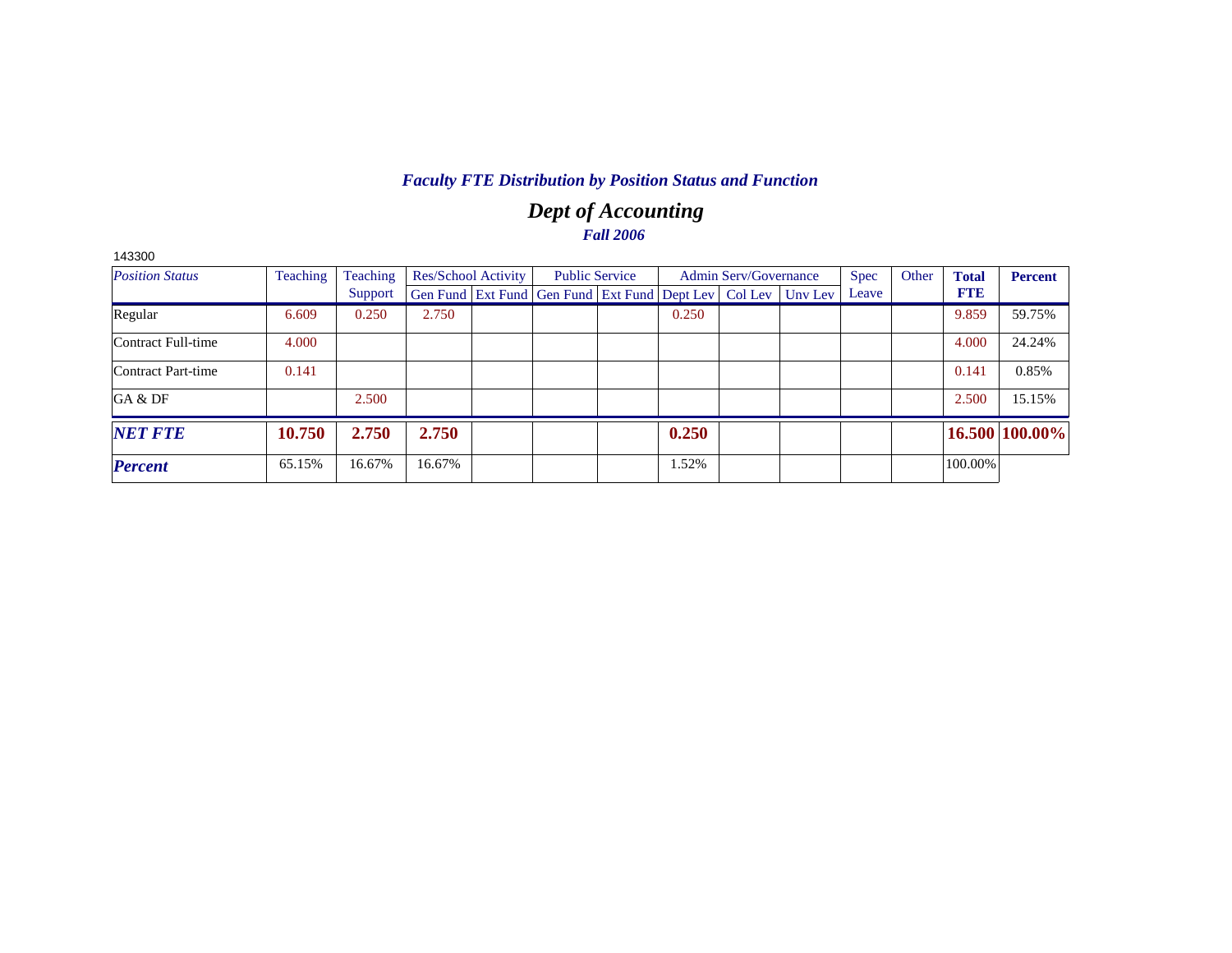# *Dept of Info Systems & Oper Mgmt Fall 2006*

| 144200                 |          |          |                            |                                                                  |       |                              |             |       |              |                            |
|------------------------|----------|----------|----------------------------|------------------------------------------------------------------|-------|------------------------------|-------------|-------|--------------|----------------------------|
| <b>Position Status</b> | Teaching | Teaching | <b>Res/School Activity</b> | <b>Public Service</b>                                            |       | <b>Admin Serv/Governance</b> | <b>Spec</b> | Other | <b>Total</b> | <b>Percent</b>             |
|                        |          | Support  |                            | Gen Fund Ext Fund Gen Fund Ext Fund Dept Lev   Col Lev   Unv Lev |       |                              | Leave       |       | <b>FTE</b>   |                            |
| Regular                | 10.584   | 0.666    | 4.250                      |                                                                  | 0.250 |                              |             | 0.250 | 16.000       | 61.54%                     |
| Contract Full-time     | 2.500    |          | 0.000                      |                                                                  |       |                              |             |       | 2.500        | 9.62%                      |
| Contract Part-time     | 4.000    |          | 0.000                      |                                                                  |       |                              |             | 0.000 | 4.000        | 15.38%                     |
| GA & DF                | 0.000    | 3.500    |                            |                                                                  |       |                              |             |       | 3.500        | 13.46%                     |
| Loan From $(+)$        |          |          |                            |                                                                  |       |                              |             |       | 0.000        | $0.00\%$                   |
| <b>NET FTE</b>         | 17.084   | 4.166    | 4.250                      |                                                                  | 0.250 |                              |             |       |              | $0.250$   26.000   100.00% |
| <b>Percent</b>         | 65.71%   | 16.02%   | 16.35%                     |                                                                  | 0.96% |                              |             | 0.96% | 100.00%      |                            |

|                           |       |                                                                      | <i>(these figures are included in table above)</i> |                              |             |              |            |
|---------------------------|-------|----------------------------------------------------------------------|----------------------------------------------------|------------------------------|-------------|--------------|------------|
| <b>Position Status</b>    |       | <b>Teaching   Teaching   Res/School Activity  </b>                   | <b>Public Service</b>                              | <b>Admin Serv/Governance</b> | <b>Spec</b> | <b>Other</b> | Total      |
|                           |       | Support Gen Fund Ext Fund Gen Fund Ext Fund Dept Lev Col Lev Unv Lev |                                                    |                              | Leave       |              | <b>FTE</b> |
| <b>Contract Full-time</b> | 0.500 |                                                                      |                                                    |                              |             |              | 0.500      |
| <b>Total</b>              | 0.500 |                                                                      |                                                    |                              |             |              | 0.500      |

| <i><b>Overload</b></i>                     |  |  |  |  |  |  |  |  |  |  |  |  |
|--------------------------------------------|--|--|--|--|--|--|--|--|--|--|--|--|
| (these figures are included in table above |  |  |  |  |  |  |  |  |  |  |  |  |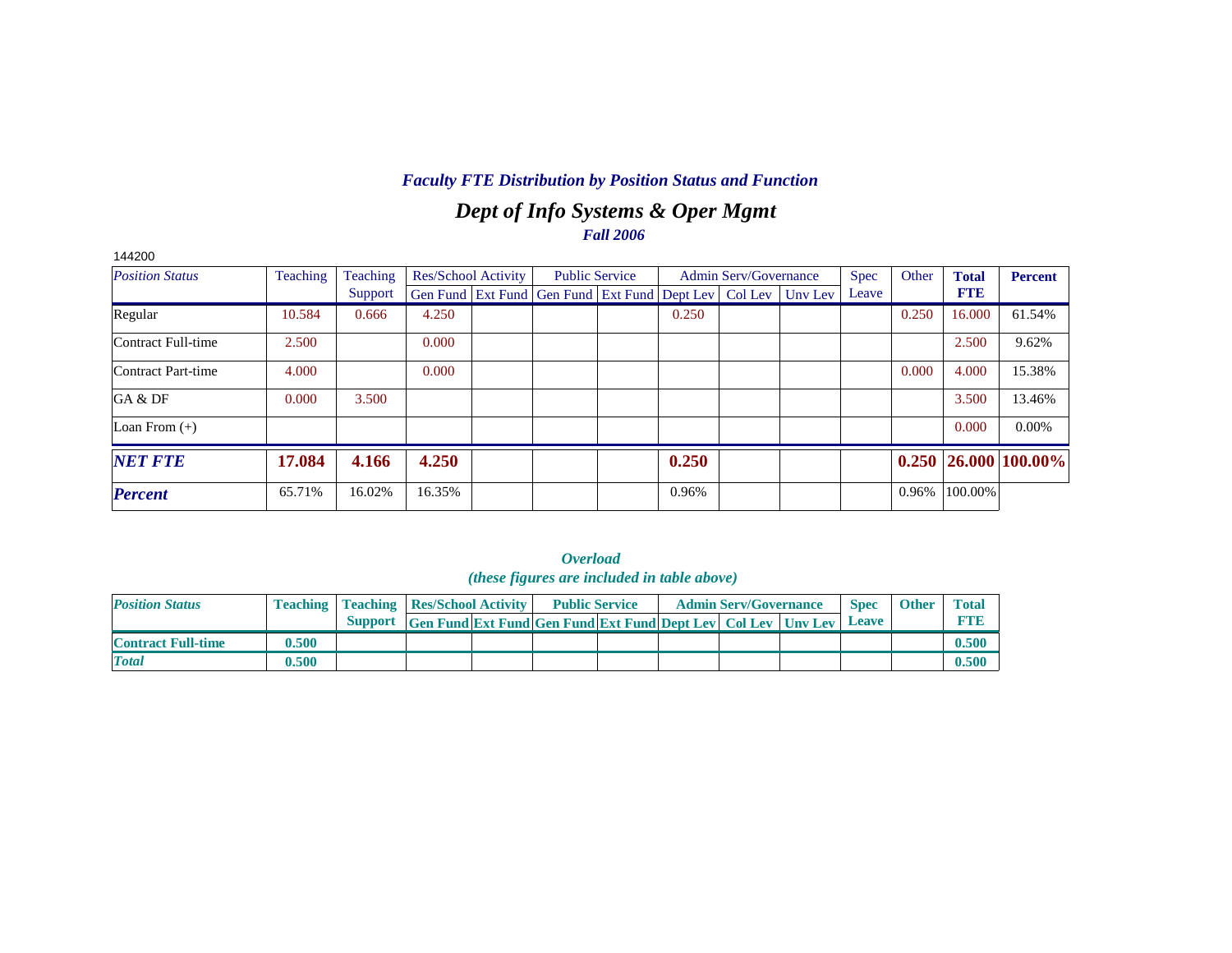# *Dept of Economics Fall 2006*

| 144500                 |          |          |                            |                                                                |       |                       |          |             |       |              |                |
|------------------------|----------|----------|----------------------------|----------------------------------------------------------------|-------|-----------------------|----------|-------------|-------|--------------|----------------|
| <b>Position Status</b> | Teaching | Teaching | <b>Res/School Activity</b> | <b>Public Service</b>                                          |       | Admin Serv/Governance |          | <b>Spec</b> | Other | <b>Total</b> | <b>Percent</b> |
|                        |          | Support  |                            | Gen Fund   Ext Fund   Gen Fund   Ext Fund   Dept Lev   Col Lev |       |                       | Unv Lev  | Leave       |       | <b>FTE</b>   |                |
| Regular                | 13.000   |          | 2.750                      |                                                                | 0.250 | 0.000                 | 0.000    |             |       | 16.000       | 85.79%         |
| GA & DF                |          | 2.500    |                            |                                                                |       |                       |          |             |       | 2.500        | 13.40%         |
| Loan From $(+)$        | 0.150    |          |                            |                                                                |       |                       |          |             |       | 0.150        | 0.80%          |
| <b>NET FTE</b>         | 13.150   | 2.500    | 2.750                      |                                                                | 0.250 | 0.000                 | 0.000    |             |       |              | 18.650 100.00% |
| <b>Percent</b>         | 70.51%   | 13.40%   | 14.75%                     |                                                                | 1.34% | $0.00\%$              | $0.00\%$ |             |       | 100.00%      |                |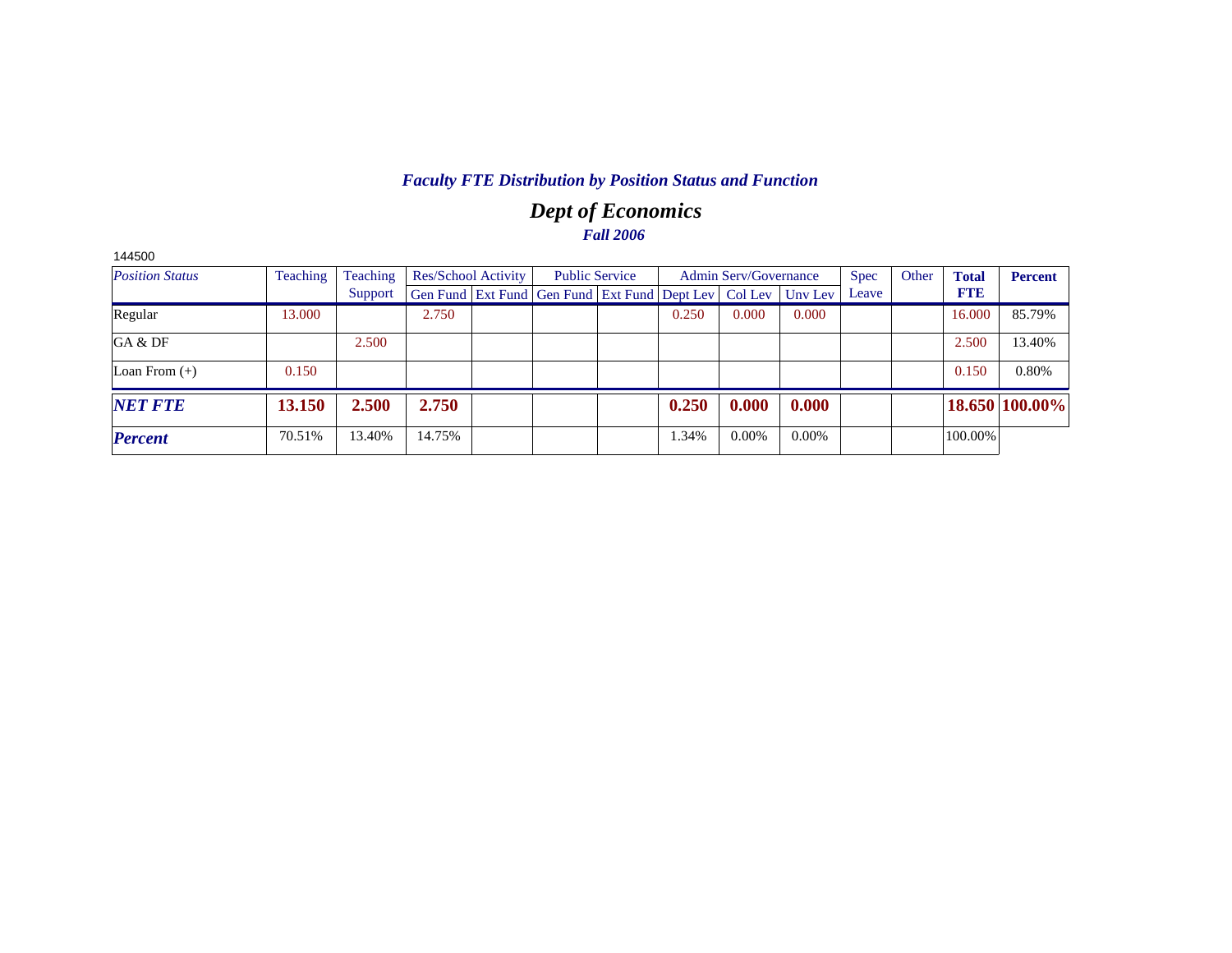# *Dept of Finance Fall 2006*

| <b>Position Status</b> | Teaching | Teaching |        | Res/School Activity |                                                                | <b>Public Service</b> |       | <b>Admin Serv/Governance</b> |         | <b>Spec</b> | Other | <b>Total</b> | <b>Percent</b>               |
|------------------------|----------|----------|--------|---------------------|----------------------------------------------------------------|-----------------------|-------|------------------------------|---------|-------------|-------|--------------|------------------------------|
|                        |          | Support  |        |                     | Gen Fund   Ext Fund   Gen Fund   Ext Fund   Dept Lev   Col Lev |                       |       |                              | Unv Lev | Leave       |       | <b>FTE</b>   |                              |
| Regular                | 9.250    |          | 2.500  |                     |                                                                |                       | 0.250 |                              |         |             | 1.000 | 13.000       | 83.87%                       |
| Contract Part-time     | 0.250    |          |        |                     |                                                                |                       |       |                              |         |             |       | 0.250        | 1.61%                        |
| GA & DF                |          | 2.500    |        |                     |                                                                |                       |       |                              |         |             |       | 2.500        | 16.13%                       |
| Loan To $(-)$          | $-0.250$ |          |        |                     |                                                                |                       |       |                              |         |             |       | $-0.250$     | $-1.61%$                     |
| <b>NET FTE</b>         | 9.250    | 2.500    | 2.500  |                     |                                                                |                       | 0.250 |                              |         |             |       |              | $1.000   15.500   100.00\% $ |
| <b>Percent</b>         | 59.68%   | 16.13%   | 16.13% |                     |                                                                |                       | 1.61% |                              |         |             | 6.45% | 100.00%      |                              |

144800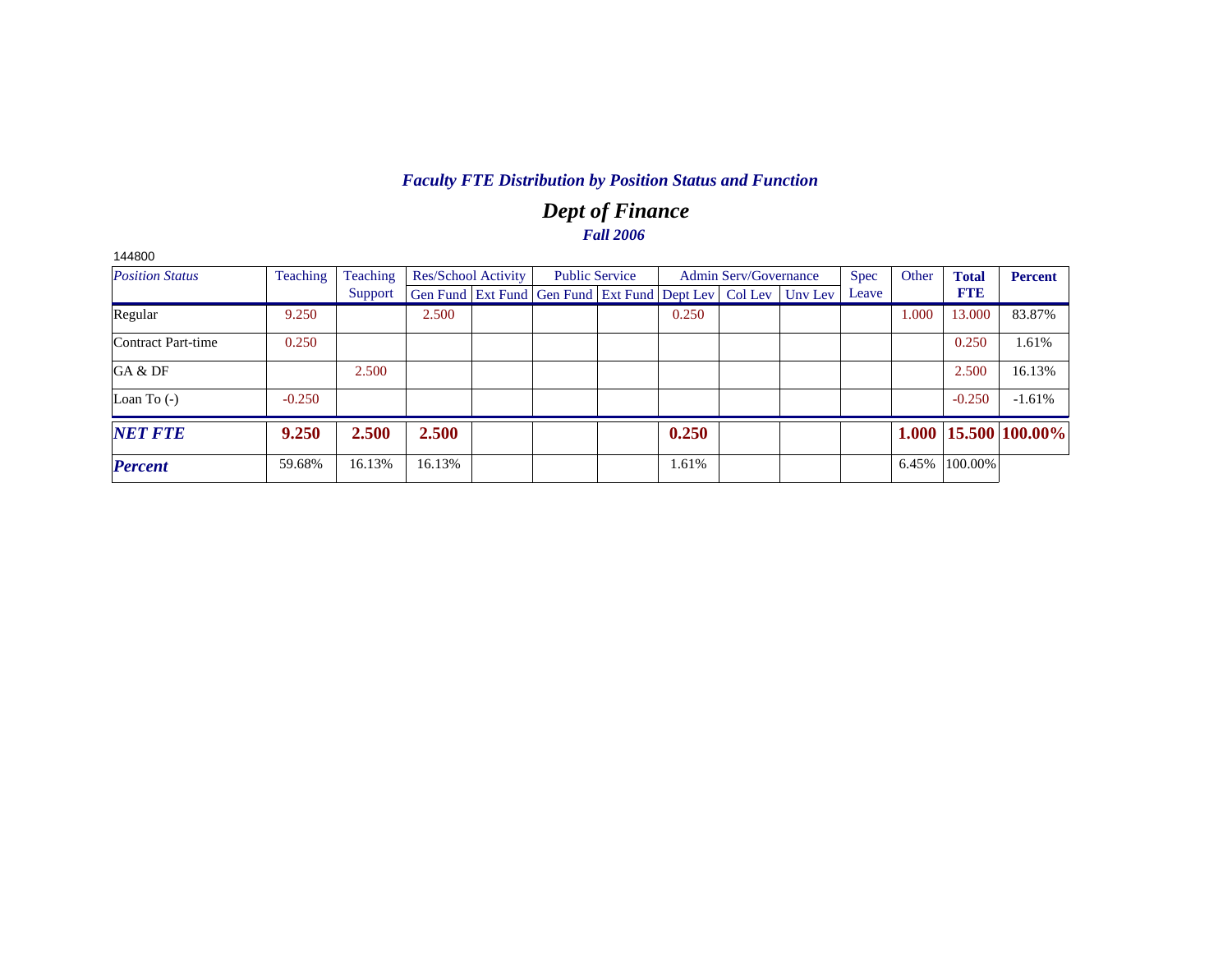# *Dept of Marketing & Management Fall 2006*

| 145400                 |          |          |        |                            |                                                                |                       |       |                              |         |             |       |              |                        |
|------------------------|----------|----------|--------|----------------------------|----------------------------------------------------------------|-----------------------|-------|------------------------------|---------|-------------|-------|--------------|------------------------|
| <b>Position Status</b> | Teaching | Teaching |        | <b>Res/School Activity</b> |                                                                | <b>Public Service</b> |       | <b>Admin Serv/Governance</b> |         | <b>Spec</b> | Other | <b>Total</b> | <b>Percent</b>         |
|                        |          | Support  |        |                            | Gen Fund   Ext Fund   Gen Fund   Ext Fund   Dept Lev   Col Lev |                       |       |                              | Unv Lev | Leave       |       | <b>FTE</b>   |                        |
| Regular                | 11.500   |          | 3.450  | 0.050                      |                                                                |                       | 0.250 | 0.250                        |         | 1.000       | 0.500 | 17.000       | 53.04%                 |
| Contract Full-time     | 3.750    |          | 0.250  |                            |                                                                |                       |       |                              |         |             |       | 4.000        | 12.48%                 |
| Contract Part-time     | 7.000    |          |        |                            |                                                                |                       |       |                              |         |             |       | 7.000        | 21.84%                 |
| GA & DF                |          | 3.500    |        |                            |                                                                |                       |       |                              |         |             |       | 3.500        | 10.92%                 |
| Loan From $(+)$        | 0.550    |          |        |                            |                                                                |                       |       |                              |         |             |       | 0.550        | 1.72%                  |
| Loan To $(-)$          |          |          |        |                            |                                                                |                       |       |                              |         |             |       | 0.000        | $0.00\%$               |
| <b>NET FTE</b>         | 22.800   | 3.500    | 3.700  | 0.050                      |                                                                |                       | 0.250 | 0.250                        |         | 1.000       |       |              | $0.500$ 32.050 100.00% |
| <b>Percent</b>         | 71.14%   | 10.92%   | 11.54% | 0.16%                      |                                                                |                       | 0.78% | 0.78%                        |         | 3.12%       | 1.56% | 100.00%      |                        |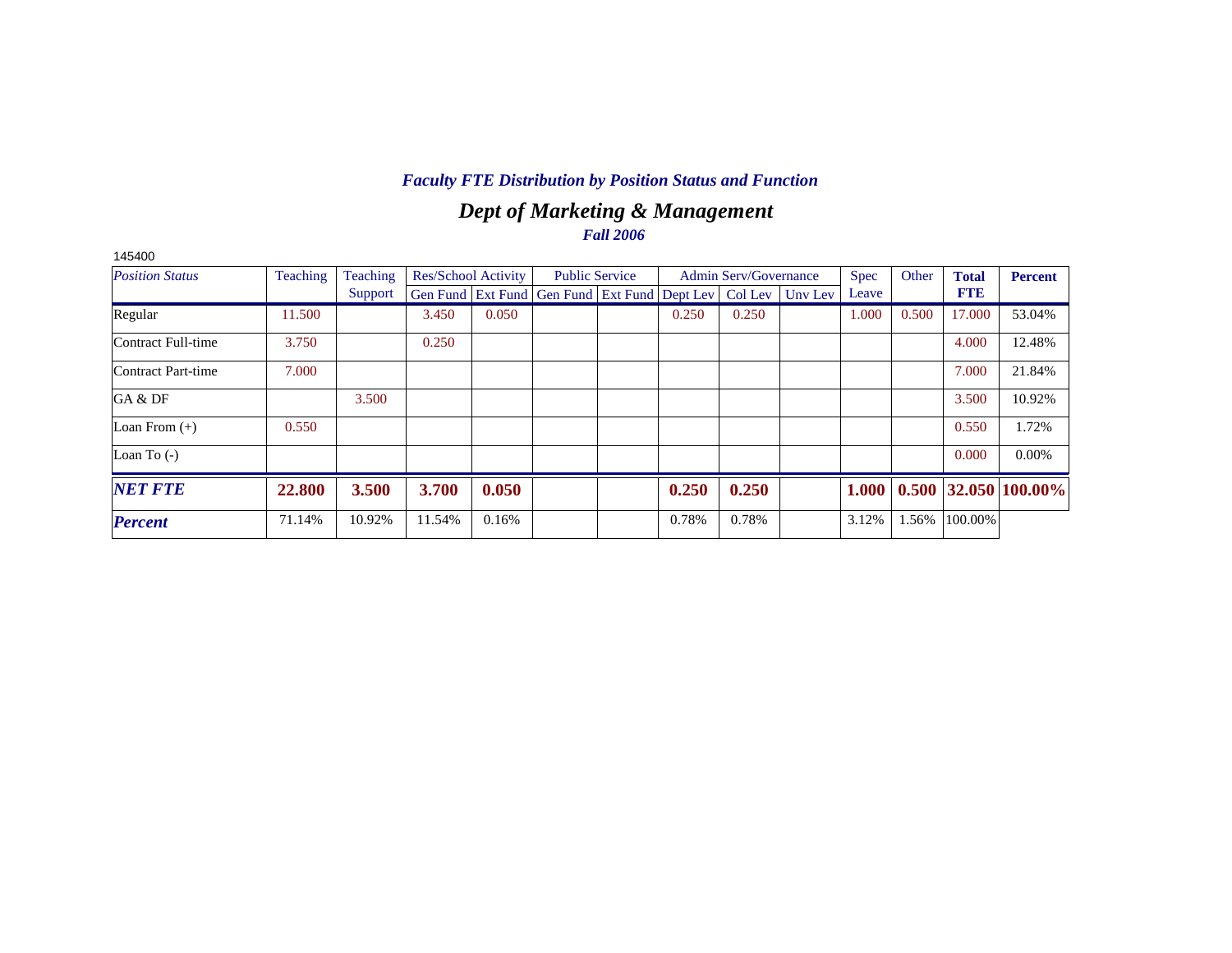# *Center for Info & Communication Sciences Fall 2006 Faculty FTE Distribution by Position Status and Function*

| 147200                 |          |          |                            |                                                                |                       |       |                       |         |             |       |              |                                                   |
|------------------------|----------|----------|----------------------------|----------------------------------------------------------------|-----------------------|-------|-----------------------|---------|-------------|-------|--------------|---------------------------------------------------|
| <b>Position Status</b> | Teaching | Teaching | <b>Res/School Activity</b> |                                                                | <b>Public Service</b> |       | Admin Serv/Governance |         | <b>Spec</b> | Other | <b>Total</b> | <b>Percent</b>                                    |
|                        |          | Support  |                            | Gen Fund   Ext Fund   Gen Fund   Ext Fund   Dept Lev   Col Lev |                       |       |                       | Unv Lev | Leave       |       | <b>FTE</b>   |                                                   |
| Regular                | 2.582    | 1.100    | .268                       |                                                                |                       | 0.250 | 0.100                 | 0.050   | 1.000       | 0.650 | 7.000        | 48.28%                                            |
| GA & DF                |          | 7.500    |                            |                                                                |                       |       |                       |         |             |       | 7.500        | 51.72%                                            |
| <b>NET FTE</b>         | 2.582    | 8.600    | .268                       |                                                                |                       | 0.250 | 0.100                 | 0.050   |             |       |              | $1.000 \mid 0.650 \mid 14.500 \mid 100.00\% \mid$ |
| <b>Percent</b>         | 17.81%   | 59.31%   | 8.74%                      |                                                                |                       | 1.72% | $0.69\%$              | 0.34%   | 6.90%       | 4.48% | 100.00%      |                                                   |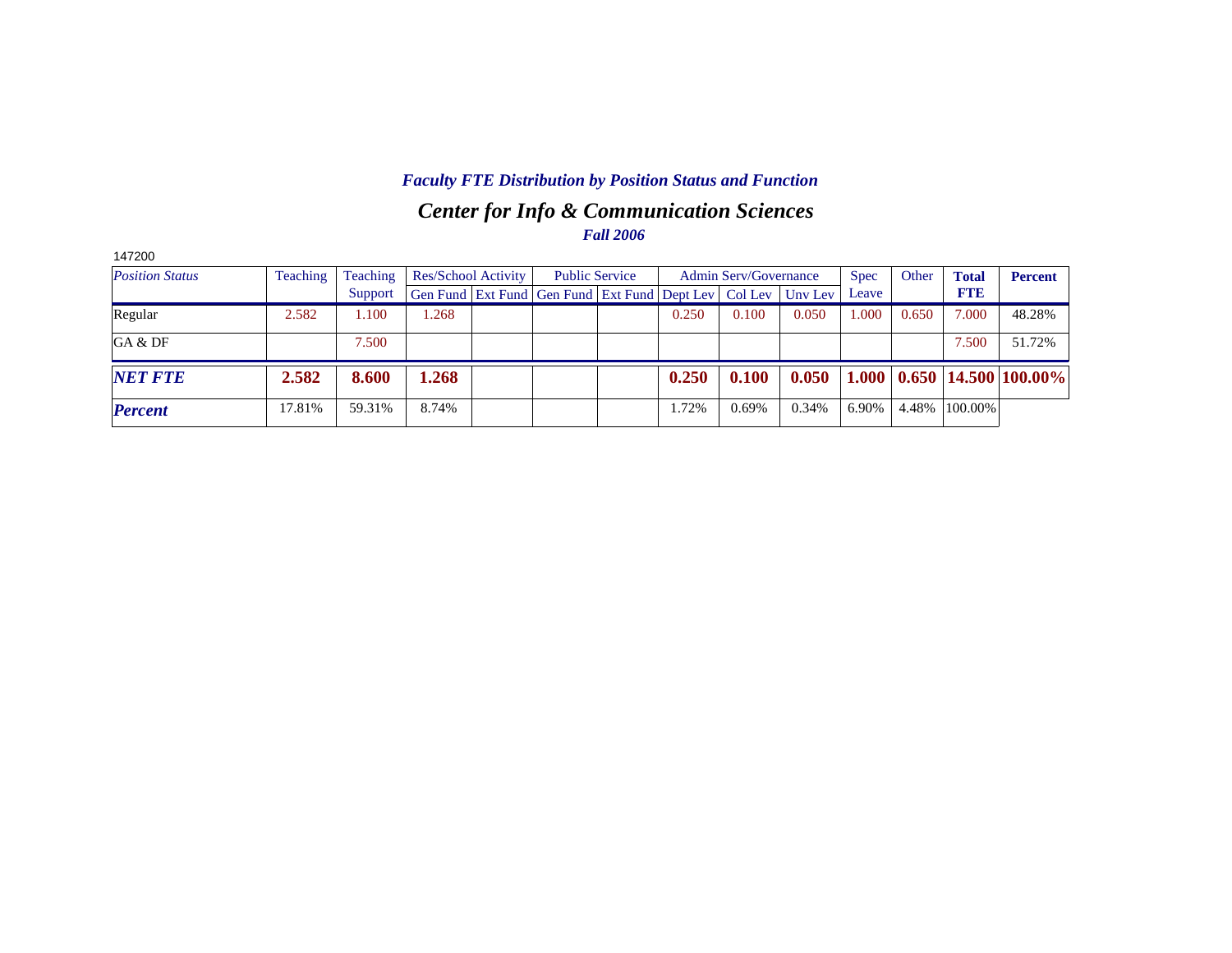# *Dept of Journalism Fall 2006*

| 147400                 |          |          |                            |       |                                                                |       |                              |         |             |       |              |                        |
|------------------------|----------|----------|----------------------------|-------|----------------------------------------------------------------|-------|------------------------------|---------|-------------|-------|--------------|------------------------|
| <b>Position Status</b> | Teaching | Teaching | <b>Res/School Activity</b> |       | <b>Public Service</b>                                          |       | <b>Admin Serv/Governance</b> |         | <b>Spec</b> | Other | <b>Total</b> | Percent                |
|                        |          | Support  |                            |       | Gen Fund   Ext Fund   Gen Fund   Ext Fund   Dept Lev   Col Lev |       |                              | Uny Lev | Leave       |       | <b>FTE</b>   |                        |
| Regular                | 9.500    | 2.200    | 3.800                      |       |                                                                | 0.500 |                              |         |             |       | 16.000       | 45.61%                 |
| Contract Full-time     | 7.333    | 0.450    | 0.300                      |       |                                                                | 0.250 | 0.250                        |         |             | 0.500 | 9.083        | 25.89%                 |
| Contract Part-time     | 1.000    |          |                            |       |                                                                |       |                              |         |             |       | 1.000        | 2.85%                  |
| GA & DF                |          | 4.750    |                            | 3.000 | 0.250                                                          |       |                              |         |             |       | 8.000        | 22.80%                 |
| Loan From $(+)$        | 1.250    |          |                            |       |                                                                |       |                              |         |             |       | 1.250        | 3.56%                  |
| Loan To $(-)$          | $-0.250$ |          |                            |       |                                                                |       |                              |         |             |       | $-0.250$     | $-0.71%$               |
| <b>NET FTE</b>         | 18.833   | 7.400    | 4.100                      | 3.000 | 0.250                                                          | 0.750 | 0.250                        |         |             |       |              | $0.500$ 35.083 100.00% |
| <b>Percent</b>         | 53.68%   | 21.09%   | 11.69%                     | 8.55% | 0.71%                                                          | 2.14% | 0.71%                        |         |             | 1.43% | 100.00%      |                        |

#### *Overload (these figures are included in table above)*

| <b>Position Status</b>    |       | <b>Teaching   Teaching   Res/School Activity  </b> |                                                                          | <b>Public Service</b> |  | <b>Admin Serv/Governance</b> | <b>Spec</b> | <b>Other</b> | <b>Total</b> |
|---------------------------|-------|----------------------------------------------------|--------------------------------------------------------------------------|-----------------------|--|------------------------------|-------------|--------------|--------------|
|                           |       |                                                    | Support Gen Fund Ext Fund Gen Fund Ext Fund Dept Lev   Col Lev   Unv Lev |                       |  |                              | Leave       |              |              |
| <b>Contract Full-time</b> | 0.083 |                                                    |                                                                          |                       |  |                              |             |              | 0.083        |
| <b>Total</b>              | 0.083 |                                                    |                                                                          |                       |  |                              |             |              | 0.083        |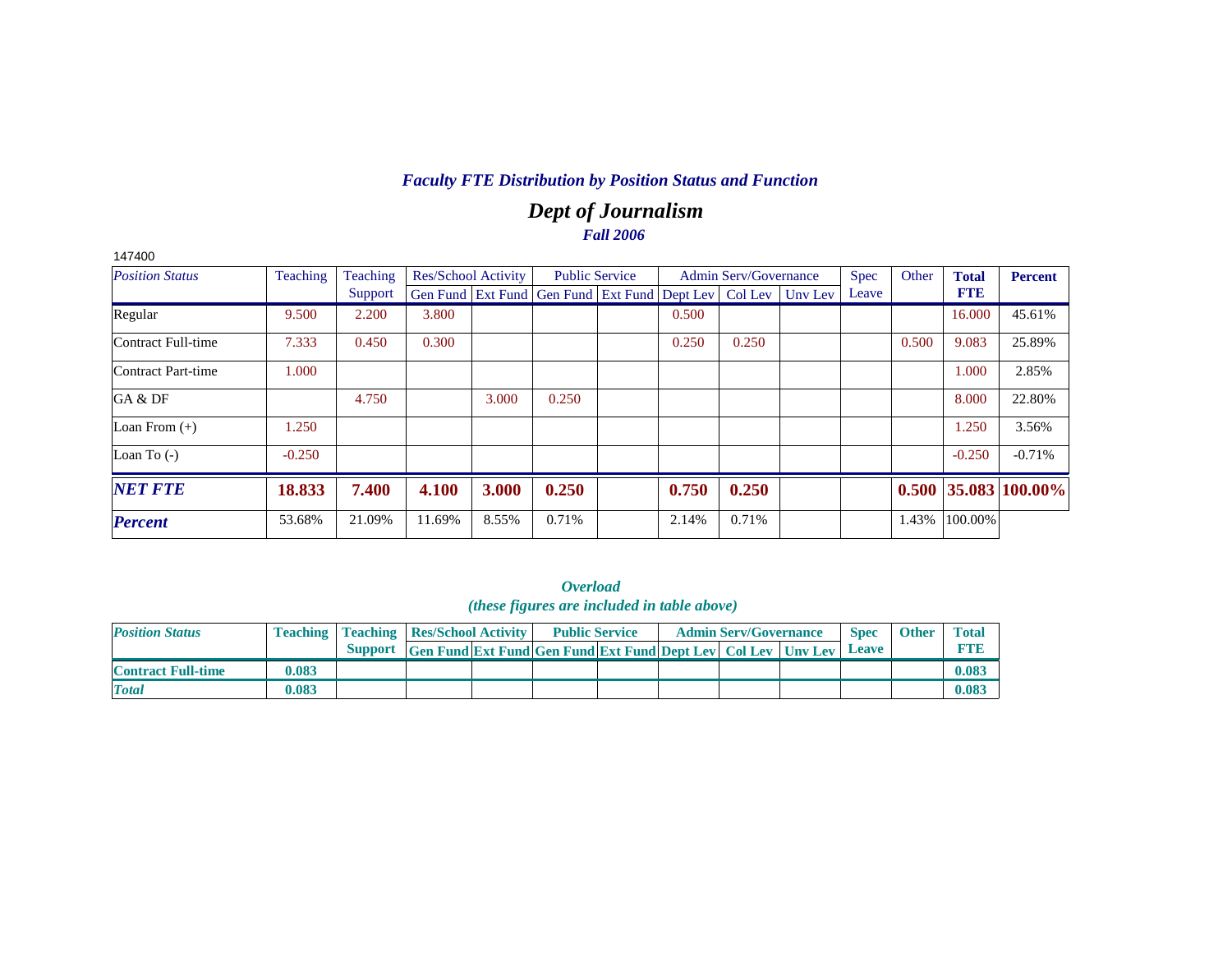# *Dept of Communication Studies Fall 2006*

| 147600                 |          |          |                            |                                                                          |       |                              |       |       |              |                        |
|------------------------|----------|----------|----------------------------|--------------------------------------------------------------------------|-------|------------------------------|-------|-------|--------------|------------------------|
| <b>Position Status</b> | Teaching | Teaching | <b>Res/School Activity</b> | <b>Public Service</b>                                                    |       | <b>Admin Serv/Governance</b> | Spec  | Other | <b>Total</b> | <b>Percent</b>         |
|                        |          | Support  |                            | Gen Fund   Ext Fund   Gen Fund   Ext Fund   Dept Lev   Col Lev   Unv Lev |       |                              | Leave |       | <b>FTE</b>   |                        |
| Regular                | 3.526    | 0.250    | 0.980                      |                                                                          | 0.994 |                              |       | 0.250 | 6.000        | 15.72%                 |
| Contract Full-time     | 9.707    | 1.063    |                            |                                                                          |       |                              |       |       | 10.770       | 28.22%                 |
| Contract Part-time     | 7.250    |          |                            |                                                                          |       |                              |       |       | 7.250        | 18.99%                 |
| GA & DF                | 10.507   | 1.829    | 1.664                      |                                                                          |       |                              |       |       | 14.000       | 36.68%                 |
| Loan From $(+)$        | 0.150    |          |                            |                                                                          |       |                              |       |       | 0.150        | 0.39%                  |
| <b>NET FTE</b>         | 31.140   | 3.142    | 2.644                      |                                                                          | 0.994 |                              |       |       |              | $0.250$ 38.170 100.00% |
| <b>Percent</b>         | 81.58%   | 8.23%    | 6.93%                      |                                                                          | 2.60% |                              |       | 0.65% | 100.00%      |                        |

|                           |       |                                                    |                                                                      | <i>(these figures are included in table above)</i> |  |                              |              |              |              |
|---------------------------|-------|----------------------------------------------------|----------------------------------------------------------------------|----------------------------------------------------|--|------------------------------|--------------|--------------|--------------|
| <b>Position Status</b>    |       | <b>Teaching   Teaching   Res/School Activity  </b> |                                                                      | <b>Public Service</b>                              |  | <b>Admin Serv/Governance</b> | <b>Spec</b>  | <b>Other</b> | <b>Total</b> |
|                           |       |                                                    | Support Gen Fund Ext Fund Gen Fund Ext Fund Dept Lev Col Lev Unv Lev |                                                    |  |                              | <b>Leave</b> |              | <b>FTB</b>   |
| <b>Contract Full-time</b> | 0.770 |                                                    |                                                                      |                                                    |  |                              |              |              | 0.770        |
| <b>Total</b>              | 0.770 |                                                    |                                                                      |                                                    |  |                              |              |              | 0.770        |

|                                            | <i><b>Overload</b></i> |  |  |
|--------------------------------------------|------------------------|--|--|
| (these figures are included in table above |                        |  |  |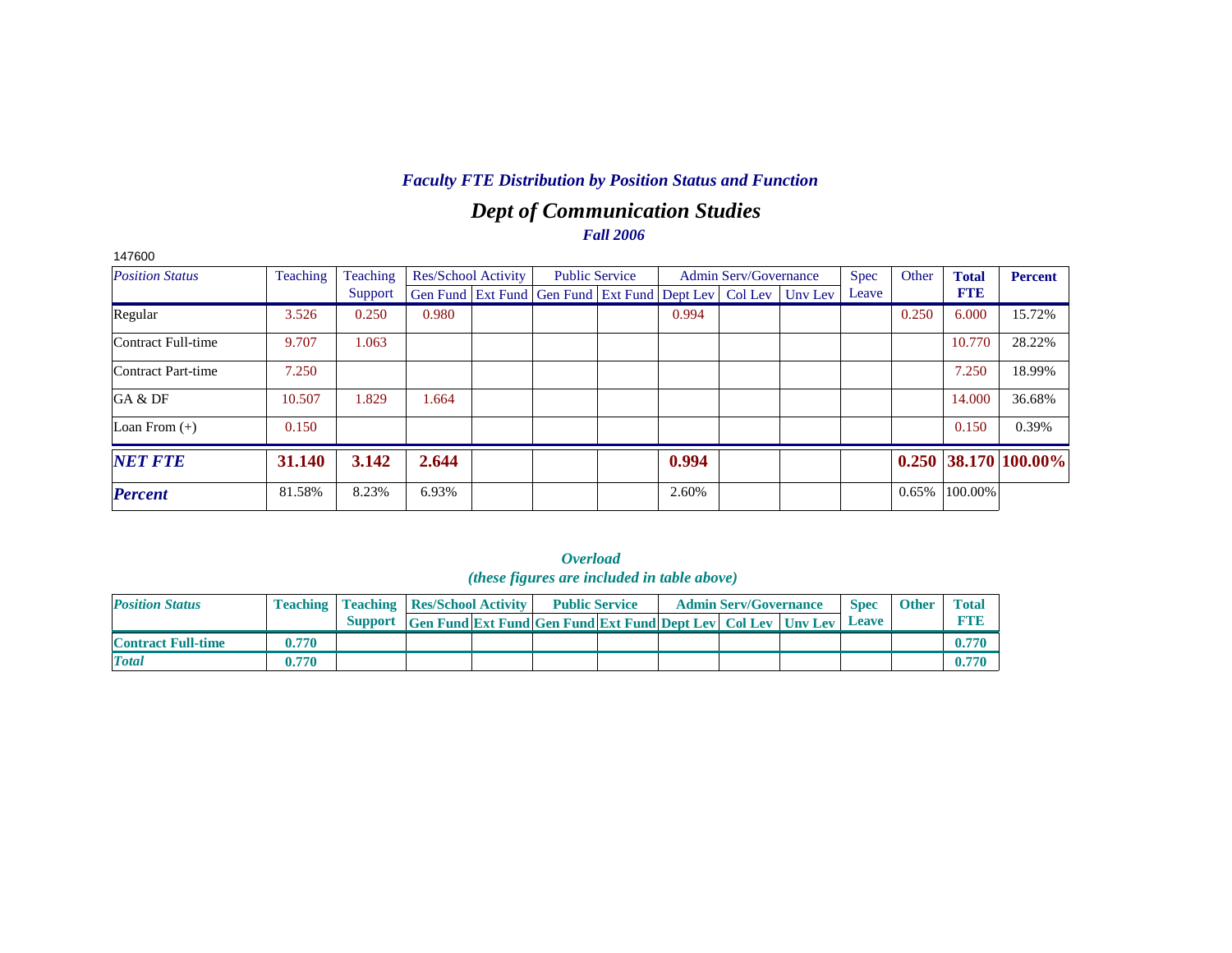# *Dept of Telecommunications Fall 2006*

| 147800                 |          |          |                            |                                                                |       |                              |         |             |       |              |                            |
|------------------------|----------|----------|----------------------------|----------------------------------------------------------------|-------|------------------------------|---------|-------------|-------|--------------|----------------------------|
| <b>Position Status</b> | Teaching | Teaching | <b>Res/School Activity</b> | <b>Public Service</b>                                          |       | <b>Admin Serv/Governance</b> |         | <b>Spec</b> | Other | <b>Total</b> | Percent                    |
|                        |          | Support  |                            | Gen Fund   Ext Fund   Gen Fund   Ext Fund   Dept Lev   Col Lev |       |                              | Uny Lev | Leave       |       | <b>FTE</b>   |                            |
| Regular                | 9.250    |          | 2.500                      | 0.000                                                          | 1.000 | 0.250                        |         |             |       | 13.000       | 54.74%                     |
| Contract Full-time     | 6.250    |          | 0.250                      | 0.000                                                          | 0.500 |                              |         |             | 0.250 | 7.250        | 30.53%                     |
| Contract Part-time     | 1.748    |          |                            |                                                                |       |                              |         |             |       | 1.748        | 7.36%                      |
| GA & DF                | 0.250    | 2.500    |                            |                                                                |       |                              |         |             |       | 2.750        | 11.58%                     |
| Loan From $(+)$        | 0.250    |          |                            |                                                                |       |                              |         |             |       | 0.250        | 1.05%                      |
| Loan To $(-)$          | $-1.250$ |          |                            |                                                                |       |                              |         |             |       | $-1.250$     | $-5.26%$                   |
| <b>NET FTE</b>         | 16.498   | 2.500    | 2.750                      | 0.000                                                          | 1.500 | 0.250                        |         |             |       |              | $0.250$   23.748   100.00% |
| <b>Percent</b>         | 69.47%   | 10.53%   | 11.58%                     | $0.00\%$                                                       | 6.32% | 1.05%                        |         |             | 1.05% | 100.00%      |                            |

*Overload (these figures are included in table above)*

| <b>Position Status</b>    |       | <b>Teaching   Teaching   Res/School Activity  </b> |                                                                     | <b>Public Service</b> |  | <b>Admin Serv/Governance</b> | <b>Spec</b> | <b>Other</b> | Totar |
|---------------------------|-------|----------------------------------------------------|---------------------------------------------------------------------|-----------------------|--|------------------------------|-------------|--------------|-------|
|                           |       | <b>Support</b>                                     | <b>Gen Fund Ext Fund Gen Fund Ext Fund Dept Lev Col Lev Unv Lev</b> |                       |  |                              | Leave       |              |       |
| <b>Contract Full-time</b> | 0.250 |                                                    |                                                                     |                       |  |                              |             |              | 0.250 |
| <b>Total</b>              | 0.250 |                                                    |                                                                     |                       |  |                              |             |              | 0.250 |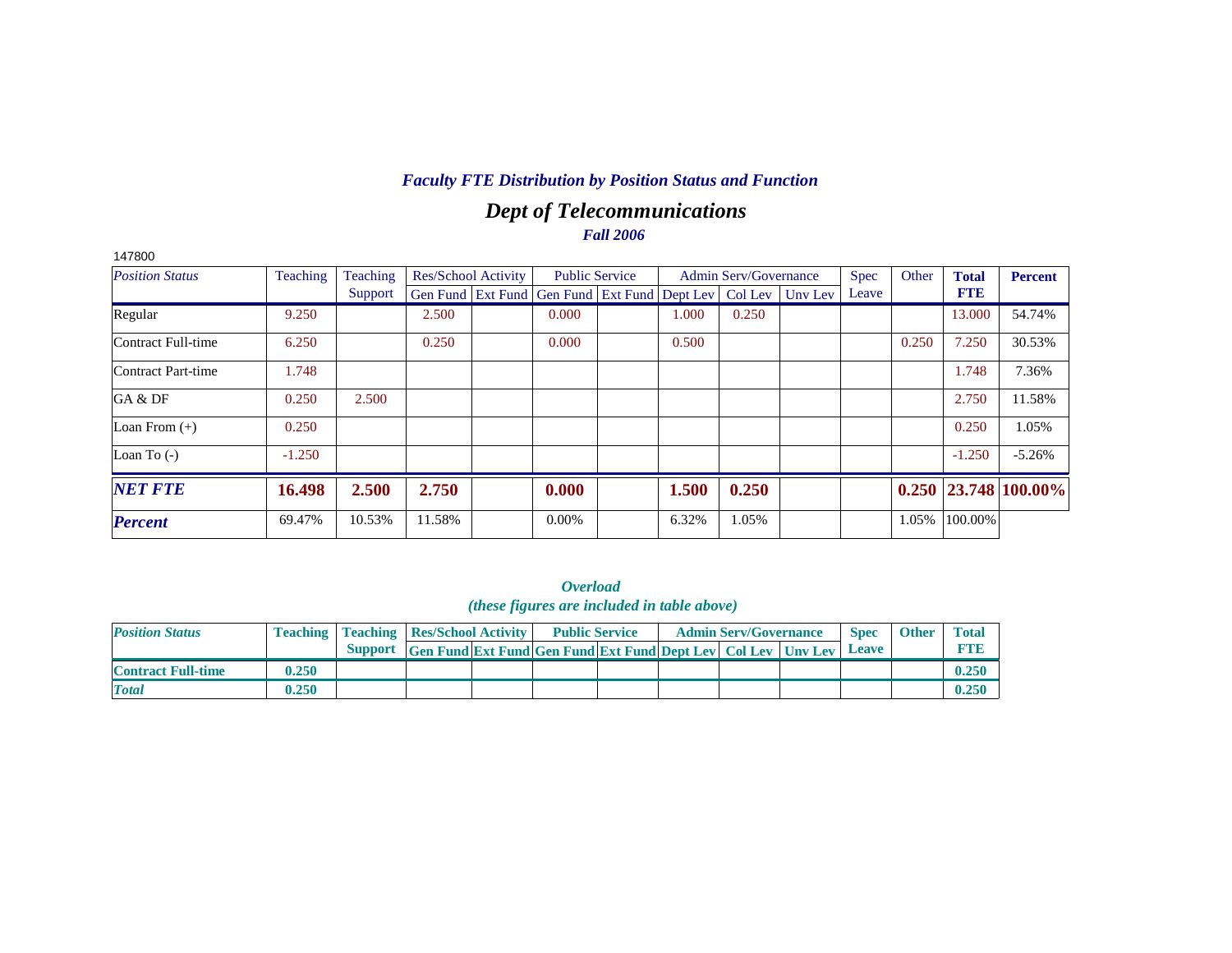# *Dept of Family & Consumer Sciences Fall 2006*

| 151000                 |          |          |        |                     |                                                                |       |                              |         |             |       |              |                |
|------------------------|----------|----------|--------|---------------------|----------------------------------------------------------------|-------|------------------------------|---------|-------------|-------|--------------|----------------|
| <b>Position Status</b> | Teaching | Teaching |        | Res/School Activity | <b>Public Service</b>                                          |       | <b>Admin Serv/Governance</b> |         | <b>Spec</b> | Other | <b>Total</b> | <b>Percent</b> |
|                        |          | Support  |        |                     | Gen Fund   Ext Fund   Gen Fund   Ext Fund   Dept Lev   Col Lev |       |                              | Uny Lev | Leave       |       | <b>FTE</b>   |                |
| Regular                | 10.416   |          | 3.857  | 0.393               |                                                                | 0.750 |                              |         |             |       | 15.416       | 36.27%         |
| Contract Full-time     | 9.166    |          | 3.417  |                     |                                                                |       |                              |         |             |       | 12.583       | 29.61%         |
| Contract Part-time     | 4.000    |          | 0.500  |                     |                                                                |       |                              |         |             |       | 4.500        | 10.59%         |
| GA & DF                |          |          | 8.500  | .500                |                                                                |       |                              |         |             |       | 10.000       | 23.53%         |
| <b>NET FTE</b>         | 23.582   |          | 16.274 | 1.893               |                                                                | 0.750 |                              |         |             |       |              | 42.499 100.00% |
| <b>Percent</b>         | 55.49%   |          | 38.29% | 4.45%               |                                                                | 1.76% |                              |         |             |       | 100.00%      |                |

|                           |       |                                                    |                                                                            | <i>(these figures are incluaed in table above)</i> |  |                              |             |              |              |
|---------------------------|-------|----------------------------------------------------|----------------------------------------------------------------------------|----------------------------------------------------|--|------------------------------|-------------|--------------|--------------|
| <b>Position Status</b>    |       | <b>Teaching   Teaching   Res/School Activity  </b> |                                                                            | <b>Public Service</b>                              |  | <b>Admin Serv/Governance</b> | <b>Spec</b> | <b>Other</b> | <b>Total</b> |
|                           |       |                                                    | Support Gen Fund Ext Fund Gen Fund Ext Fund Dept Lev Col Lev Unv Lev Leave |                                                    |  |                              |             |              | <b>FTE</b>   |
| <b>Regular</b>            | 0.416 |                                                    |                                                                            |                                                    |  |                              |             |              | 0.416        |
| <b>Contract Full-time</b> | 1.583 |                                                    |                                                                            |                                                    |  |                              |             |              | 1.583        |
| <b>Total</b>              | 1.999 |                                                    |                                                                            |                                                    |  |                              |             |              | 1.999        |

*Overload (these figures are included in table above)*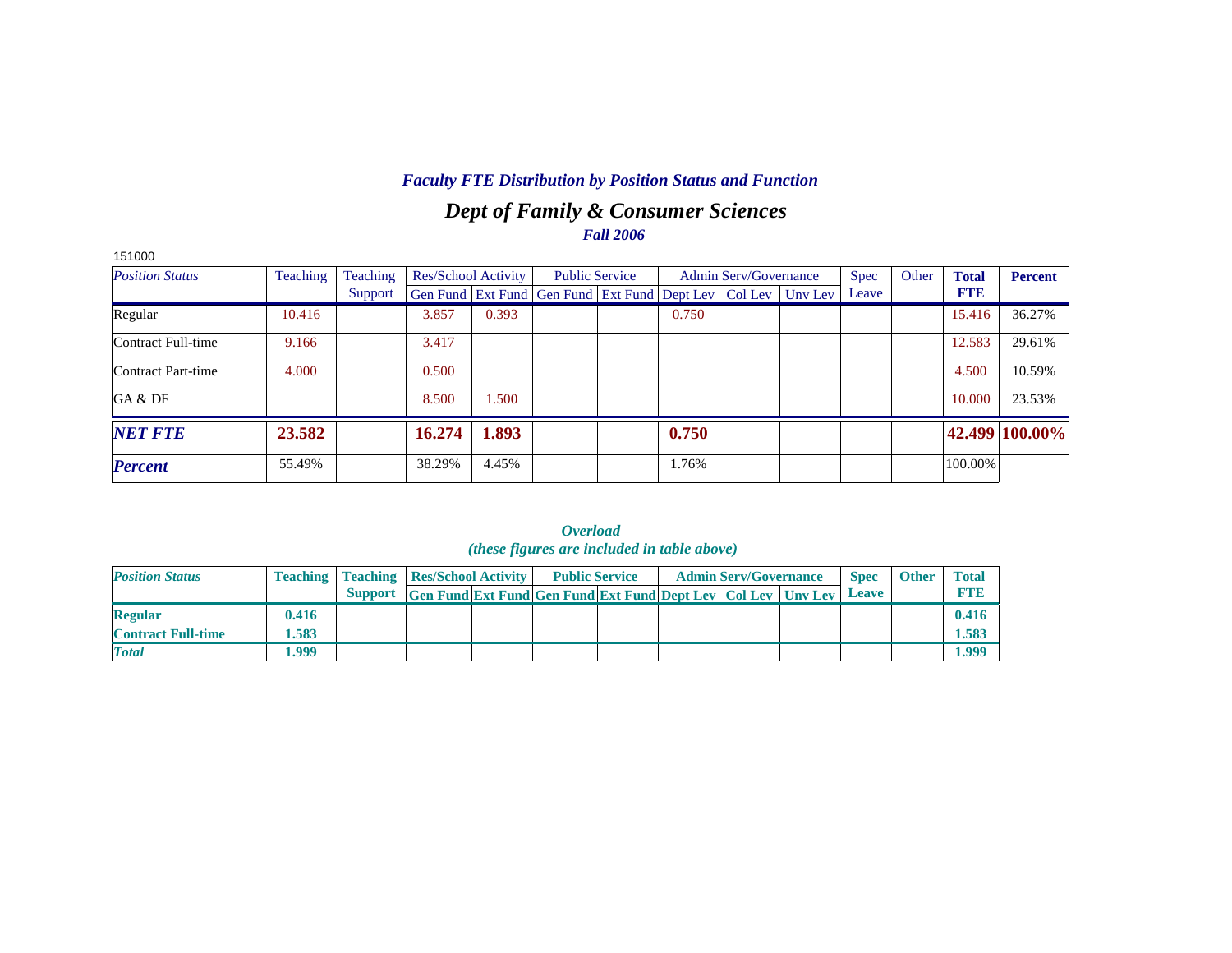# *Dept of Technology Fall 2006*

| 151300                 |          |          |                            |                                                                  |       |       |                              |             |       |              |                            |
|------------------------|----------|----------|----------------------------|------------------------------------------------------------------|-------|-------|------------------------------|-------------|-------|--------------|----------------------------|
| <b>Position Status</b> | Teaching | Teaching | <b>Res/School Activity</b> | <b>Public Service</b>                                            |       |       | <b>Admin Serv/Governance</b> | <b>Spec</b> | Other | <b>Total</b> | <b>Percent</b>             |
|                        |          | Support  |                            | Gen Fund Ext Fund Gen Fund Ext Fund Dept Lev   Col Lev   Unv Lev |       |       |                              | Leave       |       | <b>FTE</b>   |                            |
| Regular                | 8.750    | 1.750    | 2.250                      |                                                                  | 0.250 | 1.375 |                              |             | 0.625 | 15.000       | 51.72%                     |
| Contract Full-time     | 6.250    |          |                            |                                                                  |       | 1.000 |                              |             | 0.250 | 7.500        | 25.86%                     |
| Contract Part-time     | 2.500    |          |                            |                                                                  |       |       |                              |             |       | 2.500        | 8.62%                      |
| GA & DF                |          | 4.000    |                            |                                                                  |       |       |                              |             |       | 4.000        | 13.79%                     |
| <b>NET FTE</b>         | 17.500   | 5.750    | 2.250                      |                                                                  | 0.250 | 2.375 |                              |             |       |              | $0.875$   29.000   100.00% |
| <b>Percent</b>         | 60.34%   | 19.83%   | 7.76%                      |                                                                  | 0.86% | 8.19% |                              |             | 3.02% | 100.00%      |                            |

|                           |       |                                                                      |                                                                     | <i>Uverwww</i><br><i>(these figures are included in table above)</i> |                       |                              |                             |              |                            |
|---------------------------|-------|----------------------------------------------------------------------|---------------------------------------------------------------------|----------------------------------------------------------------------|-----------------------|------------------------------|-----------------------------|--------------|----------------------------|
| <b>Position Status</b>    |       | <b>Teaching   Teaching   Res/School Activity  </b><br><b>Support</b> | <b>Gen Fund Ext Fund Gen Fund Ext Fund Dept Lev Col Lev Unv Lev</b> |                                                                      | <b>Public Service</b> | <b>Admin Serv/Governance</b> | <b>Spec</b><br><b>Leave</b> | <b>Other</b> | <b>Total</b><br><b>FTE</b> |
| <b>Contract Full-time</b> | 0.500 |                                                                      |                                                                     |                                                                      |                       |                              |                             |              | 0.500                      |
| <b>Total</b>              | 0.500 |                                                                      |                                                                     |                                                                      |                       |                              |                             |              | 0.500                      |

*Overload*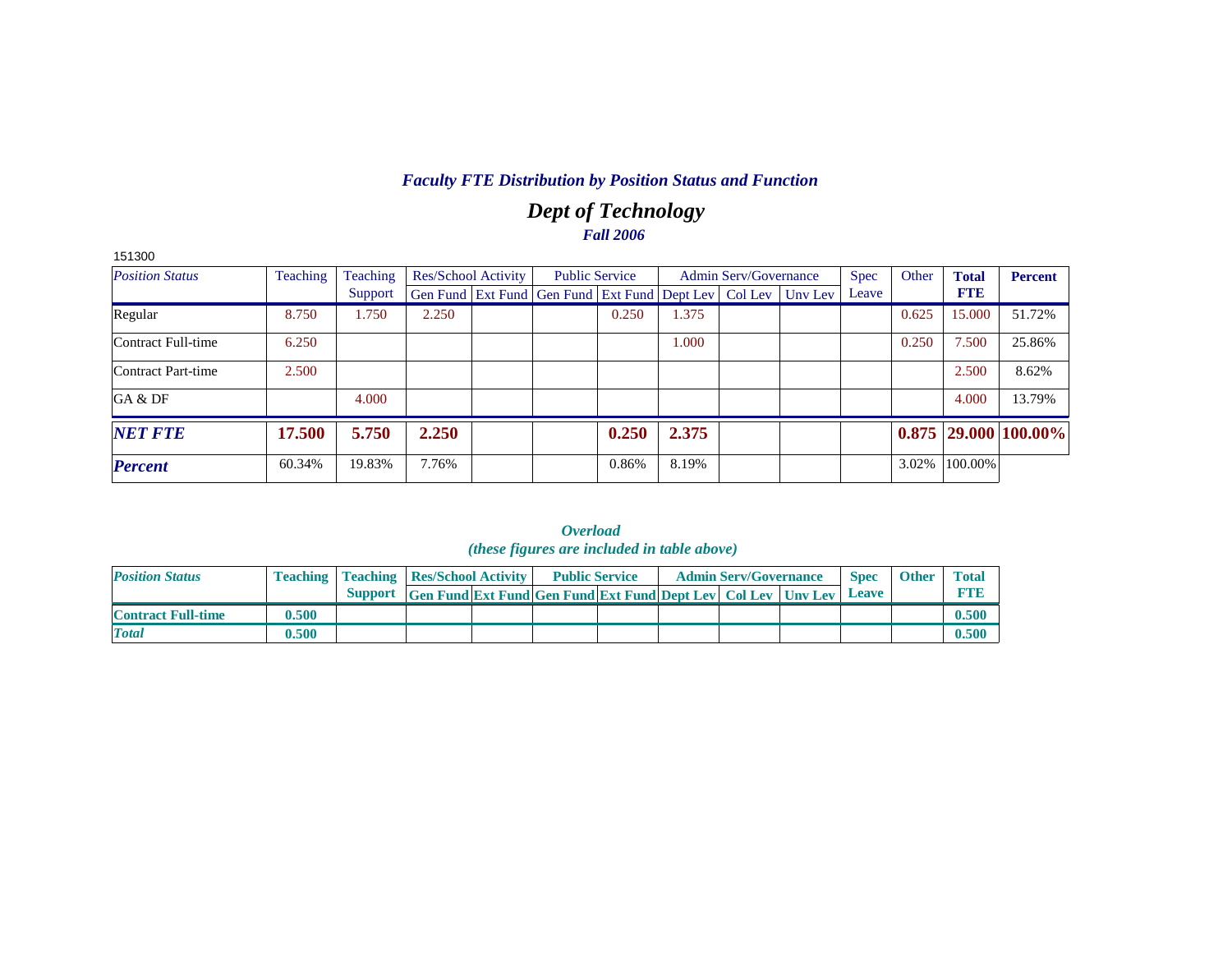# *School of Nursing Fall 2006*

| 152800                    |                 |          |                            |                                                                |       |                              |         |             |       |              |                |
|---------------------------|-----------------|----------|----------------------------|----------------------------------------------------------------|-------|------------------------------|---------|-------------|-------|--------------|----------------|
| <b>Position Status</b>    | <b>Teaching</b> | Teaching | <b>Res/School Activity</b> | <b>Public Service</b>                                          |       | <b>Admin Serv/Governance</b> |         | <b>Spec</b> | Other | <b>Total</b> | <b>Percent</b> |
|                           |                 | Support  |                            | Gen Fund   Ext Fund   Gen Fund   Ext Fund   Dept Lev   Col Lev |       |                              | Unv Lev | Leave       |       | <b>FTE</b>   |                |
| Regular                   | 8.501           |          | 1.832                      |                                                                | 1.667 |                              |         |             |       | 12.000       | 34.95%         |
| <b>Contract Full-time</b> | 15.004          | 1.079    |                            |                                                                | 0.250 |                              |         |             |       | 16.333       | 47.57%         |
| Contract Part-time        | 5.081           | 0.334    |                            |                                                                |       |                              |         |             |       | 5.415        | 15.77%         |
| GA & DF                   |                 | 0.500    |                            |                                                                |       |                              |         |             |       | 0.500        | 1.46%          |
| Loan From $(+)$           | 0.084           |          |                            |                                                                |       |                              |         |             |       | 0.084        | 0.24%          |
| <b>NET FTE</b>            | 28.670          | 1.913    | 1.832                      |                                                                | 1.917 |                              |         |             |       |              | 34.332 100.00% |
| <b>Percent</b>            | 83.51%          | 5.57%    | 5.34%                      |                                                                | 5.58% |                              |         |             |       | 100.00%      |                |

|                           | <i>(these figures are included in table above)</i> |                                                    |                                                                             |  |                       |  |  |                              |  |             |              |              |  |  |  |
|---------------------------|----------------------------------------------------|----------------------------------------------------|-----------------------------------------------------------------------------|--|-----------------------|--|--|------------------------------|--|-------------|--------------|--------------|--|--|--|
| <b>Position Status</b>    |                                                    | <b>Teaching   Teaching   Res/School Activity  </b> |                                                                             |  | <b>Public Service</b> |  |  | <b>Admin Serv/Governance</b> |  | <b>Spec</b> | <b>Other</b> | <b>Total</b> |  |  |  |
|                           |                                                    |                                                    | <b>Support</b> Gen Fund Ext Fund Gen Fund Ext Fund Dept Lev Col Lev Unv Lev |  |                       |  |  |                              |  | Leave       |              | <b>FTB</b>   |  |  |  |
| <b>Contract Full-time</b> | 0.333                                              |                                                    |                                                                             |  |                       |  |  |                              |  |             |              | 0.333        |  |  |  |
| <b>Total</b>              | 0.333                                              |                                                    |                                                                             |  |                       |  |  |                              |  |             |              | 0.333        |  |  |  |

| <i><b>Overload</b></i>                      |  |  |  |  |  |  |  |  |  |  |  |  |  |
|---------------------------------------------|--|--|--|--|--|--|--|--|--|--|--|--|--|
| (these figures are included in table above) |  |  |  |  |  |  |  |  |  |  |  |  |  |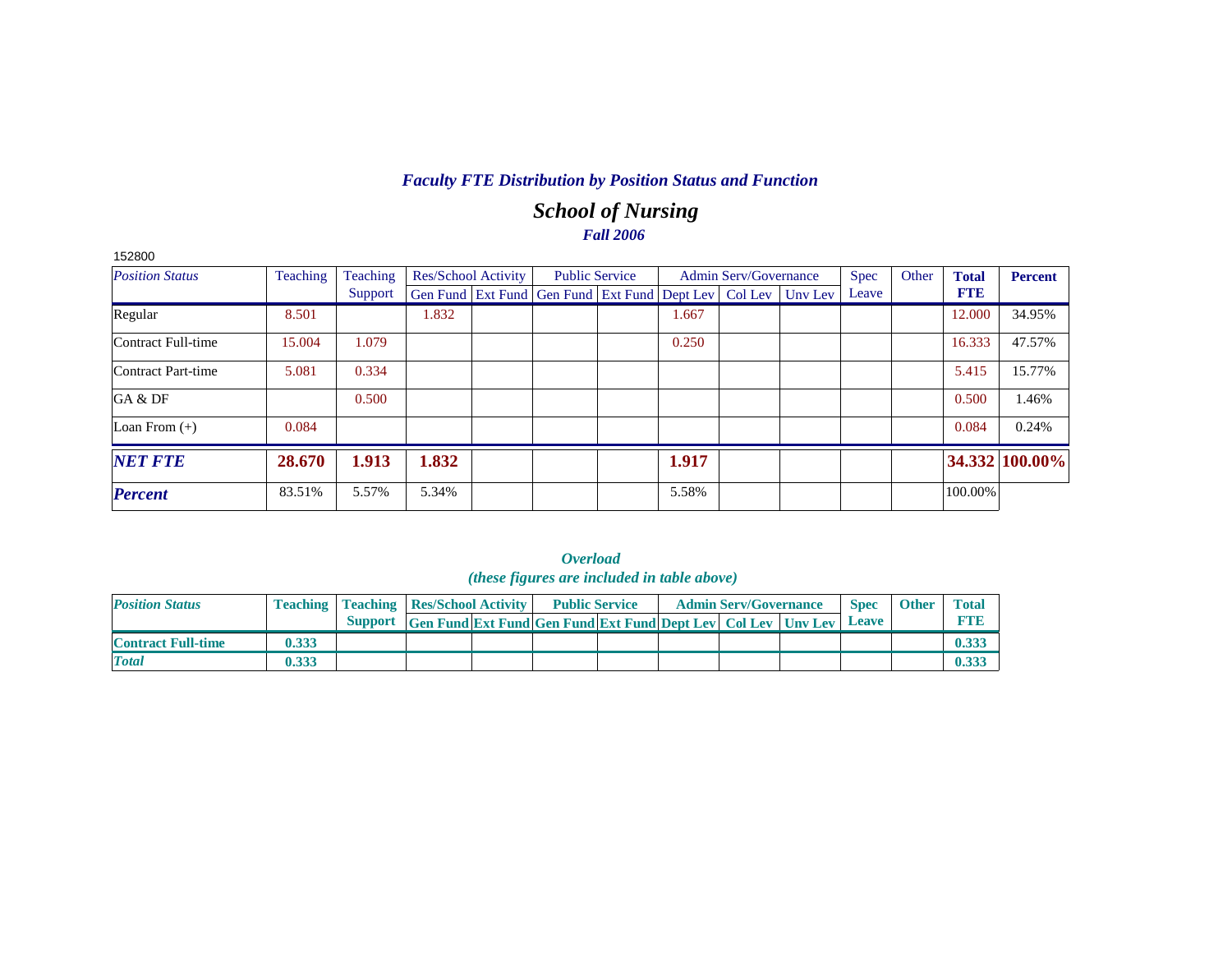# *School of Physical Education Fall 2006*

| 153100                    |          |          |        |                     |                                                                |                       |       |                              |         |             |       |              |                |
|---------------------------|----------|----------|--------|---------------------|----------------------------------------------------------------|-----------------------|-------|------------------------------|---------|-------------|-------|--------------|----------------|
| <b>Position Status</b>    | Teaching | Teaching |        | Res/School Activity |                                                                | <b>Public Service</b> |       | <b>Admin Serv/Governance</b> |         | <b>Spec</b> | Other | <b>Total</b> | <b>Percent</b> |
|                           |          | Support  |        |                     | Gen Fund   Ext Fund   Gen Fund   Ext Fund   Dept Lev   Col Lev |                       |       |                              | Unv Lev | Leave       |       | <b>FTE</b>   |                |
| Regular                   | 10.372   | 0.416    | 5.833  | 0.250               |                                                                |                       | 3.417 |                              |         |             | 1.000 | 21.288       | 31.63%         |
| Contract Full-time        | 17.758   | 0.250    | 0.333  |                     |                                                                |                       | 1.083 |                              |         |             | 0.834 | 20.258       | 30.10%         |
| <b>Contract Part-time</b> | 6.099    |          |        |                     |                                                                |                       |       |                              |         |             | 0.250 | 6.349        | 9.43%          |
| GA & DF                   | 1.683    | 2.817    | 12.500 | 2.500               |                                                                |                       |       |                              |         |             |       | 19.500       | 28.97%         |
| Loan From $(+)$           | 0.000    |          |        |                     |                                                                |                       |       |                              |         |             |       | 0.000        | $0.00\%$       |
| Loan To $(-)$             | $-0.084$ |          |        |                     |                                                                |                       |       |                              |         |             |       | $-0.084$     | $-0.12%$       |
| <b>NET FTE</b>            | 35.828   | 3.483    | 18.666 | 2.750               |                                                                |                       | 4.500 |                              |         |             | 2.084 |              | 67.311 100.00% |
| <b>Percent</b>            | 53.23%   | 5.17%    | 27.73% | 4.09%               |                                                                |                       | 6.69% |                              |         |             | 3.10% | 100.00%      |                |

*Overload (these figures are included in table above)*

| <b>Position Status</b>    |       |                                                                      | <b>Teaching   Teaching   Res/School Activity  </b> |  | <b>Public Service</b> |       | <b>Admin Serv/Governance</b> | <b>Spec</b>  | <b>Other</b> | <b>Total</b> |
|---------------------------|-------|----------------------------------------------------------------------|----------------------------------------------------|--|-----------------------|-------|------------------------------|--------------|--------------|--------------|
|                           |       | Support Gen Fund Ext Fund Gen Fund Ext Fund Dept Lev Col Lev Unv Lev |                                                    |  |                       |       |                              | <b>Leave</b> |              | <b>FTB</b>   |
| <b>Regular</b>            | 0.288 |                                                                      |                                                    |  |                       |       |                              |              |              | 0.288        |
| <b>Contract Full-time</b> | 3.008 |                                                                      |                                                    |  |                       | 0.250 |                              |              |              | 3.258        |
| <b>Total</b>              | 3.296 |                                                                      |                                                    |  |                       | 0.250 |                              |              |              | 3.546        |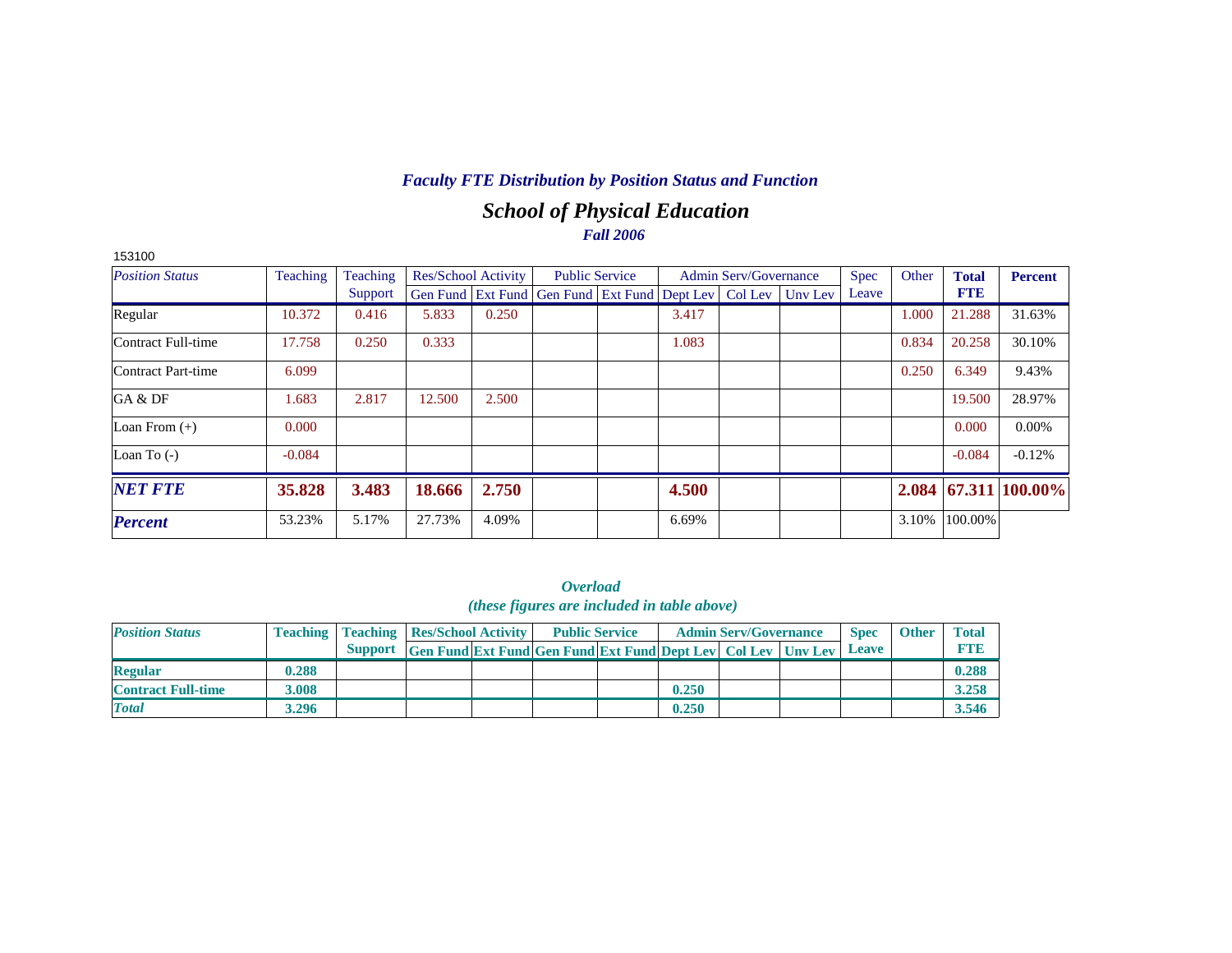# *Dept of Art Fall 2006*

| 155600                 |          |          |                            |       |                                                                |       |                              |          |             |       |              |                |
|------------------------|----------|----------|----------------------------|-------|----------------------------------------------------------------|-------|------------------------------|----------|-------------|-------|--------------|----------------|
| <b>Position Status</b> | Teaching | Teaching | <b>Res/School Activity</b> |       | <b>Public Service</b>                                          |       | <b>Admin Serv/Governance</b> |          | <b>Spec</b> | Other | <b>Total</b> | <b>Percent</b> |
|                        |          | Support  |                            |       | Gen Fund   Ext Fund   Gen Fund   Ext Fund   Dept Lev   Col Lev |       |                              | Unv Lev  | Leave       |       | <b>FTE</b>   |                |
| Regular                | 18.460   |          |                            | 0.750 |                                                                | 2.550 | 0.000                        | 0.000    | 0.000       |       | 21.760       | 59.60%         |
| Contract Full-time     | 8.000    |          |                            | 0.500 |                                                                | 0.750 |                              | 0.000    |             |       | 9.250        | 25.34%         |
| Contract Part-time     | 2.500    |          |                            |       |                                                                |       |                              |          |             |       | 2.500        | 6.85%          |
| GA & DF                |          |          | 2.000                      | 000.1 |                                                                |       |                              |          |             |       | 3.000        | 8.22%          |
| <b>NET FTE</b>         | 28.960   |          | 2.000                      | 2.250 |                                                                | 3.300 | 0.000                        | 0.000    | 0.000       |       |              | 36.510 100.00% |
| <b>Percent</b>         | 79.32%   |          | 5.48%                      | 6.16% |                                                                | 9.04% | $0.00\%$                     | $0.00\%$ | $0.00\%$    |       | 100.00%      |                |

| ( <i>these figures are included in table above</i> ) |       |  |                                                                      |  |                       |  |  |                              |  |              |              |              |  |  |
|------------------------------------------------------|-------|--|----------------------------------------------------------------------|--|-----------------------|--|--|------------------------------|--|--------------|--------------|--------------|--|--|
| <b>Position Status</b>                               |       |  | <b>Teaching   Teaching   Res/School Activity</b>                     |  | <b>Public Service</b> |  |  | <b>Admin Serv/Governance</b> |  | <b>Spec</b>  | <b>Other</b> | <b>Total</b> |  |  |
|                                                      |       |  | Support Gen Fund Ext Fund Gen Fund Ext Fund Dept Lev Col Lev Unv Lev |  |                       |  |  |                              |  | <b>Leave</b> |              | <b>FTE</b>   |  |  |
| <b>Regular</b>                                       | 0.750 |  |                                                                      |  |                       |  |  |                              |  |              |              | 0.750        |  |  |
| <b>Contract Full-time</b>                            | 0.250 |  |                                                                      |  |                       |  |  |                              |  |              |              | 0.250        |  |  |
| <b>Total</b>                                         | 1.000 |  |                                                                      |  |                       |  |  |                              |  |              |              | 1.000        |  |  |

*Overload*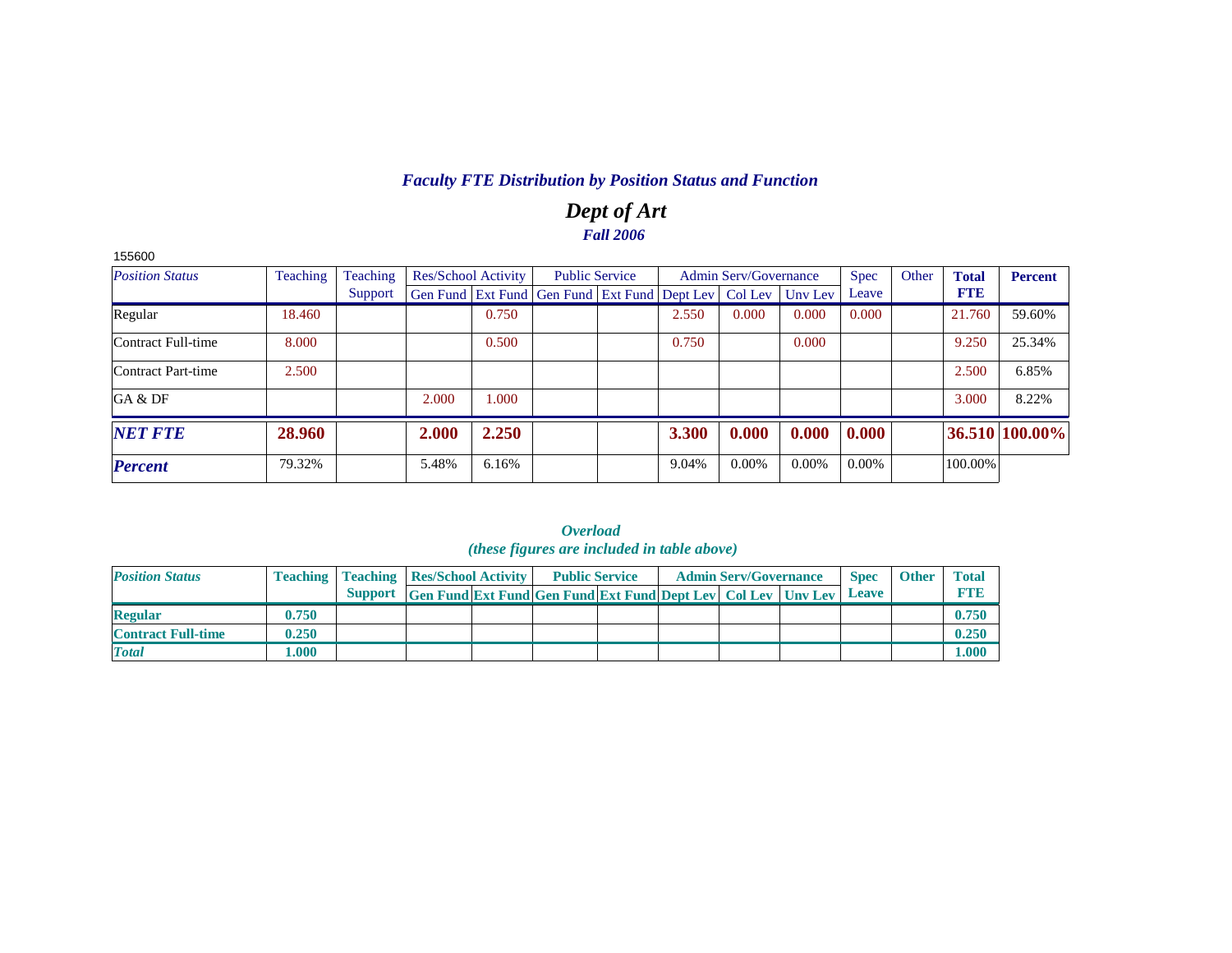# *School of Music Fall 2006*

| 156000                 |          |          |                            |                                                                          |       |                              |             |       |              |                            |
|------------------------|----------|----------|----------------------------|--------------------------------------------------------------------------|-------|------------------------------|-------------|-------|--------------|----------------------------|
| <b>Position Status</b> | Teaching | Teaching | <b>Res/School Activity</b> | <b>Public Service</b>                                                    |       | <b>Admin Serv/Governance</b> | <b>Spec</b> | Other | <b>Total</b> | <b>Percent</b>             |
|                        |          | Support  |                            | Gen Fund   Ext Fund   Gen Fund   Ext Fund   Dept Lev   Col Lev   Unv Lev |       |                              | Leave       |       | <b>FTE</b>   |                            |
| Regular                | 37.354   | 2.685    | 1.995                      | 0.083                                                                    | 2.416 |                              |             | 0.250 | 44.783       | 55.59%                     |
| Contract Full-time     | 7.517    | 0.650    | 0.083                      |                                                                          | 0.500 |                              |             |       | 8.750        | 10.86%                     |
| Contract Part-time     | 6.400    | 0.041    |                            |                                                                          |       |                              |             | 0.250 | 6.691        | 8.31%                      |
| GA & DF                | 5.736    | 14.764   |                            |                                                                          |       |                              |             |       | 20.500       | 25.45%                     |
| Loan To $(-)$          | $-0.167$ |          |                            |                                                                          |       |                              |             |       | $-0.167$     | $-0.21%$                   |
| <b>NET FTE</b>         | 56.840   | 18.140   | 2.078                      | 0.083                                                                    | 2.916 |                              |             |       |              | $0.500$   80.557   100.00% |
| <b>Percent</b>         | 70.56%   | 22.52%   | 2.58%                      | 0.10%                                                                    | 3.62% |                              |             | 0.62% | 100.00%      |                            |

|                           |       |                                                    |                                                                            | <i>(these figures are included in table above)</i> |  |                              |             |              |              |
|---------------------------|-------|----------------------------------------------------|----------------------------------------------------------------------------|----------------------------------------------------|--|------------------------------|-------------|--------------|--------------|
| <b>Position Status</b>    |       | <b>Teaching   Teaching   Res/School Activity  </b> |                                                                            | <b>Public Service</b>                              |  | <b>Admin Serv/Governance</b> | <b>Spec</b> | <b>Other</b> | <b>Total</b> |
|                           |       |                                                    | Support Gen Fund Ext Fund Gen Fund Ext Fund Dept Lev Col Lev Unv Lev Leave |                                                    |  |                              |             |              | <b>FTB</b>   |
| <b>Regular</b>            | 0.783 |                                                    |                                                                            |                                                    |  |                              |             |              | 0.783        |
| <b>Contract Full-time</b> | 0.750 |                                                    |                                                                            |                                                    |  |                              |             |              | 0.750        |
| <b>Total</b>              | 1.533 |                                                    |                                                                            |                                                    |  |                              |             |              | 1.533        |

*Overload (these figures are included in table above)*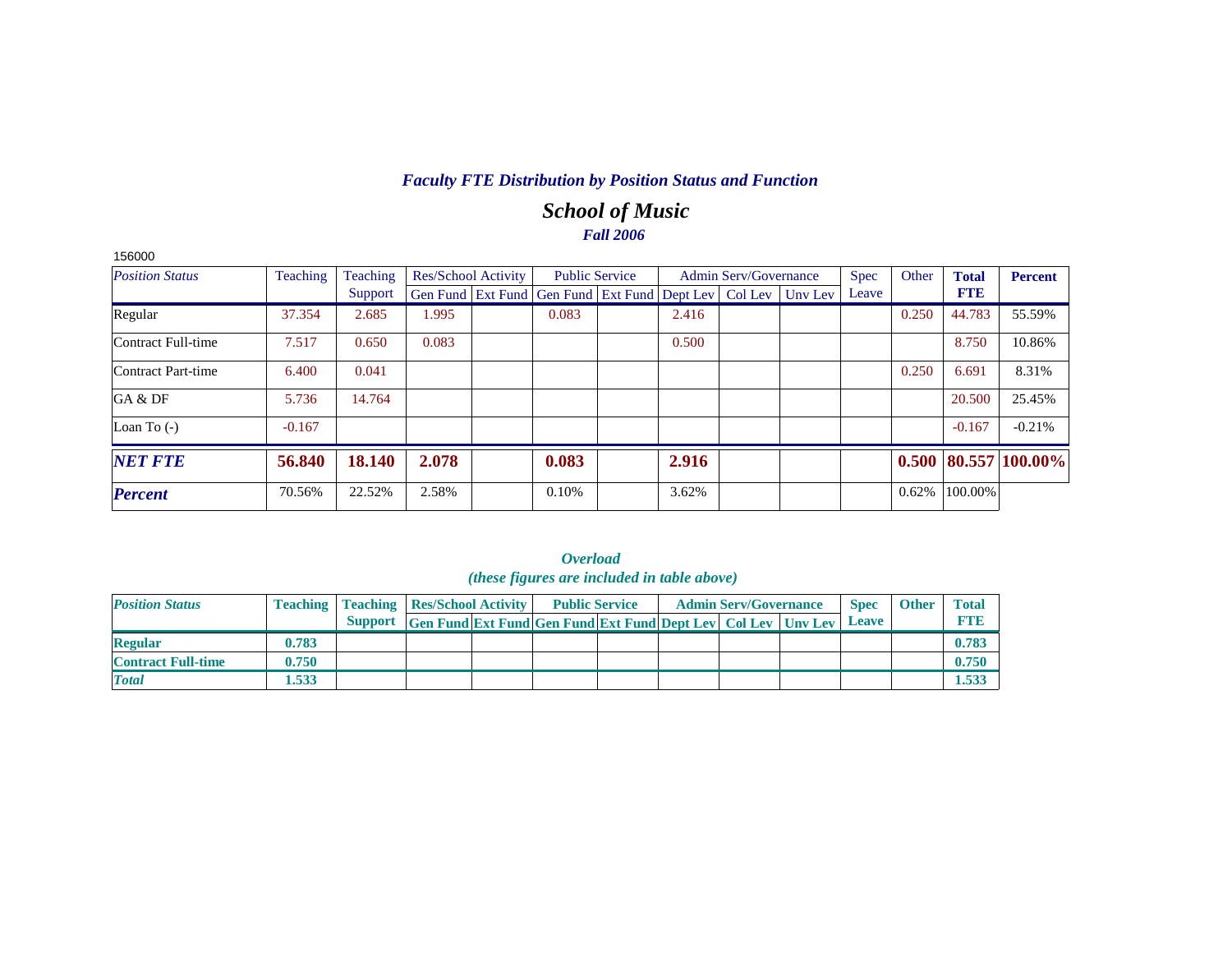# *Dept of Theatre & Dance Fall 2006*

| 156600                 |          |          |                     |                                                                |       |                              |         |             |       |              |                |
|------------------------|----------|----------|---------------------|----------------------------------------------------------------|-------|------------------------------|---------|-------------|-------|--------------|----------------|
| <b>Position Status</b> | Teaching | Teaching | Res/School Activity | <b>Public Service</b>                                          |       | <b>Admin Serv/Governance</b> |         | <b>Spec</b> | Other | <b>Total</b> | <b>Percent</b> |
|                        |          | Support  |                     | Gen Fund   Ext Fund   Gen Fund   Ext Fund   Dept Lev   Col Lev |       |                              | Unv Lev | Leave       |       | <b>FTE</b>   |                |
| Regular                | 10.792   | 3.708    | 1.000               |                                                                | 1.250 |                              |         |             |       | 16.750       | 65.54%         |
| Contract Full-time     | 3.707    | 1.293    |                     |                                                                | 0.000 |                              |         |             |       | 5.000        | 19.56%         |
| Contract Part-time     | 3.808    |          |                     |                                                                |       |                              |         |             |       | 3.808        | 14.90%         |
| <b>NET FTE</b>         | 18.307   | 5.001    | 1.000               |                                                                | 1.250 |                              |         |             |       |              | 25.558 100.00% |
| <b>Percent</b>         | 71.63%   | 19.57%   | 3.91%               |                                                                | 4.89% |                              |         |             |       | 100.00%      |                |

*Overload (these figures are included in table above)*

| <b>Position Status</b> |       | <b>Teaching   Teaching   Res/School Activity  </b>                   | <b>Public Service</b> |  | <b>Admin Serv/Governance</b> | <b>Spec</b> | <b>Other</b> | <b>Total</b> |
|------------------------|-------|----------------------------------------------------------------------|-----------------------|--|------------------------------|-------------|--------------|--------------|
|                        |       | Support Gen Fund Ext Fund Gen Fund Ext Fund Dept Lev Col Lev Unv Lev |                       |  |                              | Leave       |              |              |
| <b>Regular</b>         | 0.750 |                                                                      |                       |  |                              |             |              | 0.750        |
| <b>Total</b>           | 0.750 |                                                                      |                       |  |                              |             |              | 0.750        |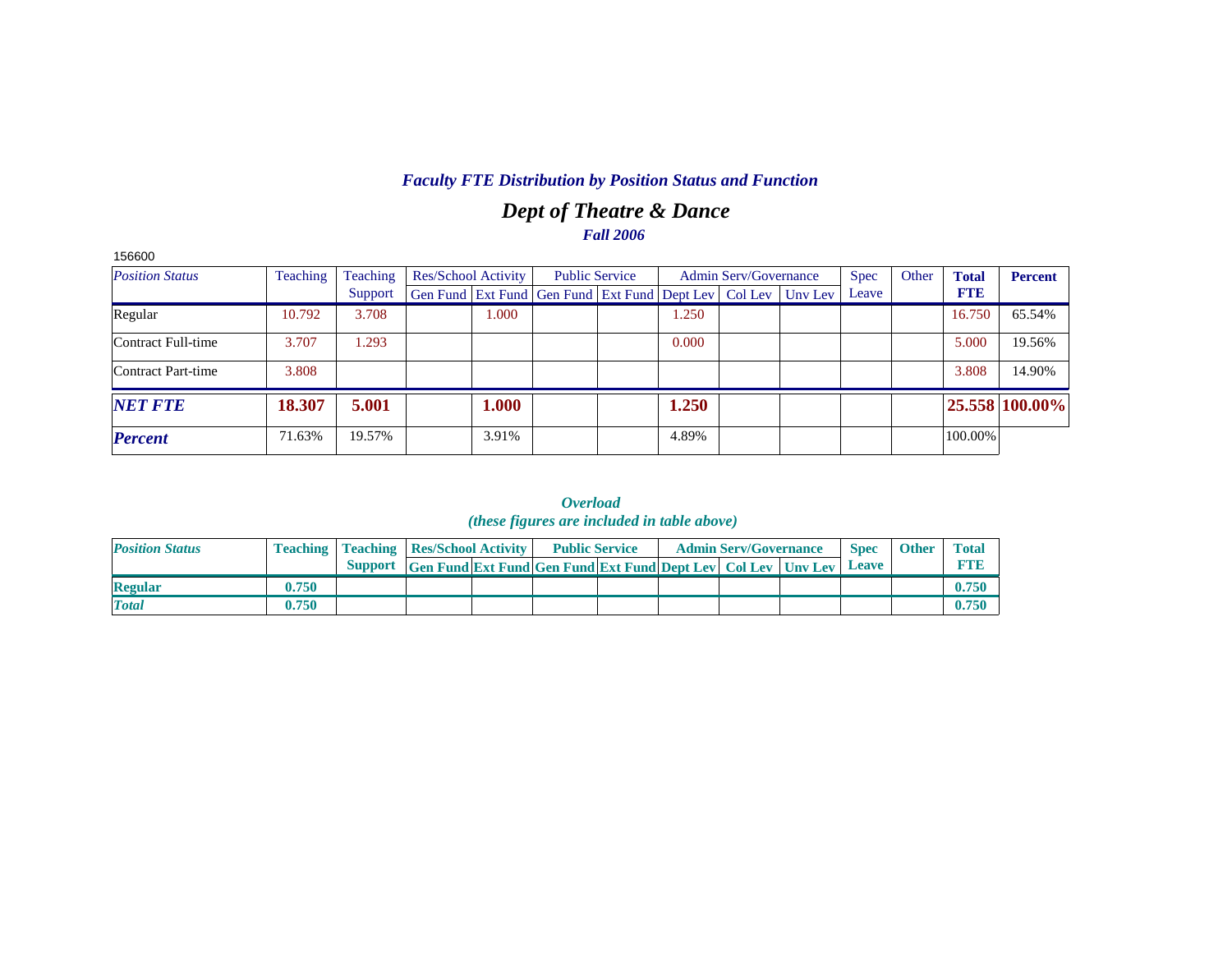## *Women's Studies Fall 2006*

| 160130                 |          |          |                     |                                                      |        |                       |         |             |       |              |                |
|------------------------|----------|----------|---------------------|------------------------------------------------------|--------|-----------------------|---------|-------------|-------|--------------|----------------|
| <b>Position Status</b> | Teaching | Teaching | Res/School Activity | <b>Public Service</b>                                |        | Admin Serv/Governance |         | <b>Spec</b> | Other | <b>Total</b> | <b>Percent</b> |
|                        |          | Support  |                     | Gen Fund Ext Fund Gen Fund Ext Fund Dept Lev Col Lev |        |                       | Unv Lev | Leave       |       | <b>FTE</b>   |                |
| Contract Full-time     | 0.755    |          |                     |                                                      | 1.245  |                       |         |             |       | 2.000        | 56.83%         |
| Contract Part-time     | 1.029    |          |                     |                                                      |        |                       |         |             |       | 1.029        | 29.24%         |
| Loan From $(+)$        | 0.490    |          |                     |                                                      |        |                       |         |             |       | 0.490        | 13.92%         |
| <b>NET FTE</b>         | 2.274    |          |                     |                                                      | 1.245  |                       |         |             |       | 3.519        | 100.00%        |
| <b>Percent</b>         | 64.62%   |          |                     |                                                      | 35.38% |                       |         |             |       | 100.00%      |                |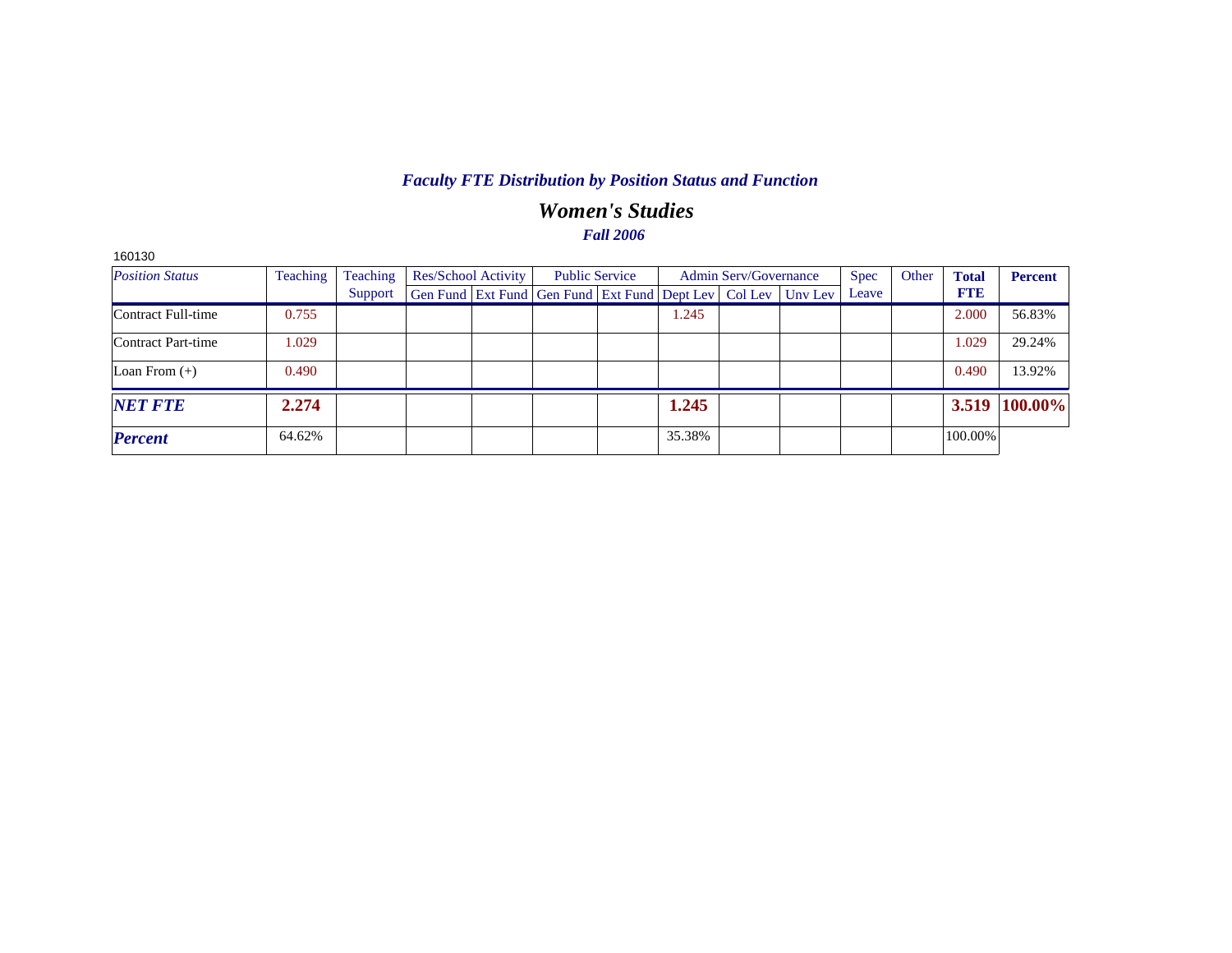# *Dept of Anthropology Fall 2006*

| 160300                 |                 |          |                            |                                                                |       |                              |         |             |       |              |                |
|------------------------|-----------------|----------|----------------------------|----------------------------------------------------------------|-------|------------------------------|---------|-------------|-------|--------------|----------------|
| <b>Position Status</b> | <b>Teaching</b> | Teaching | <b>Res/School Activity</b> | <b>Public Service</b>                                          |       | <b>Admin Serv/Governance</b> |         | <b>Spec</b> | Other | <b>Total</b> | <b>Percent</b> |
|                        |                 | Support  |                            | Gen Fund   Ext Fund   Gen Fund   Ext Fund   Dept Lev   Col Lev |       |                              | Unv Lev | Leave       |       | <b>FTE</b>   |                |
| Regular                | 5.709           |          | 1.298                      |                                                                | 0.243 | 0.000                        | 1.000   |             |       | 8.250        | 39.21%         |
| Contract Full-time     | 4.500           |          |                            |                                                                |       |                              |         |             |       | 4.500        | 21.39%         |
| Contract Part-time     | 6.290           |          |                            |                                                                |       |                              |         |             |       | 6.290        | 29.89%         |
| GA & DF                | 0.000           | 2.000    |                            |                                                                |       |                              |         |             |       | 2.000        | 9.51%          |
| Loan From $(+)$        | 0.001           |          |                            |                                                                |       |                              |         |             |       | 0.001        | $0.00\%$       |
| <b>NET FTE</b>         | 16.500          | 2.000    | 1.298                      |                                                                | 0.243 | 0.000                        | 1.000   |             |       |              | 21.041 100.00% |
| <b>Percent</b>         | 78.42%          | 9.51%    | 6.17%                      |                                                                | 1.15% | $0.00\%$                     | 4.75%   |             |       | 100.00%      |                |

| <b>Position Status</b>    |       | <b>Teaching   Teaching   Res/School Activity</b> |                                                                            | <b>Public Service</b> |  | <b>Admin Serv/Governance</b> | <b>Spec</b> | <b>Other</b> | <b>Total</b> |
|---------------------------|-------|--------------------------------------------------|----------------------------------------------------------------------------|-----------------------|--|------------------------------|-------------|--------------|--------------|
|                           |       |                                                  | Support Gen Fund Ext Fund Gen Fund Ext Fund Dept Lev Col Lev Unv Lev Leave |                       |  |                              |             |              | <b>RTIB</b>  |
| <b>Regular</b>            | 0.250 |                                                  |                                                                            |                       |  |                              |             |              | 0.250        |
| <b>Contract Full-time</b> | 1.500 |                                                  |                                                                            |                       |  |                              |             |              | 1.500        |
| <b>Total</b>              | 1.750 |                                                  |                                                                            |                       |  |                              |             |              | 1.750        |

#### *Overload (these figures are included in table above)*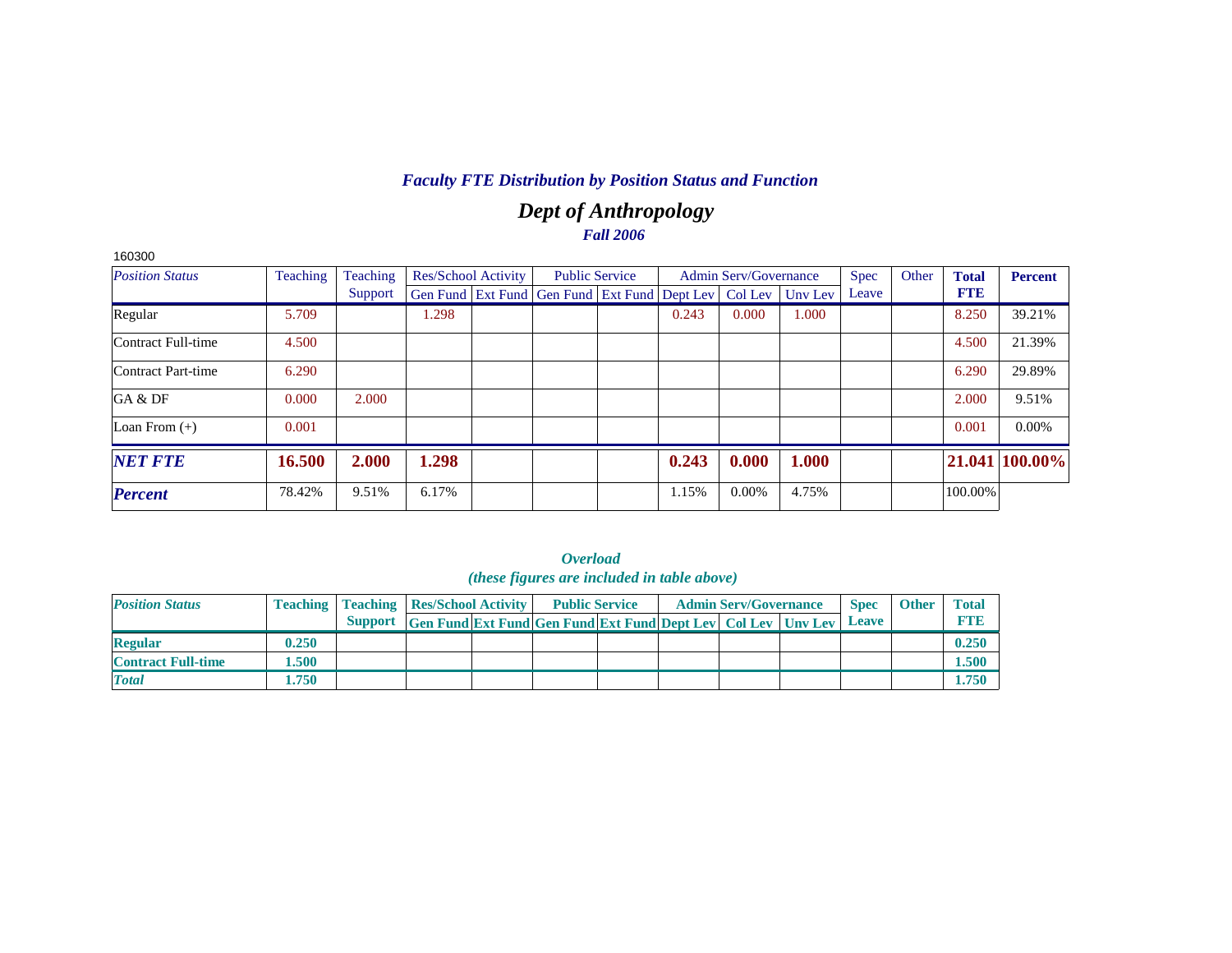# *Dept of Biology Fall 2006*

| 160600                 |          |          |                     |       |                                                                |       |                              |         |             |       |              |                            |
|------------------------|----------|----------|---------------------|-------|----------------------------------------------------------------|-------|------------------------------|---------|-------------|-------|--------------|----------------------------|
| <b>Position Status</b> | Teaching | Teaching | Res/School Activity |       | <b>Public Service</b>                                          |       | <b>Admin Serv/Governance</b> |         | <b>Spec</b> | Other | <b>Total</b> | <b>Percent</b>             |
|                        |          | Support  |                     |       | Gen Fund   Ext Fund   Gen Fund   Ext Fund   Dept Lev   Col Lev |       |                              | Unv Lev | Leave       |       | <b>FTE</b>   |                            |
| Regular                | 14.787   |          | 3.852               | 0.254 |                                                                | 1.355 |                              |         |             | 0.084 | 20.332       | 49.20%                     |
| Contract Full-time     | 4.246    |          |                     |       |                                                                |       |                              |         |             |       | 4.246        | 10.27%                     |
| Contract Part-time     | 0.750    |          |                     |       |                                                                |       |                              |         |             |       | 0.750        | 1.81%                      |
| GA & DF                | 1.162    | 12.338   |                     | 2.500 |                                                                |       |                              |         |             |       | 16.000       | 38.71%                     |
| <b>NET FTE</b>         | 20.945   | 12.338   | 3.852               | 2.754 |                                                                | 1.355 |                              |         |             |       |              | $0.084$   41.328   100.00% |
| <b>Percent</b>         | 50.68%   | 29.85%   | 9.32%               | 6.66% |                                                                | 3.28% |                              |         |             | 0.20% | 100.00%      |                            |

|                           |       |                                                    |                                                                            | ( <i>these figures are included in table above</i> ) |  |                              |             |              |              |
|---------------------------|-------|----------------------------------------------------|----------------------------------------------------------------------------|------------------------------------------------------|--|------------------------------|-------------|--------------|--------------|
| <b>Position Status</b>    |       | <b>Teaching   Teaching   Res/School Activity  </b> |                                                                            | <b>Public Service</b>                                |  | <b>Admin Serv/Governance</b> | <b>Spec</b> | <b>Other</b> | <b>Total</b> |
|                           |       |                                                    | Support Gen Fund Ext Fund Gen Fund Ext Fund Dept Lev Col Lev Unv Lev Leave |                                                      |  |                              |             |              | <b>FTID</b>  |
| <b>Regular</b>            | 0.250 |                                                    |                                                                            |                                                      |  |                              |             |              | 0.250        |
| <b>Contract Full-time</b> | 0.165 |                                                    |                                                                            |                                                      |  |                              |             |              | 0.165        |
| <b>Total</b>              | 0.415 |                                                    |                                                                            |                                                      |  |                              |             |              | 0.415        |

*Overload*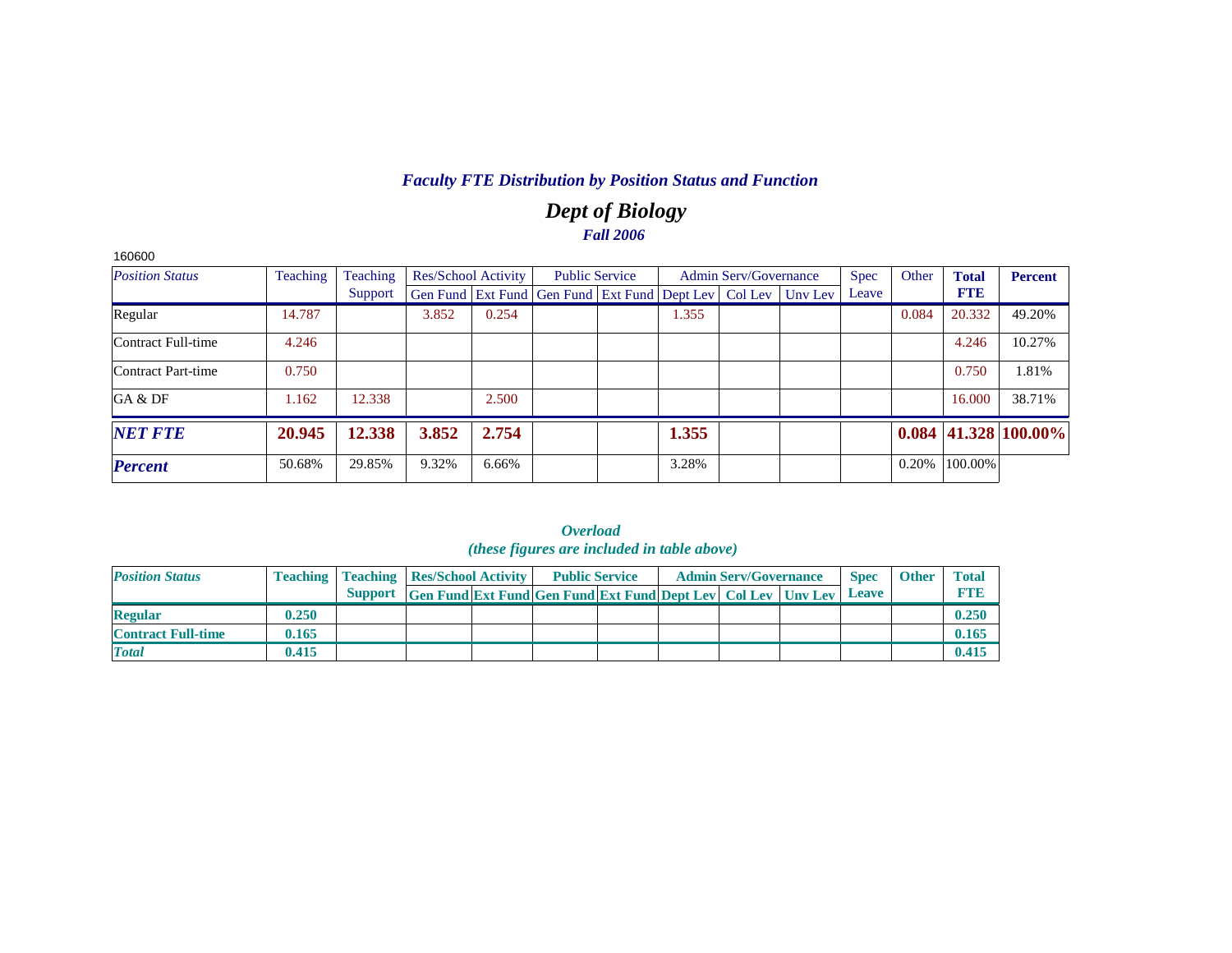# *Dept of Chemistry Fall 2006*

| 160900                 |          |          |                            |       |                                                                  |       |                              |             |       |              |                |
|------------------------|----------|----------|----------------------------|-------|------------------------------------------------------------------|-------|------------------------------|-------------|-------|--------------|----------------|
| <b>Position Status</b> | Teaching | Teaching | <b>Res/School Activity</b> |       | <b>Public Service</b>                                            |       | <b>Admin Serv/Governance</b> | <b>Spec</b> | Other | <b>Total</b> | <b>Percent</b> |
|                        |          | Support  |                            |       | Gen Fund Ext Fund Gen Fund Ext Fund Dept Lev   Col Lev   Unv Lev |       |                              | Leave       |       | <b>FTE</b>   |                |
| Regular                | 9.326    |          | 1.450                      |       |                                                                  | 0.500 |                              | 1.000       |       | 12.276       | 49.55%         |
| Contract Full-time     | 6.833    |          | 0.167                      |       |                                                                  |       |                              |             |       | 7.000        | 28.25%         |
| GA & DF                |          | 5.000    |                            | 0.500 |                                                                  |       |                              |             |       | 5.500        | 22.20%         |
| <b>NET FTE</b>         | 16.159   | 5.000    | 1.617                      | 0.500 |                                                                  | 0.500 |                              | 1.000       |       |              | 24.776 100.00% |
| <b>Percent</b>         | 65.22%   | 20.18%   | 6.53%                      | 2.02% |                                                                  | 2.02% |                              | 4.04%       |       | 100.00%      |                |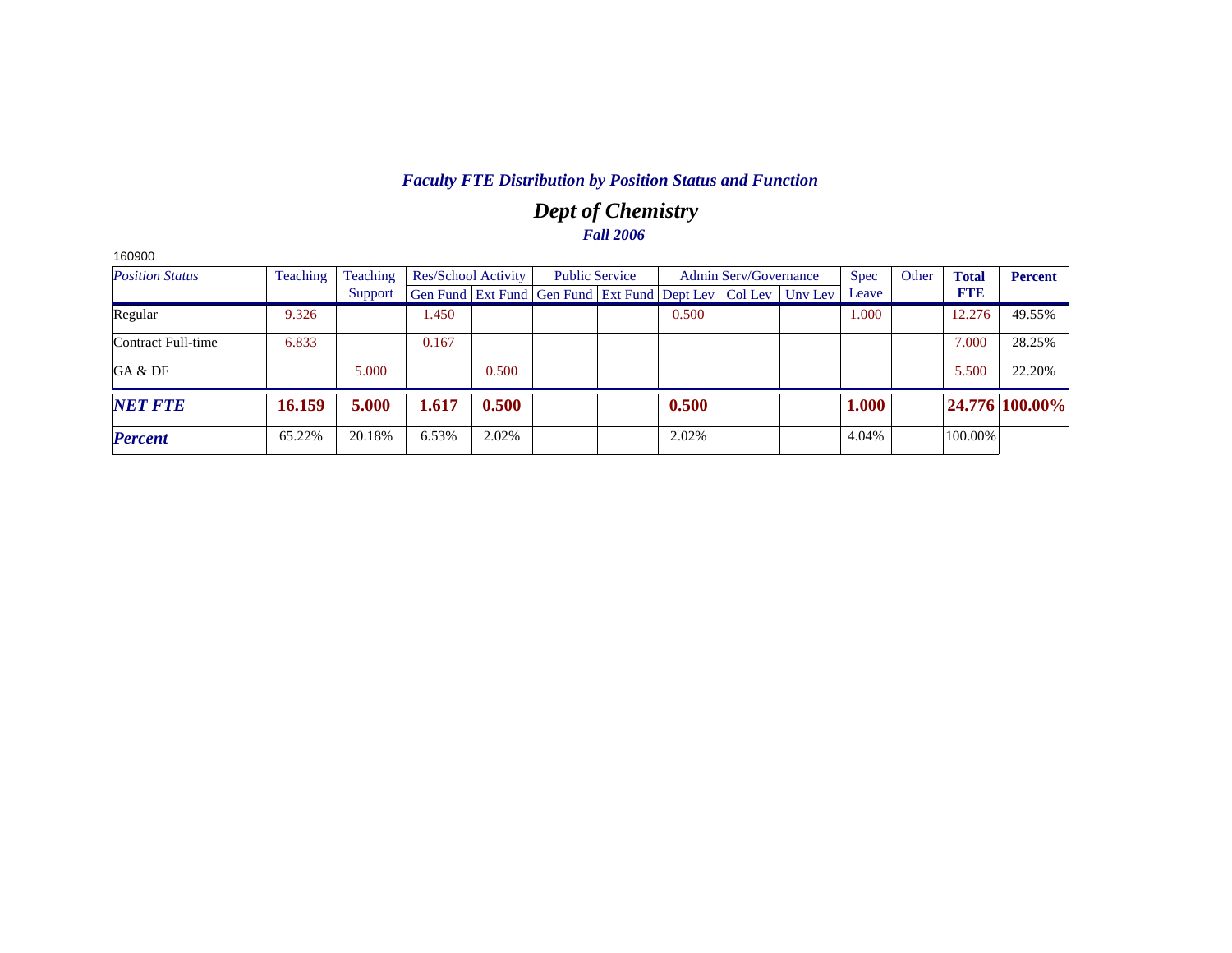# *Dept of Computer Science Fall 2006*

| 161200                 |                 |          |                            |        |                                                                |       |                              |         |             |       |              |                |
|------------------------|-----------------|----------|----------------------------|--------|----------------------------------------------------------------|-------|------------------------------|---------|-------------|-------|--------------|----------------|
| <b>Position Status</b> | <b>Teaching</b> | Teaching | <b>Res/School Activity</b> |        | <b>Public Service</b>                                          |       | <b>Admin Serv/Governance</b> |         | <b>Spec</b> | Other | <b>Total</b> | <b>Percent</b> |
|                        |                 | Support  |                            |        | Gen Fund   Ext Fund   Gen Fund   Ext Fund   Dept Lev   Col Lev |       |                              | Unv Lev | Leave       |       | <b>FTE</b>   |                |
| Regular                | 6.256           |          | 2.994                      | 1.500  |                                                                | 1.250 |                              |         |             |       | 12.000       | 48.00%         |
| Contract Full-time     | 3.030           |          | 0.220                      | 0.250  |                                                                |       |                              |         |             |       | 3.500        | 14.00%         |
| Contract Part-time     | 2.500           |          |                            |        |                                                                |       |                              |         |             |       | 2.500        | 10.00%         |
| GA & DF                |                 | 5.000    |                            | 1.500  |                                                                |       |                              |         |             |       | 6.500        | 26.00%         |
| Loan From $(+)$        | 0.500           |          |                            |        |                                                                |       |                              |         |             |       | 0.500        | 2.00%          |
| <b>NET FTE</b>         | 12.286          | 5.000    | 3.214                      | 3.250  |                                                                | 1.250 |                              |         |             |       |              | 25.000 100.00% |
| <b>Percent</b>         | 49.14%          | 20.00%   | 12.86%                     | 13.00% |                                                                | 5.00% |                              |         |             |       | 100.00%      |                |

|                           |       |                                                    |                                                                  | (these figures are included in table above) |  |                              |             |              |              |
|---------------------------|-------|----------------------------------------------------|------------------------------------------------------------------|---------------------------------------------|--|------------------------------|-------------|--------------|--------------|
| <b>Position Status</b>    |       | <b>Teaching   Teaching   Res/School Activity  </b> |                                                                  | <b>Public Service</b>                       |  | <b>Admin Serv/Governance</b> | <b>Spec</b> | <b>Other</b> | <b>Total</b> |
|                           |       | Support                                            | Gen Fund Ext Fund Gen Fund Ext Fund Dept Lev   Col Lev   Unv Lev |                                             |  |                              | Leave       |              | <b>FTID</b>  |
| <b>Contract Full-time</b> | 0.500 |                                                    |                                                                  |                                             |  |                              |             |              | 0.500        |
| <b>Loan From</b> $(+)$    | 0.500 |                                                    |                                                                  |                                             |  |                              |             |              | 0.500        |
| <b>Total</b>              | 1.000 |                                                    |                                                                  |                                             |  |                              |             |              | 000.1        |

| Overload                                   |  |  |  |  |  |  |  |  |  |  |  |  |
|--------------------------------------------|--|--|--|--|--|--|--|--|--|--|--|--|
| (these figures are included in table above |  |  |  |  |  |  |  |  |  |  |  |  |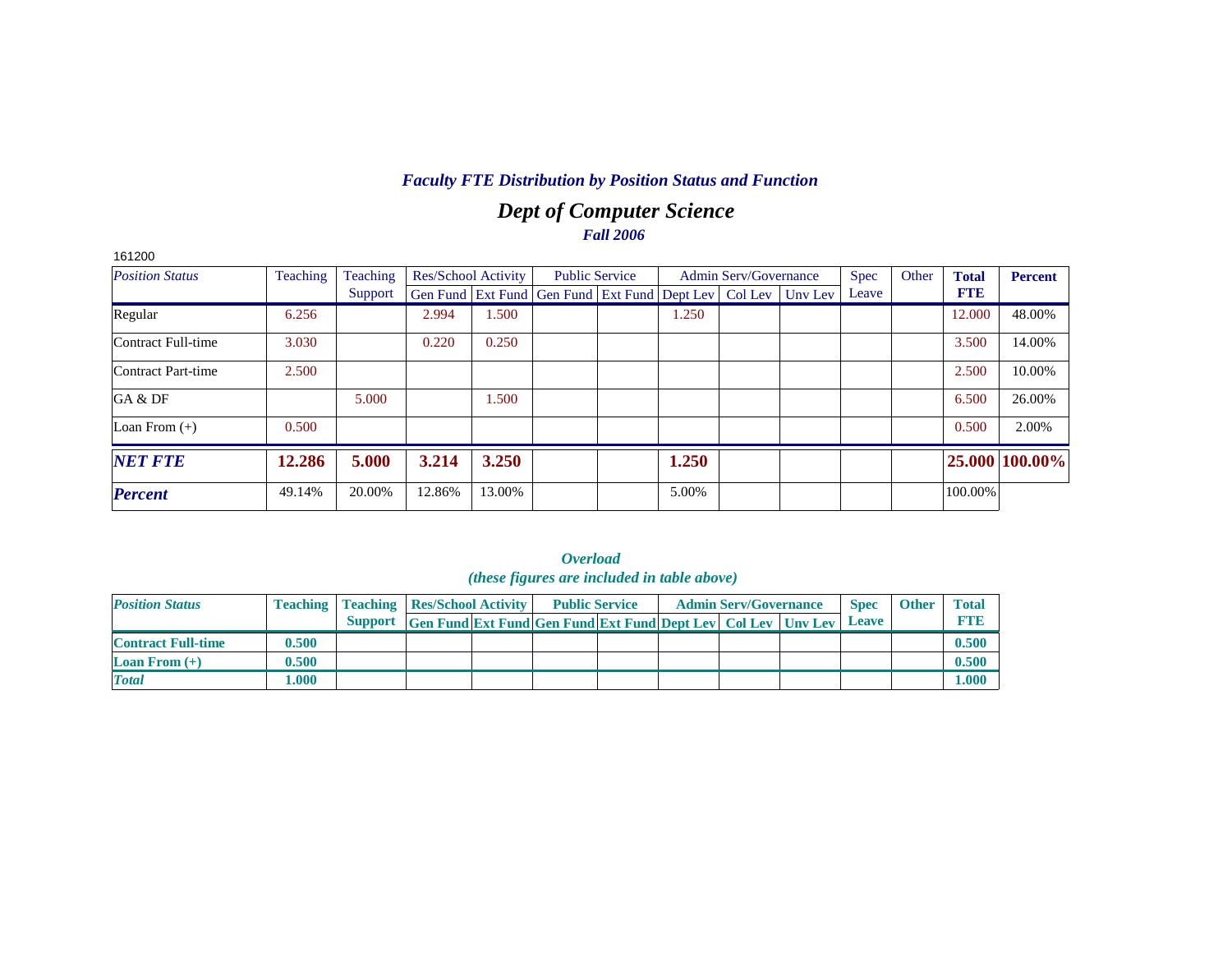# *Dept of Criminal Justice and Criminology Fall 2006*

| 161500                 |          |          |       |                            |                                                                          |       |                              |             |       |              |                |
|------------------------|----------|----------|-------|----------------------------|--------------------------------------------------------------------------|-------|------------------------------|-------------|-------|--------------|----------------|
| <b>Position Status</b> | Teaching | Teaching |       | <b>Res/School Activity</b> | <b>Public Service</b>                                                    |       | <b>Admin Serv/Governance</b> | <b>Spec</b> | Other | <b>Total</b> | <b>Percent</b> |
|                        |          | Support  |       |                            | Gen Fund   Ext Fund   Gen Fund   Ext Fund   Dept Lev   Col Lev   Unv Lev |       |                              | Leave       |       | <b>FTE</b>   |                |
| Regular                | 6.000    |          | 1.750 |                            |                                                                          | 0.500 |                              | 1.000       |       | 9.250        | 50.00%         |
| Contract Full-time     | 5.500    |          |       |                            |                                                                          |       |                              |             |       | 5.500        | 29.73%         |
| Contract Part-time     | 2.250    |          |       |                            |                                                                          |       |                              |             |       | 2.250        | 12.16%         |
| GA & DF                |          | .500     |       |                            |                                                                          |       |                              |             |       | 1.500        | 8.11%          |
| <b>NET FTE</b>         | 13.750   | 1.500    | 1.750 |                            |                                                                          | 0.500 |                              | 1.000       |       |              | 18.500 100.00% |
| <b>Percent</b>         | 74.32%   | 8.11%    | 9.46% |                            |                                                                          | 2.70% |                              | 5.41%       |       | 100.00%      |                |

|                           |       |                                                    |                                                                     | ( <i>these figures are included in table above</i> ) |  |                              |              |              |              |
|---------------------------|-------|----------------------------------------------------|---------------------------------------------------------------------|------------------------------------------------------|--|------------------------------|--------------|--------------|--------------|
| <b>Position Status</b>    |       | <b>Teaching   Teaching   Res/School Activity  </b> |                                                                     | <b>Public Service</b>                                |  | <b>Admin Serv/Governance</b> | <b>Spec</b>  | <b>Other</b> | <b>Total</b> |
|                           |       | <b>Support</b>                                     | <b>Gen Fund Ext Fund Gen Fund Ext Fund Dept Lev Col Lev Unv Lev</b> |                                                      |  |                              | <b>Leave</b> |              | <b>FTE</b>   |
| <b>Regular</b>            | 0.250 |                                                    |                                                                     |                                                      |  |                              |              |              | 0.250        |
| <b>Contract Full-time</b> | 1.500 |                                                    |                                                                     |                                                      |  |                              |              |              | 1.500        |
| <b>Total</b>              | 1.750 |                                                    |                                                                     |                                                      |  |                              |              |              | 1.750        |

*Overload*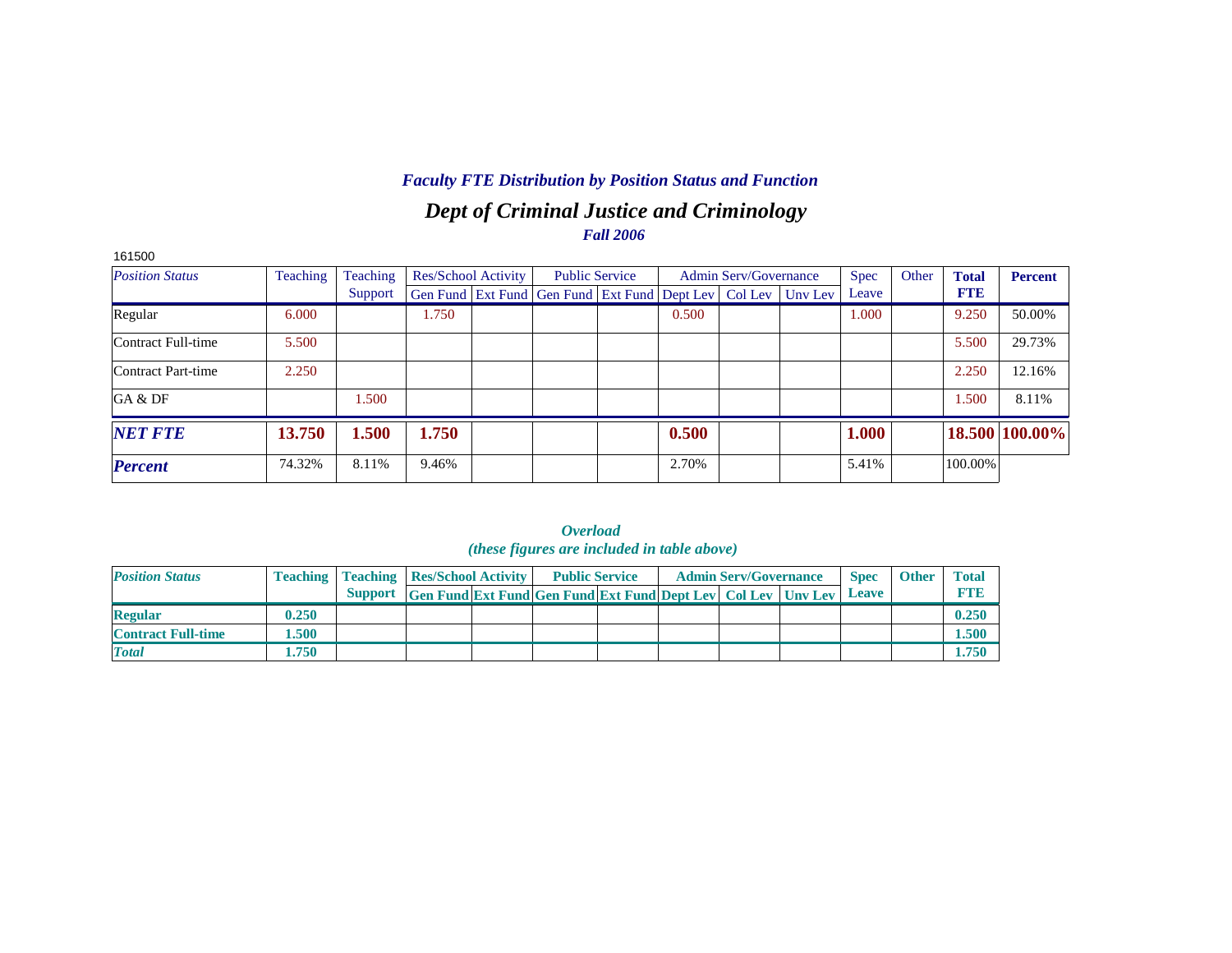# *Dept of English Fall 2006*

| 161800                 |          |          |                            |       |                                                                |       |                              |         |             |       |              |                 |
|------------------------|----------|----------|----------------------------|-------|----------------------------------------------------------------|-------|------------------------------|---------|-------------|-------|--------------|-----------------|
| <b>Position Status</b> | Teaching | Teaching | <b>Res/School Activity</b> |       | <b>Public Service</b>                                          |       | <b>Admin Serv/Governance</b> |         | <b>Spec</b> | Other | <b>Total</b> | <b>Percent</b>  |
|                        |          | Support  |                            |       | Gen Fund   Ext Fund   Gen Fund   Ext Fund   Dept Lev   Col Lev |       |                              | Unv Lev | Leave       |       | <b>FTE</b>   |                 |
| Regular                | 18.512   | 0.250    | 6.988                      | 1.250 |                                                                | 2.750 |                              | 0.250   | 1.000       |       | 31.000       | 26.78%          |
| Contract Full-time     | 34.024   | 0.000    |                            |       |                                                                | 1.476 |                              | 1.250   |             |       | 36.750       | 31.75%          |
| Contract Part-time     | 25.999   |          | 0.499                      |       |                                                                | 0.250 |                              | 0.250   |             |       | 26.998       | 23.32%          |
| GA & DF                | 5.385    | 7.615    | 7.250                      | 1.250 |                                                                |       |                              |         |             |       | 21.500       | 18.57%          |
| Loan To $(-)$          | $-0.491$ |          |                            |       |                                                                |       |                              |         |             |       | $-0.491$     | $-0.42%$        |
| <b>NET FTE</b>         | 83.429   | 7.865    | 14.737                     | 2.500 |                                                                | 4.476 |                              | 1.750   | 1.000       |       |              | 115.757 100.00% |
| <b>Percent</b>         | 72.07%   | 6.79%    | 12.73%                     | 2.16% |                                                                | 3.87% |                              | 1.51%   | 0.86%       |       | 100.00%      |                 |

|                           |       |                                                    |                                                                            | <i>(these figures are included in table above)</i> |  |                              |             |              |              |
|---------------------------|-------|----------------------------------------------------|----------------------------------------------------------------------------|----------------------------------------------------|--|------------------------------|-------------|--------------|--------------|
| <b>Position Status</b>    |       | <b>Teaching   Teaching   Res/School Activity  </b> |                                                                            | <b>Public Service</b>                              |  | <b>Admin Serv/Governance</b> | <b>Spec</b> | <b>Other</b> | <b>Total</b> |
|                           |       |                                                    | Support Gen Fund Ext Fund Gen Fund Ext Fund Dept Lev Col Lev Unv Lev Leave |                                                    |  |                              |             |              | <b>FTB</b>   |
| <b>Contract Full-time</b> | 2.500 |                                                    |                                                                            |                                                    |  |                              |             |              | 2.500        |
| <b>Total</b>              | 2.500 |                                                    |                                                                            |                                                    |  |                              |             |              | 2.500        |

|                                            | Overload |  |  |  |  |  |  |  |  |  |  |  |  |  |
|--------------------------------------------|----------|--|--|--|--|--|--|--|--|--|--|--|--|--|
| (these figures are included in table above |          |  |  |  |  |  |  |  |  |  |  |  |  |  |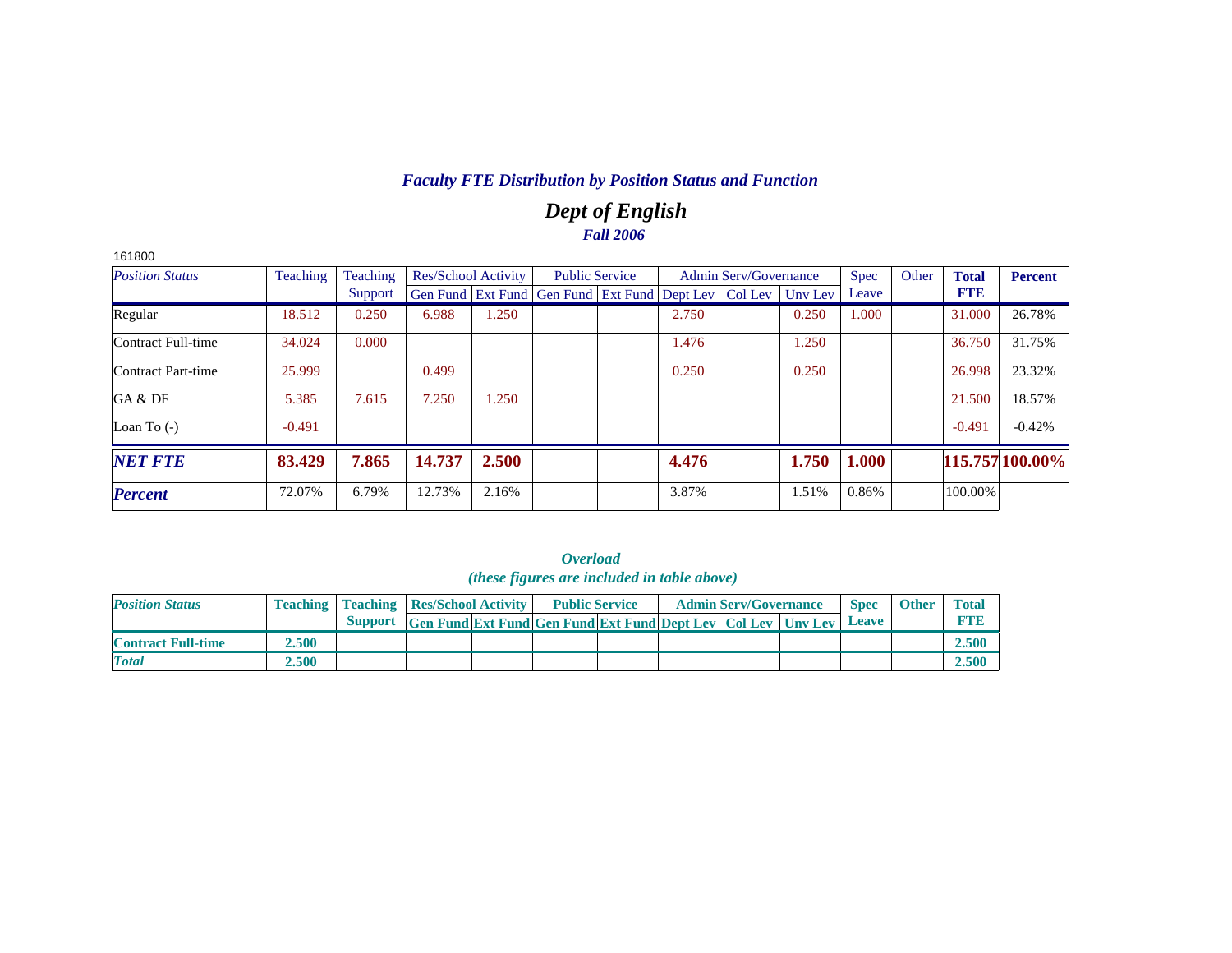# *Dept of Modern Languages and Classics Fall 2006*

| 162100                 |          |          |                     |                                                                |       |                              |         |       |       |              |                |
|------------------------|----------|----------|---------------------|----------------------------------------------------------------|-------|------------------------------|---------|-------|-------|--------------|----------------|
| <b>Position Status</b> | Teaching | Teaching | Res/School Activity | <b>Public Service</b>                                          |       | <b>Admin Serv/Governance</b> |         | Spec  | Other | <b>Total</b> | <b>Percent</b> |
|                        |          | Support  |                     | Gen Fund   Ext Fund   Gen Fund   Ext Fund   Dept Lev   Col Lev |       |                              | Uny Lev | Leave |       | <b>FTE</b>   |                |
| Regular                | 13.578   |          | 2.920               |                                                                | 0.750 |                              |         | 0.000 |       | 17.248       | 42.77%         |
| Contract Full-time     | 10.165   |          |                     |                                                                |       |                              |         |       |       | 10.165       | 25.21%         |
| Contract Part-time     | 9.415    |          |                     |                                                                |       |                              |         |       |       | 9.415        | 23.35%         |
| GA & DF                | 1.166    | 2.334    |                     |                                                                |       |                              |         |       |       | 3.500        | 8.68%          |
| <b>NET FTE</b>         | 34.324   | 2.334    | 2.920               |                                                                | 0.750 |                              |         | 0.000 |       |              | 40.328 100.00% |
| <b>Percent</b>         | 85.11%   | 5.79%    | 7.24%               |                                                                | 1.86% |                              |         | 0.00% |       | 100.00%      |                |

|                           |       |                                                    |                                                                            | ( <i>these figures are included in table above</i> ) |  |                              |             |              |              |
|---------------------------|-------|----------------------------------------------------|----------------------------------------------------------------------------|------------------------------------------------------|--|------------------------------|-------------|--------------|--------------|
| <b>Position Status</b>    |       | <b>Teaching   Teaching   Res/School Activity  </b> |                                                                            | <b>Public Service</b>                                |  | <b>Admin Serv/Governance</b> | <b>Spec</b> | <b>Other</b> | <b>Total</b> |
|                           |       |                                                    | Support Gen Fund Ext Fund Gen Fund Ext Fund Dept Lev Col Lev Unv Lev Leave |                                                      |  |                              |             |              | <b>RTIB</b>  |
| <b>Regular</b>            | 0.583 |                                                    |                                                                            |                                                      |  |                              |             |              | 0.583        |
| <b>Contract Full-time</b> | 0.915 |                                                    |                                                                            |                                                      |  |                              |             |              | 0.915        |
| <b>Total</b>              | 1.498 |                                                    |                                                                            |                                                      |  |                              |             |              | <b>1.498</b> |

*Overload*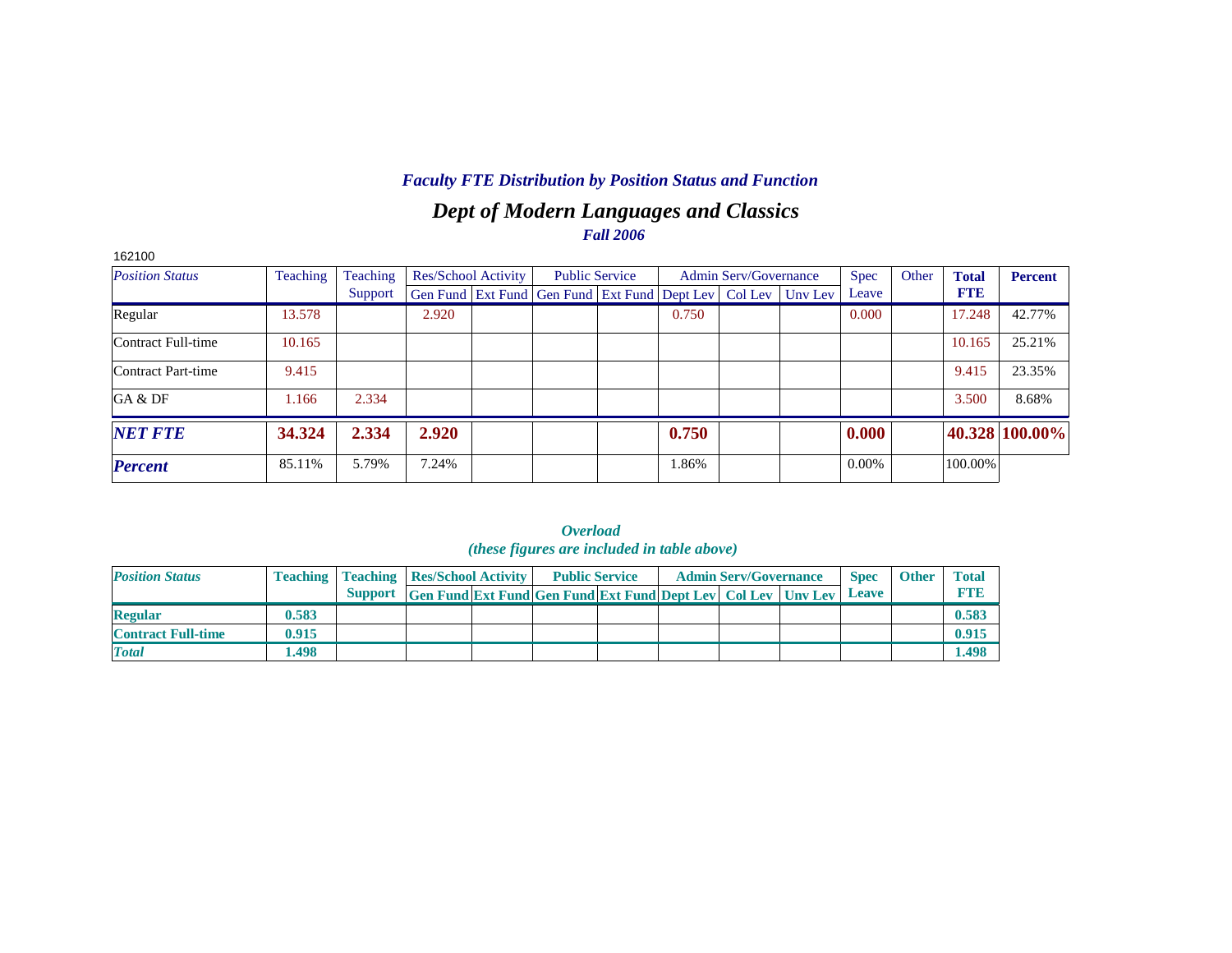# *Dept of Psychological Science Fall 2006*

| 162400                    |          |          |        |                            |                                                                |       |                              |         |             |       |              |                |
|---------------------------|----------|----------|--------|----------------------------|----------------------------------------------------------------|-------|------------------------------|---------|-------------|-------|--------------|----------------|
| <b>Position Status</b>    | Teaching | Teaching |        | <b>Res/School Activity</b> | <b>Public Service</b>                                          |       | <b>Admin Serv/Governance</b> |         | <b>Spec</b> | Other | <b>Total</b> | <b>Percent</b> |
|                           |          | Support  |        |                            | Gen Fund   Ext Fund   Gen Fund   Ext Fund   Dept Lev   Col Lev |       |                              | Unv Lev | Leave       |       | <b>FTE</b>   |                |
| Regular                   | 9.886    |          | 3.500  |                            |                                                                | 0.833 |                              |         | 1.000       |       | 15.219       | 39.56%         |
| Contract Full-time        | 7.754    |          |        |                            |                                                                | 0.500 |                              |         |             |       | 8.254        | 21.45%         |
| <b>Contract Part-time</b> | 5.251    |          |        |                            |                                                                |       |                              |         |             |       | 5.251        | 13.65%         |
| GA & DF                   |          |          | 8.500  |                            |                                                                |       |                              |         |             |       | 8.500        | 22.09%         |
| Loan From $(+)$           | 1.250    |          |        |                            |                                                                |       |                              |         |             |       | 1.250        | 3.25%          |
| <b>NET FTE</b>            | 24.141   |          | 12.000 |                            |                                                                | 1.333 |                              |         | 1.000       |       |              | 38.474 100.00% |
| <b>Percent</b>            | 62.75%   |          | 31.19% |                            |                                                                | 3.46% |                              |         | 2.60%       |       | 100.00%      |                |

| ( <i>these figures are included in table above</i> ) |       |                                                    |                                                                      |  |  |                       |  |                              |  |              |              |              |
|------------------------------------------------------|-------|----------------------------------------------------|----------------------------------------------------------------------|--|--|-----------------------|--|------------------------------|--|--------------|--------------|--------------|
| <b>Position Status</b>                               |       | <b>Teaching   Teaching   Res/School Activity  </b> |                                                                      |  |  | <b>Public Service</b> |  | <b>Admin Serv/Governance</b> |  | <b>Spec</b>  | <b>Other</b> | <b>Total</b> |
|                                                      |       |                                                    | Support Gen Fund Ext Fund Gen Fund Ext Fund Dept Lev Col Lev Unv Lev |  |  |                       |  |                              |  | <b>Leave</b> |              | <b>FTE</b>   |
| <b>Regular</b>                                       | 0.219 |                                                    |                                                                      |  |  |                       |  |                              |  |              |              | 0.219        |
| <b>Contract Full-time</b>                            | 2.254 |                                                    |                                                                      |  |  |                       |  |                              |  |              |              | 2.254        |
| <b>Loan From <math>(+)</math></b>                    | 0.750 |                                                    |                                                                      |  |  |                       |  |                              |  |              |              | 0.750        |
| <b>Total</b>                                         | 3.223 |                                                    |                                                                      |  |  |                       |  |                              |  |              |              | 3.223        |

| Overload                                   |  |  |  |  |  |  |  |  |  |  |  |  |
|--------------------------------------------|--|--|--|--|--|--|--|--|--|--|--|--|
| (these figures are included in table above |  |  |  |  |  |  |  |  |  |  |  |  |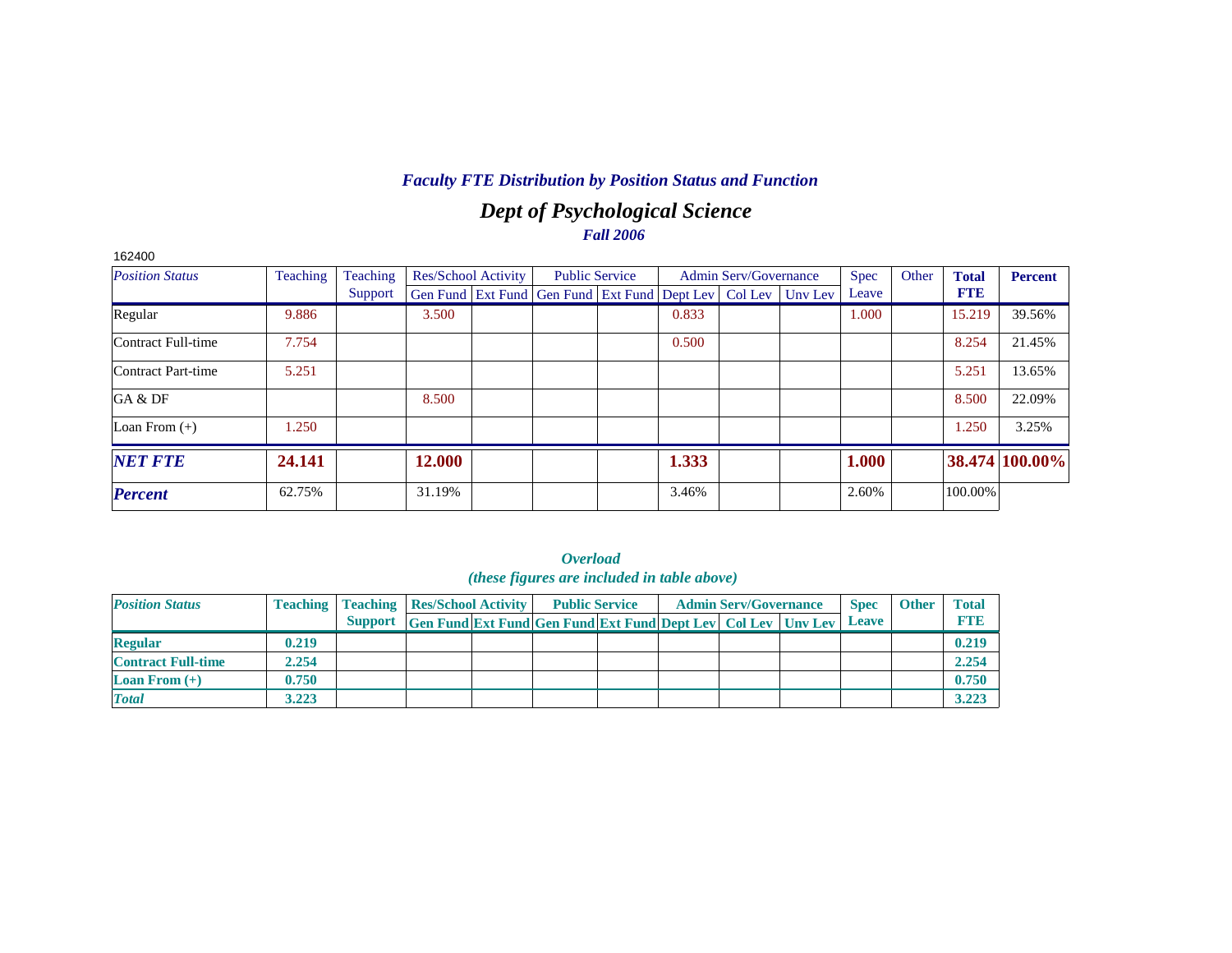# *Dept of Geography Fall 2006*

| 162700                 |          |          |                            |  |                                                                |  |       |                              |         |             |       |              |                |
|------------------------|----------|----------|----------------------------|--|----------------------------------------------------------------|--|-------|------------------------------|---------|-------------|-------|--------------|----------------|
| <b>Position Status</b> | Teaching | Teaching | <b>Res/School Activity</b> |  | <b>Public Service</b>                                          |  |       | <b>Admin Serv/Governance</b> |         | <b>Spec</b> | Other | <b>Total</b> | <b>Percent</b> |
|                        |          | Support  |                            |  | Gen Fund   Ext Fund   Gen Fund   Ext Fund   Dept Lev   Col Lev |  |       |                              | Uny Lev | Leave       |       | <b>FTE</b>   |                |
| Regular                | 6.000    |          | 2.000                      |  |                                                                |  | 0.750 |                              |         |             |       | 8.750        | 42.16%         |
| Contract Full-time     | 6.253    |          |                            |  |                                                                |  | 0.250 |                              |         |             |       | 6.503        | 31.34%         |
| Contract Part-time     | 2.500    |          |                            |  |                                                                |  |       |                              |         |             |       | 2.500        | 12.05%         |
| GA & DF                | 0.500    | 2.500    |                            |  |                                                                |  |       |                              |         |             |       | 3.000        | 14.46%         |
| <b>NET FTE</b>         | 15.253   | 2.500    | 2.000                      |  |                                                                |  | 1.000 |                              |         |             |       |              | 20.753 100.00% |
| <b>Percent</b>         | 73.50%   | 12.05%   | 9.64%                      |  |                                                                |  | 4.82% |                              |         |             |       | 100.00%      |                |

|                           |       |                                                    |                                                                                 | <i>(mest jigures are menada in abre above)</i> |  |                              |             |              |              |
|---------------------------|-------|----------------------------------------------------|---------------------------------------------------------------------------------|------------------------------------------------|--|------------------------------|-------------|--------------|--------------|
| <b>Position Status</b>    |       | <b>Teaching   Teaching   Res/School Activity  </b> |                                                                                 | <b>Public Service</b>                          |  | <b>Admin Serv/Governance</b> | <b>Spec</b> | <b>Other</b> | <b>Total</b> |
|                           |       | <b>Support</b>                                     | <b>Gen Fund Ext Fund Gen Fund Ext Fund Dept Lev   Col Lev   Unv Lev   Leave</b> |                                                |  |                              |             |              | <b>FTE</b>   |
| <b>Regular</b>            | 0.250 |                                                    |                                                                                 |                                                |  |                              |             |              | 0.250        |
| <b>Contract Full-time</b> | 1.253 |                                                    |                                                                                 |                                                |  |                              |             |              | 1.253        |
| <b>Total</b>              | 1.503 |                                                    |                                                                                 |                                                |  |                              |             |              | 1.503        |

*Overload (these figures are included in table above)*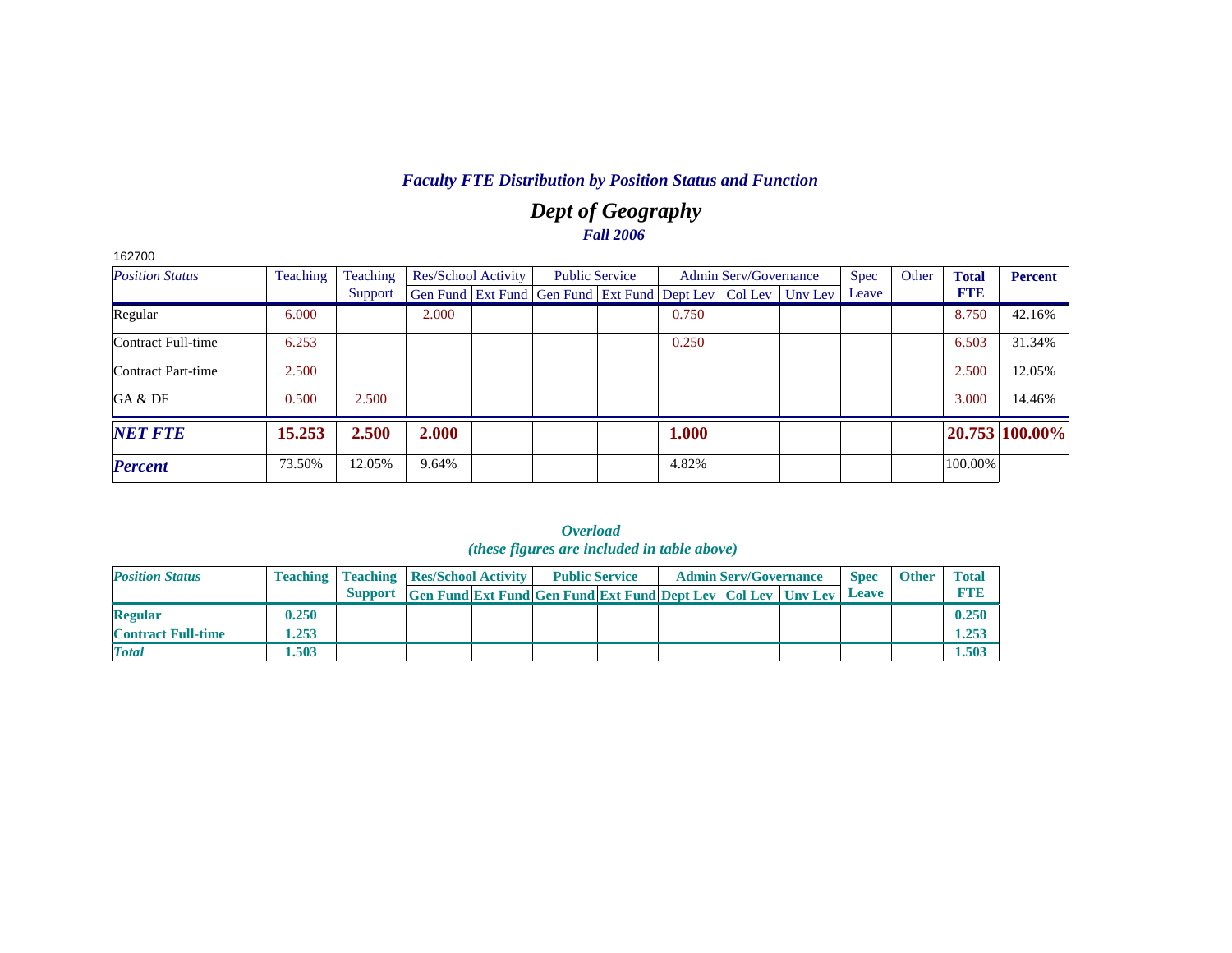# *Dept of Geology Fall 2006*

| Teaching<br><b>Position Status</b> |        | Teaching | Res/School Activity |  |                                                                | <b>Public Service</b> |       | <b>Admin Serv/Governance</b> |         | <b>Spec</b> | Other | <b>Total</b> | <b>Percent</b> |
|------------------------------------|--------|----------|---------------------|--|----------------------------------------------------------------|-----------------------|-------|------------------------------|---------|-------------|-------|--------------|----------------|
|                                    |        | Support  |                     |  | Gen Fund   Ext Fund   Gen Fund   Ext Fund   Dept Lev   Col Lev |                       |       |                              | Unv Lev | Leave       |       | <b>FTE</b>   |                |
| Regular                            | 3.334  |          | 1.166               |  |                                                                |                       | 0.500 |                              |         | 0.500       |       | 5.500        | 56.41%         |
| Contract Full-time                 | 1.000  |          |                     |  |                                                                |                       | 0.000 |                              |         |             |       | 1.000        | 10.26%         |
| Contract Part-time                 | 0.750  |          |                     |  |                                                                |                       | 0.000 |                              |         |             |       | 0.750        | 7.69%          |
| GA & DF                            |        | 2.500    |                     |  |                                                                |                       |       |                              |         |             |       | 2.500        | 25.64%         |
| <b>NET FTE</b>                     | 5.084  | 2.500    | 1.166               |  |                                                                |                       | 0.500 |                              |         | 0.500       |       | 9.750        | 100.00%        |
| <b>Percent</b>                     | 52.14% | 25.64%   | 11.96%              |  |                                                                |                       | 5.13% |                              |         | 5.13%       |       | 100.00%      |                |

162800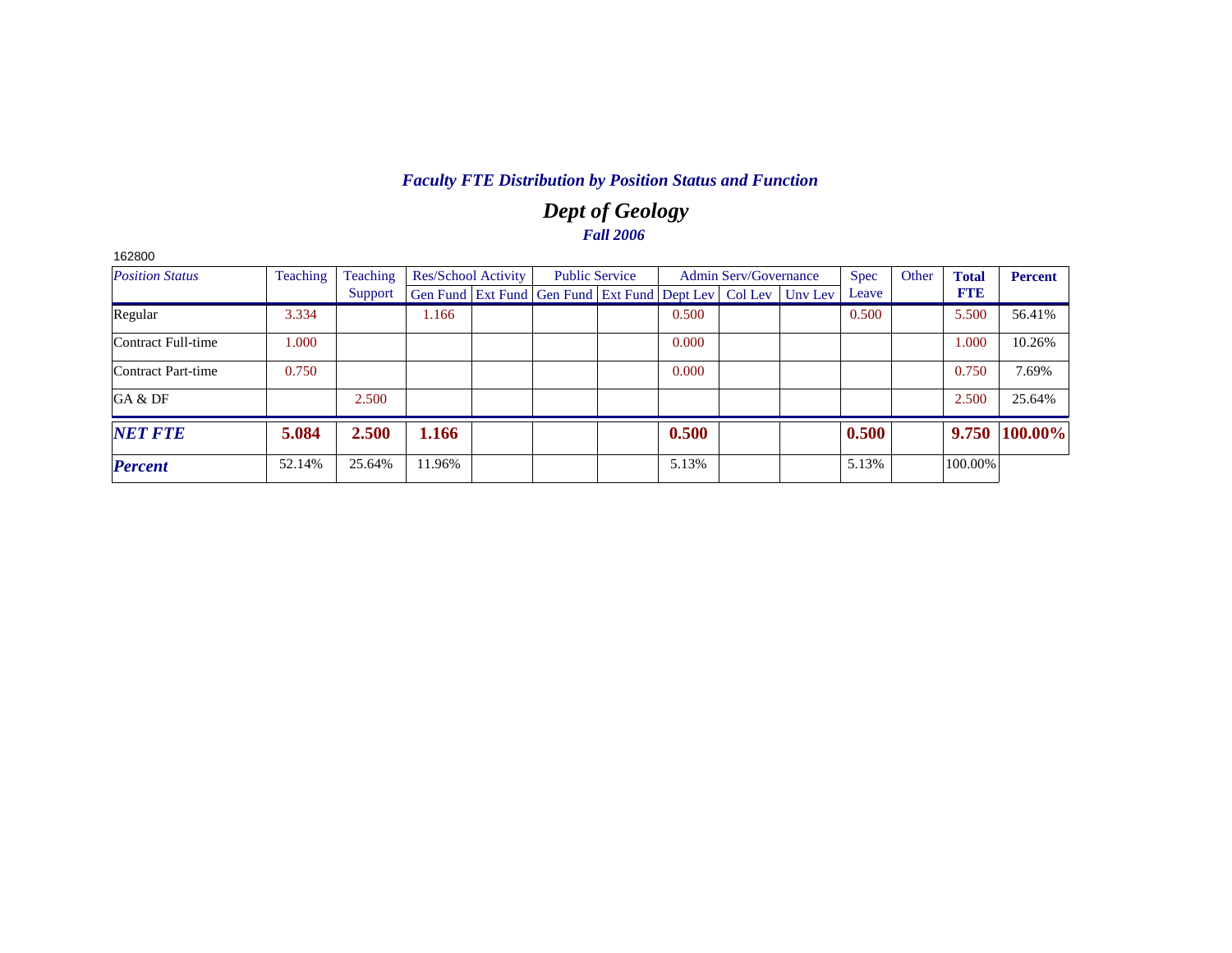# *Dept of History Fall 2006*

| 163000                 |          |          |       |                            |                                                                |       |                              |         |             |       |              |                |
|------------------------|----------|----------|-------|----------------------------|----------------------------------------------------------------|-------|------------------------------|---------|-------------|-------|--------------|----------------|
| <b>Position Status</b> | Teaching | Teaching |       | <b>Res/School Activity</b> | <b>Public Service</b>                                          |       | <b>Admin Serv/Governance</b> |         | <b>Spec</b> | Other | <b>Total</b> | Percent        |
|                        |          | Support  |       |                            | Gen Fund   Ext Fund   Gen Fund   Ext Fund   Dept Lev   Col Lev |       |                              | Unv Lev | Leave       |       | <b>FTE</b>   |                |
| Regular                | 15.760   |          | 4.390 | 0.227                      |                                                                | 1.623 |                              | 0.500   | 1.000       |       | 23.500       | 52.16%         |
| Contract Full-time     | 8.275    |          |       |                            |                                                                |       |                              |         |             |       | 8.275        | 18.37%         |
| Contract Part-time     | 10.893   |          |       |                            |                                                                |       |                              |         |             |       | 10.893       | 24.18%         |
| GA & DF                |          | 2.500    |       |                            |                                                                |       |                              |         |             |       | 2.500        | 5.55%          |
| Loan To $(-)$          | $-0.112$ |          |       |                            |                                                                |       |                              |         |             |       | $-0.112$     | $-0.25%$       |
| <b>NET FTE</b>         | 34.816   | 2.500    | 4.390 | 0.227                      |                                                                | 1.623 |                              | 0.500   | 1.000       |       |              | 45.056 100.00% |
| <b>Percent</b>         | 77.27%   | 5.55%    | 9.74% | 0.50%                      |                                                                | 3.60% |                              | 1.11%   | 2.22%       |       | 100.00%      |                |

|                           |       |                                                    |                                                                           | ( <i>these figures are included in table above</i> ) |  |                              |             |              |              |
|---------------------------|-------|----------------------------------------------------|---------------------------------------------------------------------------|------------------------------------------------------|--|------------------------------|-------------|--------------|--------------|
| <b>Position Status</b>    |       | <b>Teaching   Teaching   Res/School Activity  </b> |                                                                           | <b>Public Service</b>                                |  | <b>Admin Serv/Governance</b> | <b>Spec</b> | <b>Other</b> | <b>Total</b> |
|                           |       | <b>Support</b>                                     | <b>Gen Fund Ext Fund Gen Fund Ext Fund Dept Lev Col Lev Unv Lev Leave</b> |                                                      |  |                              |             |              | <b>FTID</b>  |
| <b>Regular</b>            | 0.500 |                                                    |                                                                           |                                                      |  |                              |             |              | 0.500        |
| <b>Contract Full-time</b> | 2.275 |                                                    |                                                                           |                                                      |  |                              |             |              | 2.275        |
| <b>Total</b>              | 2.775 |                                                    |                                                                           |                                                      |  |                              |             |              | 2.775        |

|                                            | Overload |  |  |
|--------------------------------------------|----------|--|--|
| (these figures are included in table above |          |  |  |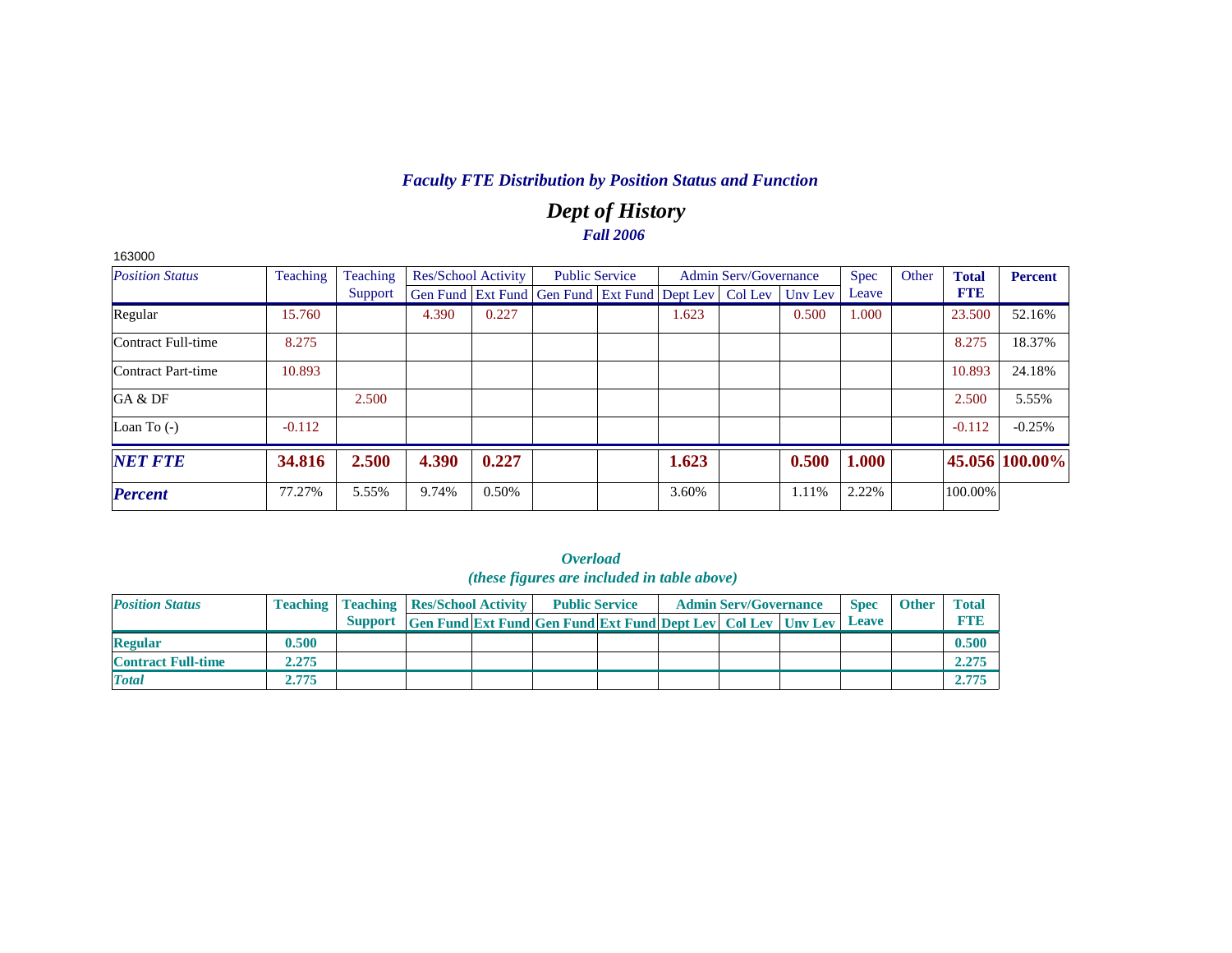# *Dept of Mathematical Sciences Fall 2006*

| 163600                 |                 |          |                            |       |                                                                |       |                              |         |              |       |              |                            |
|------------------------|-----------------|----------|----------------------------|-------|----------------------------------------------------------------|-------|------------------------------|---------|--------------|-------|--------------|----------------------------|
| <b>Position Status</b> | <b>Teaching</b> | Teaching | <b>Res/School Activity</b> |       | <b>Public Service</b>                                          |       | <b>Admin Serv/Governance</b> |         | <b>Spec</b>  | Other | <b>Total</b> | <b>Percent</b>             |
|                        |                 | Support  |                            |       | Gen Fund   Ext Fund   Gen Fund   Ext Fund   Dept Lev   Col Lev |       |                              | Uny Lev | Leave        |       | <b>FTE</b>   |                            |
| Regular                | 13.109          | 0.250    | 4.891                      | 1.000 |                                                                | 1.250 | 0.250                        |         | 2.000        | 0.250 | 23.000       | 39.30%                     |
| Contract Full-time     | 15.287          |          | 0.659                      |       |                                                                |       |                              |         |              |       | 15.946       | 27.24%                     |
| Contract Part-time     | 8.333           |          |                            |       |                                                                |       |                              |         |              |       | 8.333        | 14.24%                     |
| GA & DF                | 1.000           | 9.500    |                            |       |                                                                |       |                              |         |              |       | 10.500       | 17.94%                     |
| Loan From $(+)$        | 0.750           |          |                            |       |                                                                |       |                              |         |              |       | 0.750        | 1.28%                      |
| <b>NET FTE</b>         | 38.479          | 9.750    | 5.550                      | 1.000 |                                                                | 1.250 | 0.250                        |         | <b>2.000</b> |       |              | $0.250$   58.529   100.00% |
| <b>Percent</b>         | 65.74%          | 16.66%   | 9.48%                      | 1.71% |                                                                | 2.14% | 0.43%                        |         | 3.42%        | 0.43% | 100.00%      |                            |

*Overload* 

|                           |       |                                                    |                                                                  | <i>(these figures are included in table above)</i> |  |                              |              |              |              |
|---------------------------|-------|----------------------------------------------------|------------------------------------------------------------------|----------------------------------------------------|--|------------------------------|--------------|--------------|--------------|
| <b>Position Status</b>    |       | <b>Teaching   Teaching   Res/School Activity  </b> |                                                                  | <b>Public Service</b>                              |  | <b>Admin Serv/Governance</b> | <b>Spec</b>  | <b>Other</b> | <b>Total</b> |
|                           |       | <b>Support</b>                                     | Gen Fund Ext Fund Gen Fund Ext Fund Dept Lev   Col Lev   Unv Lev |                                                    |  |                              | <b>Leave</b> |              | <b>FTE</b>   |
| <b>Contract Full-time</b> | 000.1 |                                                    |                                                                  |                                                    |  |                              |              |              | 0.000        |
| <b>Loan From</b> $(+)$    | 0.250 |                                                    |                                                                  |                                                    |  |                              |              |              | 0.250        |
| <b>Total</b>              | 1.250 |                                                    |                                                                  |                                                    |  |                              |              |              | 1.250        |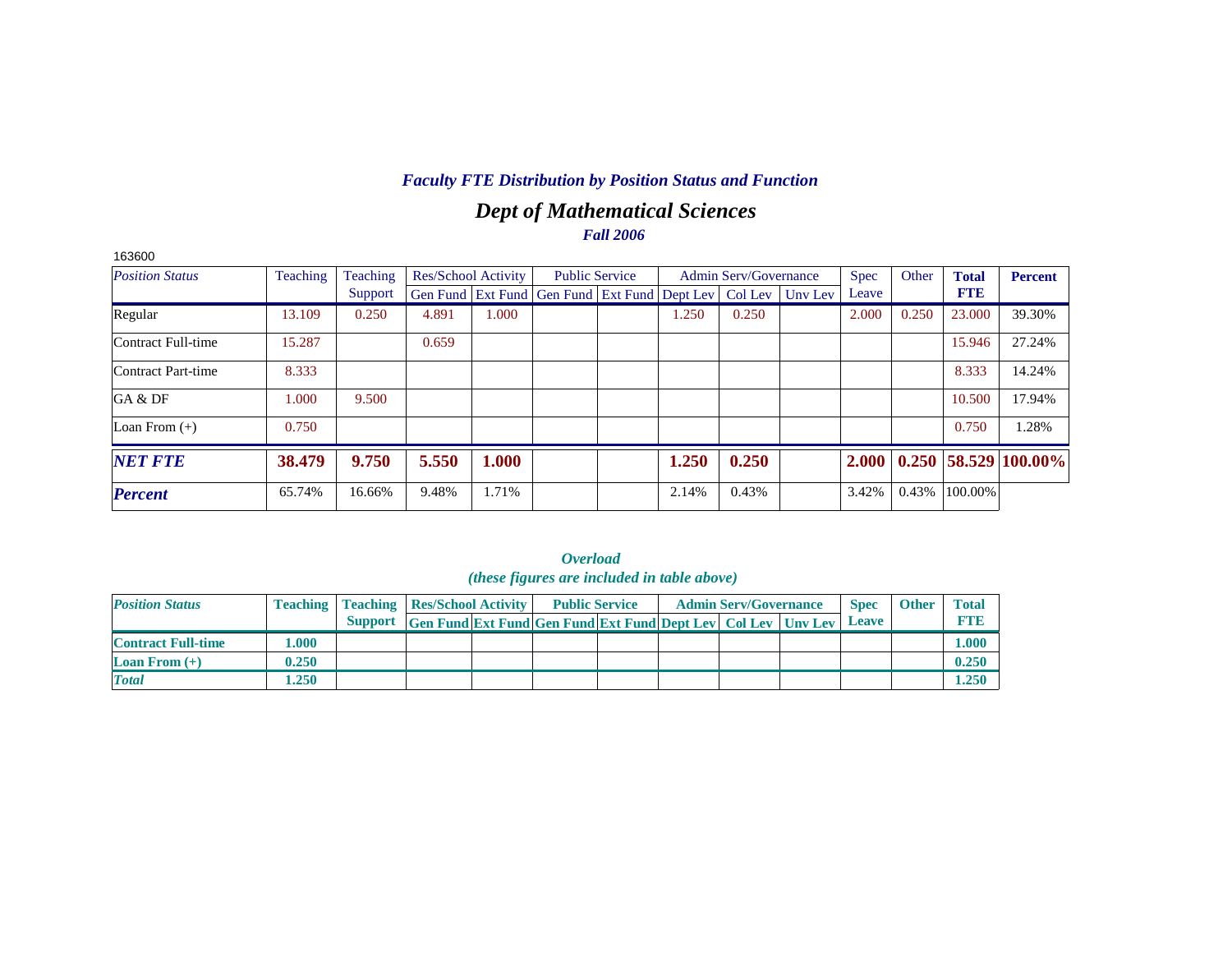# *Dept of Natural Resources Fall 2006*

| 163900                 |          |          |                            |                                                                |       |       |                              |         |             |       |              |                            |
|------------------------|----------|----------|----------------------------|----------------------------------------------------------------|-------|-------|------------------------------|---------|-------------|-------|--------------|----------------------------|
| <b>Position Status</b> | Teaching | Teaching | <b>Res/School Activity</b> | <b>Public Service</b>                                          |       |       | <b>Admin Serv/Governance</b> |         | <b>Spec</b> | Other | <b>Total</b> | <b>Percent</b>             |
|                        |          | Support  |                            | Gen Fund   Ext Fund   Gen Fund   Ext Fund   Dept Lev   Col Lev |       |       |                              | Unv Lev | Leave       |       | <b>FTE</b>   |                            |
| Regular                | 6.048    |          | 1.687                      |                                                                |       | 0.500 |                              |         |             | 0.015 | 8.250        | 63.46%                     |
| Contract Part-time     | 1.500    |          |                            |                                                                |       |       |                              |         |             |       | 1.500        | 11.54%                     |
| GA & DF                | 2.350    | 0.650    |                            |                                                                | 0.250 |       |                              |         |             |       | 3.250        | 25.00%                     |
| Loan From $(+)$        | 0.000    |          |                            |                                                                |       |       |                              |         |             |       | 0.000        | 0.00%                      |
| <b>NET FTE</b>         | 9.898    | 0.650    | 1.687                      |                                                                | 0.250 | 0.500 |                              |         |             |       |              | $0.015$   13.000   100.00% |
| <b>Percent</b>         | 76.14%   | 5.00%    | 12.98%                     |                                                                | 1.92% | 3.85% |                              |         |             | 0.12% | 100.00%      |                            |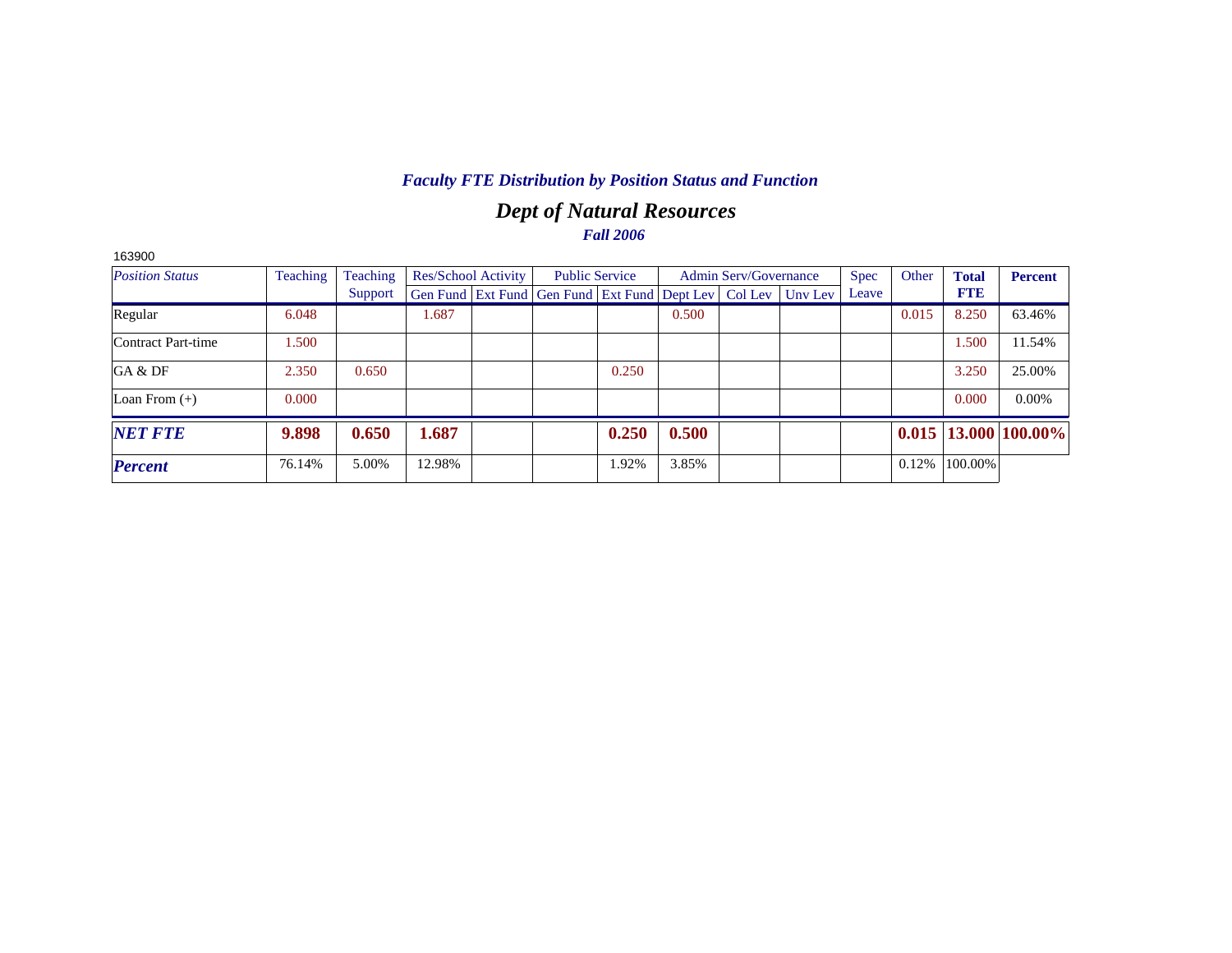# *Dept of Philosophy Fall 2006*

| 164200                 |          |          |        |                            |                                                                          |       |                              |             |       |              |                |
|------------------------|----------|----------|--------|----------------------------|--------------------------------------------------------------------------|-------|------------------------------|-------------|-------|--------------|----------------|
| <b>Position Status</b> | Teaching | Teaching |        | <b>Res/School Activity</b> | <b>Public Service</b>                                                    |       | <b>Admin Serv/Governance</b> | <b>Spec</b> | Other | <b>Total</b> | <b>Percent</b> |
|                        |          | Support  |        |                            | Gen Fund   Ext Fund   Gen Fund   Ext Fund   Dept Lev   Col Lev   Unv Lev |       |                              | Leave       |       | <b>FTB</b>   |                |
| Regular                | 6.252    |          | 2.248  |                            |                                                                          | 0.500 |                              |             |       | 9.000        | 47.71%         |
| Contract Full-time     | 6.250    |          |        |                            |                                                                          |       |                              |             |       | 6.250        | 33.13%         |
| Contract Part-time     | 3.501    |          |        |                            |                                                                          |       |                              |             |       | 3.501        | 18.56%         |
| Loan From $(+)$        | 0.112    |          |        |                            |                                                                          |       |                              |             |       | 0.112        | 0.59%          |
| <b>NET FTE</b>         | 16.115   |          | 2.248  |                            |                                                                          | 0.500 |                              |             |       |              | 18.863 100.00% |
| <b>Percent</b>         | 85.43%   |          | 11.92% |                            |                                                                          | 2.65% |                              |             |       | 100.00%      |                |

| <i><b>Overload</b></i>                             |  |
|----------------------------------------------------|--|
| <i>(these figures are included in table above)</i> |  |

| <b>Position Status</b>    | <b>Teaching</b> | <b>Teaching Res/School Activity</b> |                                                                     | <b>Public Service</b> |  | <b>Admin Serv/Governance</b> | <b>Spec</b> | <b>Other</b> | <b>Total</b> |
|---------------------------|-----------------|-------------------------------------|---------------------------------------------------------------------|-----------------------|--|------------------------------|-------------|--------------|--------------|
|                           |                 | <b>Support</b>                      | <b>Gen Fund Ext Fund Gen Fund Ext Fund Dept Lev Col Lev Unv Lev</b> |                       |  |                              | Leave       |              | <b>RTI</b>   |
| <b>Contract Full-time</b> | .250            |                                     |                                                                     |                       |  |                              |             |              | 1.250        |
| <b>Total</b>              | .250            |                                     |                                                                     |                       |  |                              |             |              | 1.250        |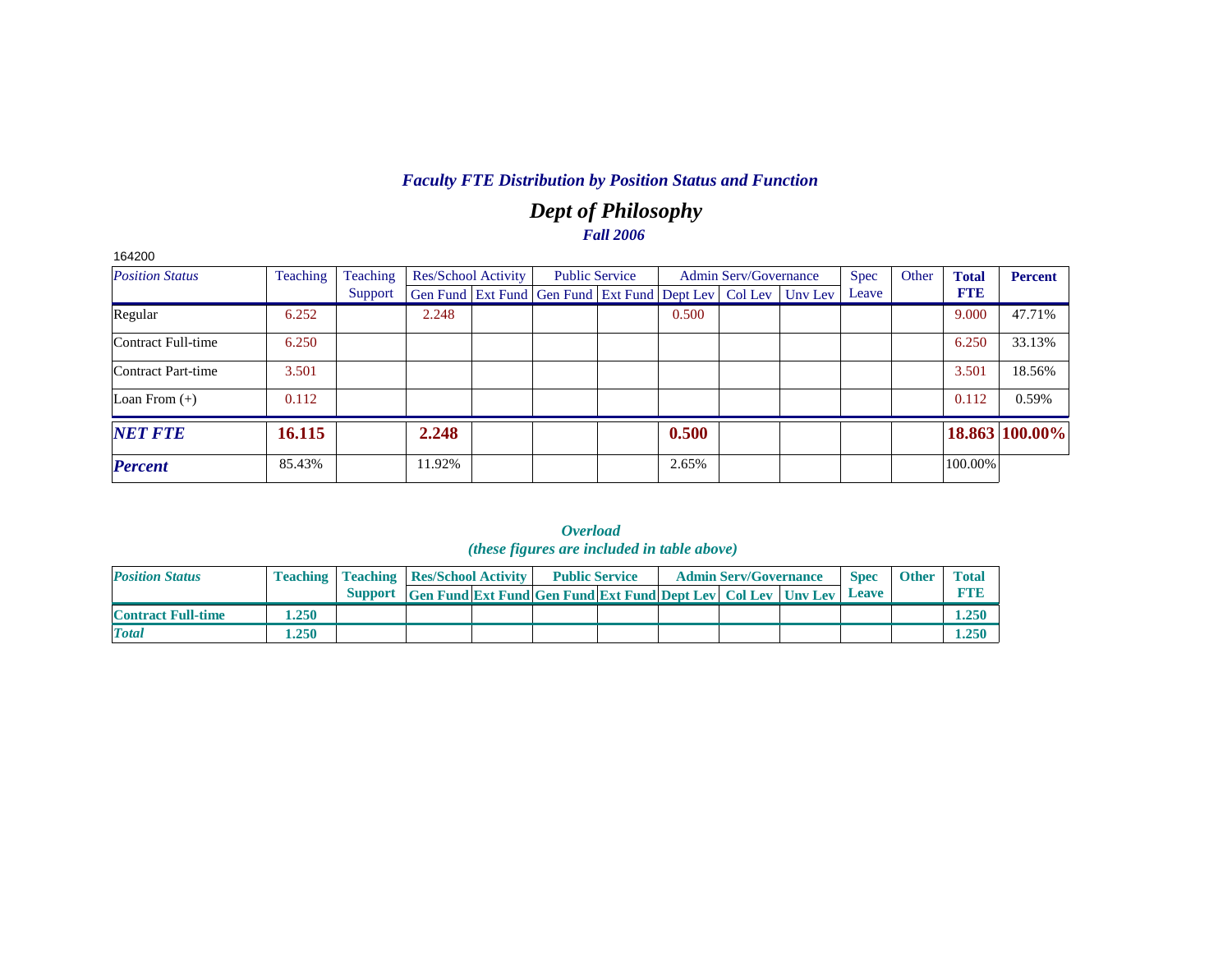# *Dept of Physics & Astronomy Fall 2006*

| 164500                 |                 |          |                            |        |                                                                  |  |                              |             |       |              |                            |
|------------------------|-----------------|----------|----------------------------|--------|------------------------------------------------------------------|--|------------------------------|-------------|-------|--------------|----------------------------|
| <b>Position Status</b> | <b>Teaching</b> | Teaching | <b>Res/School Activity</b> |        | <b>Public Service</b>                                            |  | <b>Admin Serv/Governance</b> | <b>Spec</b> | Other | <b>Total</b> | <b>Percent</b>             |
|                        |                 | Support  |                            |        | Gen Fund Ext Fund Gen Fund Ext Fund Dept Lev   Col Lev   Unv Lev |  |                              | Leave       |       | <b>FTE</b>   |                            |
| Regular                | 8.002           |          | 2.580                      | 0.917  | 1.000                                                            |  |                              |             | 1.000 | 13.499       | 54.36%                     |
| Contract Full-time     | 3.250           |          | 0.500                      |        |                                                                  |  |                              |             |       | 3.750        | 15.10%                     |
| Contract Part-time     | 0.833           |          |                            |        |                                                                  |  |                              |             |       | 0.833        | 3.35%                      |
| GA & DF                | 0.250           | 4.250    |                            | 3.500  |                                                                  |  |                              |             |       | 8.000        | 32.22%                     |
| Loan To $(-)$          | $-1.250$        |          |                            |        |                                                                  |  |                              |             |       | $-1.250$     | $-5.03%$                   |
| <b>NET FTE</b>         | 11.085          | 4.250    | 3.080                      | 4.417  | 1.000                                                            |  |                              |             |       |              | $1.000$   24.832   100.00% |
| <b>Percent</b>         | 44.64%          | 17.12%   | 12.40%                     | 17.79% | 4.03%                                                            |  |                              |             | 4.03% | 100.00%      |                            |

|                        |       |                                                    | ( <i>these figures are included in table above</i> )                       |  |                              |             |              |              |
|------------------------|-------|----------------------------------------------------|----------------------------------------------------------------------------|--|------------------------------|-------------|--------------|--------------|
| <b>Position Status</b> |       | <b>Teaching   Teaching   Res/School Activity  </b> | <b>Public Service</b>                                                      |  | <b>Admin Serv/Governance</b> | <b>Spec</b> | <b>Other</b> | <b>Total</b> |
|                        |       |                                                    | Support Gen Fund Ext Fund Gen Fund Ext Fund Dept Lev Col Lev Uny Lev Leave |  |                              |             |              | <b>FTE</b>   |
| <b>Regular</b>         | 0.333 |                                                    |                                                                            |  |                              |             |              | 0.333        |
| <b>Total</b>           | 0.333 |                                                    |                                                                            |  |                              |             |              | 0.333        |

|                                            | Overload |  |  |
|--------------------------------------------|----------|--|--|
| (these figures are included in table above |          |  |  |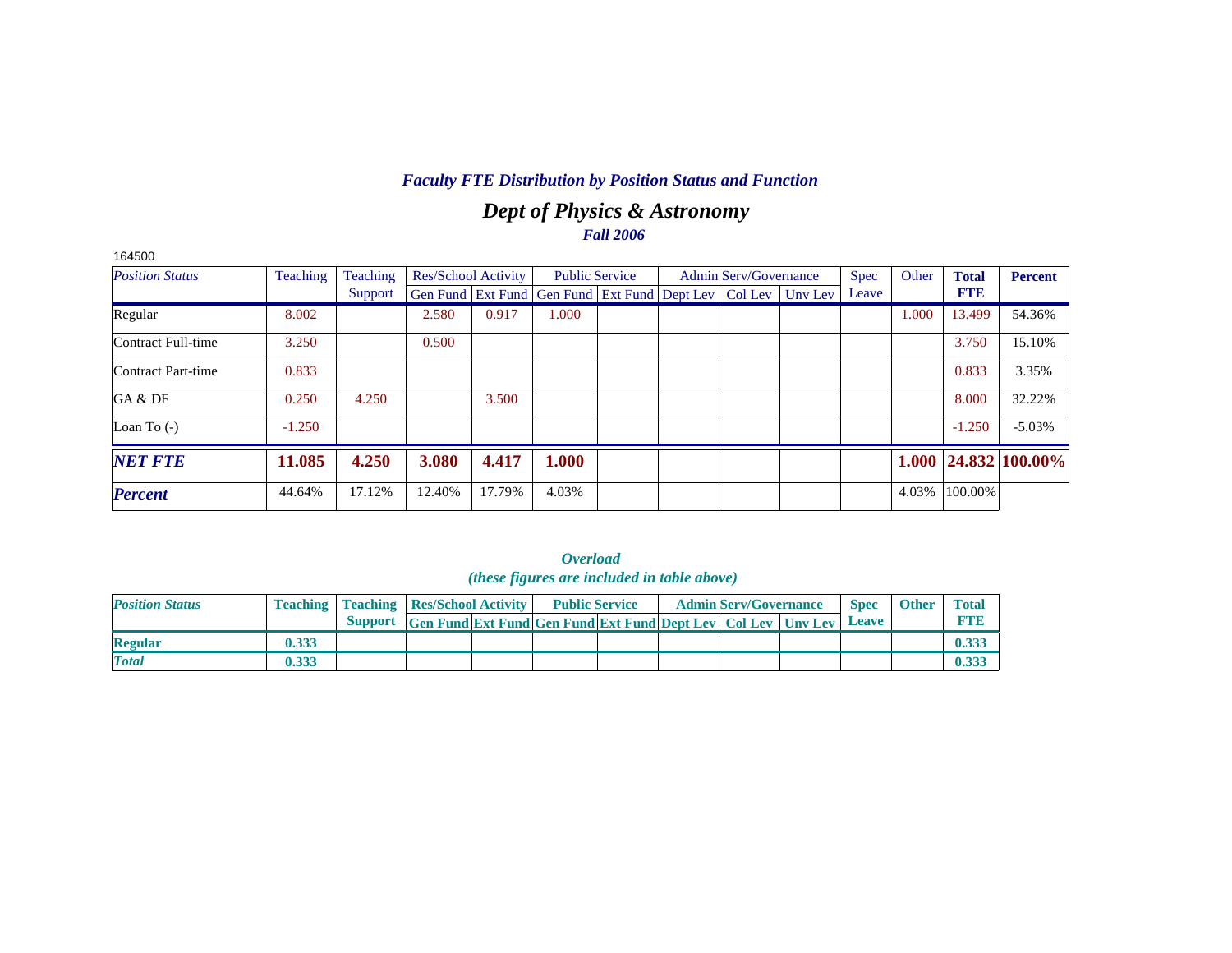# *Dept of Physiology & Health Sciences Fall 2006*

| 164800                 |          |          |        |                            |                                                                  |       |                              |             |       |              |                      |
|------------------------|----------|----------|--------|----------------------------|------------------------------------------------------------------|-------|------------------------------|-------------|-------|--------------|----------------------|
| <b>Position Status</b> | Teaching | Teaching |        | <b>Res/School Activity</b> | <b>Public Service</b>                                            |       | <b>Admin Serv/Governance</b> | <b>Spec</b> | Other | <b>Total</b> | <b>Percent</b>       |
|                        |          | Support  |        |                            | Gen Fund Ext Fund Gen Fund Ext Fund Dept Lev   Col Lev   Unv Lev |       |                              | Leave       |       | <b>FTE</b>   |                      |
| Regular                | 10.795   |          | 3.255  | 0.200                      |                                                                  | 1.000 |                              |             | 0.500 | 15.750       | 56.46%               |
| Contract Full-time     | 6.124    |          |        |                            |                                                                  |       |                              |             | 0.750 | 6.874        | 24.64%               |
| Contract Part-time     | 1.774    |          |        |                            |                                                                  |       |                              |             | 0.000 | 1.774        | 6.36%                |
| GA & DF                | 1.747    | 1.753    |        |                            |                                                                  |       |                              |             |       | 3.500        | 12.55%               |
| <b>NET FTE</b>         | 20.440   | 1.753    | 3.255  | 0.200                      |                                                                  | 1.000 |                              |             |       |              | 1.250 27.898 100.00% |
| <b>Percent</b>         | 73.27%   | 6.28%    | 11.67% | 0.72%                      |                                                                  | 3.58% |                              |             | 4.48% | 100.00%      |                      |

|                           |                 |                |                                                                                                                    | <i>мениции</i><br><i>(these figures are included in table above)</i> |  |                              |                             |              |                            |
|---------------------------|-----------------|----------------|--------------------------------------------------------------------------------------------------------------------|----------------------------------------------------------------------|--|------------------------------|-----------------------------|--------------|----------------------------|
| <b>Position Status</b>    | <b>Teaching</b> | <b>Support</b> | <b>Teaching   Res/School Activity  </b><br><b>Gen Fund Ext Fund Gen Fund Ext Fund Dept Lev   Col Lev   Unv Lev</b> | <b>Public Service</b>                                                |  | <b>Admin Serv/Governance</b> | <b>Spec</b><br><b>Leave</b> | <b>Other</b> | <b>Total</b><br><b>FTE</b> |
| <b>Regular</b>            | 0.500           |                |                                                                                                                    |                                                                      |  |                              |                             | 0.250        | 0.750                      |
| <b>Contract Full-time</b> | 0.874           |                |                                                                                                                    |                                                                      |  |                              |                             |              | 0.874                      |
| <b>Total</b>              | 1.374           |                |                                                                                                                    |                                                                      |  |                              |                             | 0.250        | 1.624                      |

*Overload*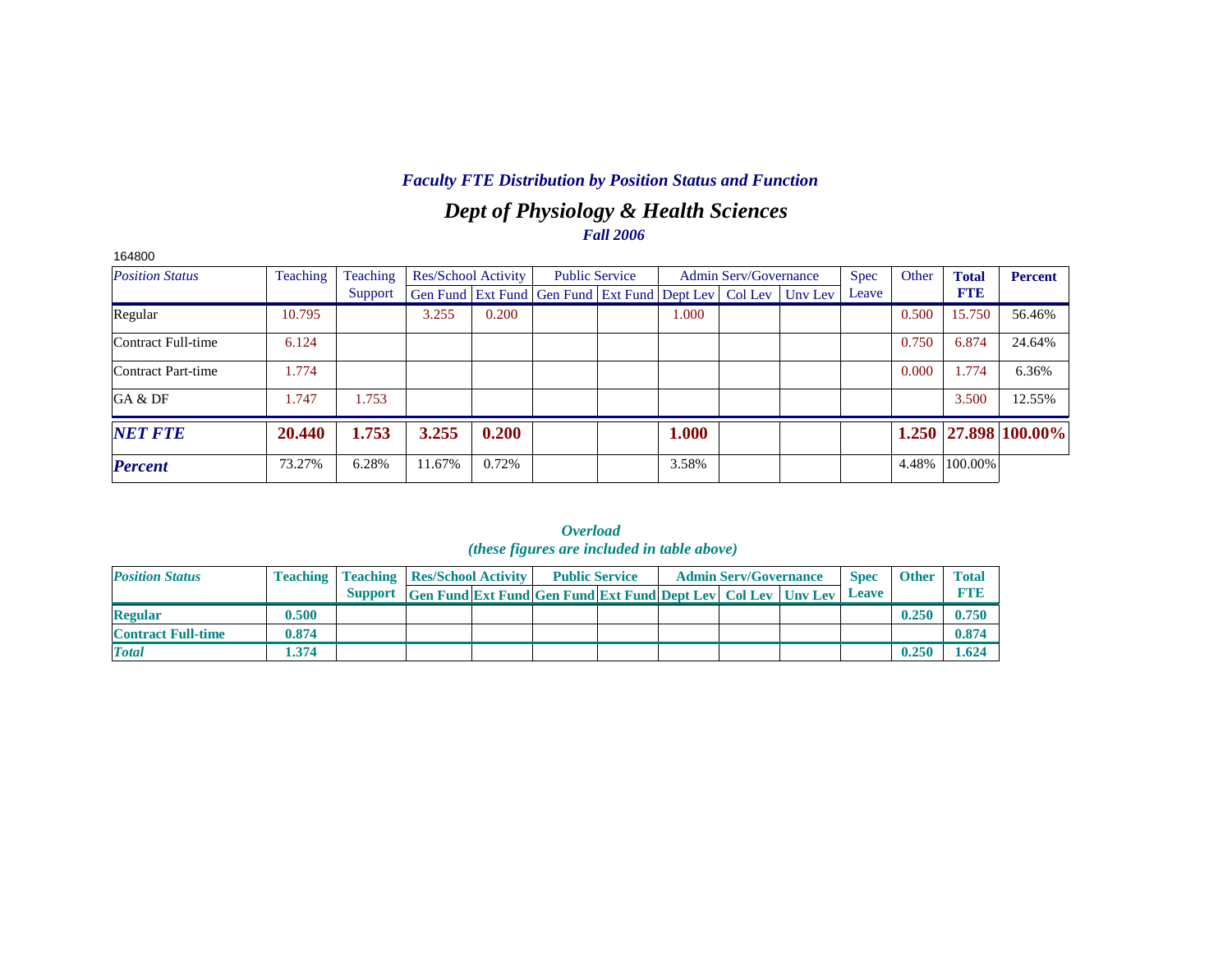# *Dept of Political Science Fall 2006*

| 165100                 |          |          |                     |                                                                |       |                              |         |             |       |              |                            |
|------------------------|----------|----------|---------------------|----------------------------------------------------------------|-------|------------------------------|---------|-------------|-------|--------------|----------------------------|
| <b>Position Status</b> | Teaching | Teaching | Res/School Activity | <b>Public Service</b>                                          |       | <b>Admin Serv/Governance</b> |         | <b>Spec</b> | Other | <b>Total</b> | <b>Percent</b>             |
|                        |          | Support  |                     | Gen Fund   Ext Fund   Gen Fund   Ext Fund   Dept Lev   Col Lev |       |                              | Uny Lev | Leave       |       | <b>FTE</b>   |                            |
| Regular                | 8.896    |          | 2.191               |                                                                | 0.500 | 0.250                        |         |             | 1.163 | 13.000       | 57.59%                     |
| Contract Full-time     | 1.000    |          |                     |                                                                |       |                              |         |             |       | 1.000        | 4.43%                      |
| Contract Part-time     | 5.572    |          |                     |                                                                |       |                              |         |             |       | 5.572        | 24.69%                     |
| GA & DF                |          | 1.500    | 1.500               |                                                                |       |                              |         |             |       | 3.000        | 13.29%                     |
| <b>NET FTE</b>         | 15.468   | 1.500    | 3.691               |                                                                | 0.500 | 0.250                        |         |             |       |              | $1.163$   22.572   100.00% |
| <b>Percent</b>         | 68.53%   | 6.65%    | 16.35%              |                                                                | 2.22% | 1.11%                        |         |             | 5.15% | 100.00%      |                            |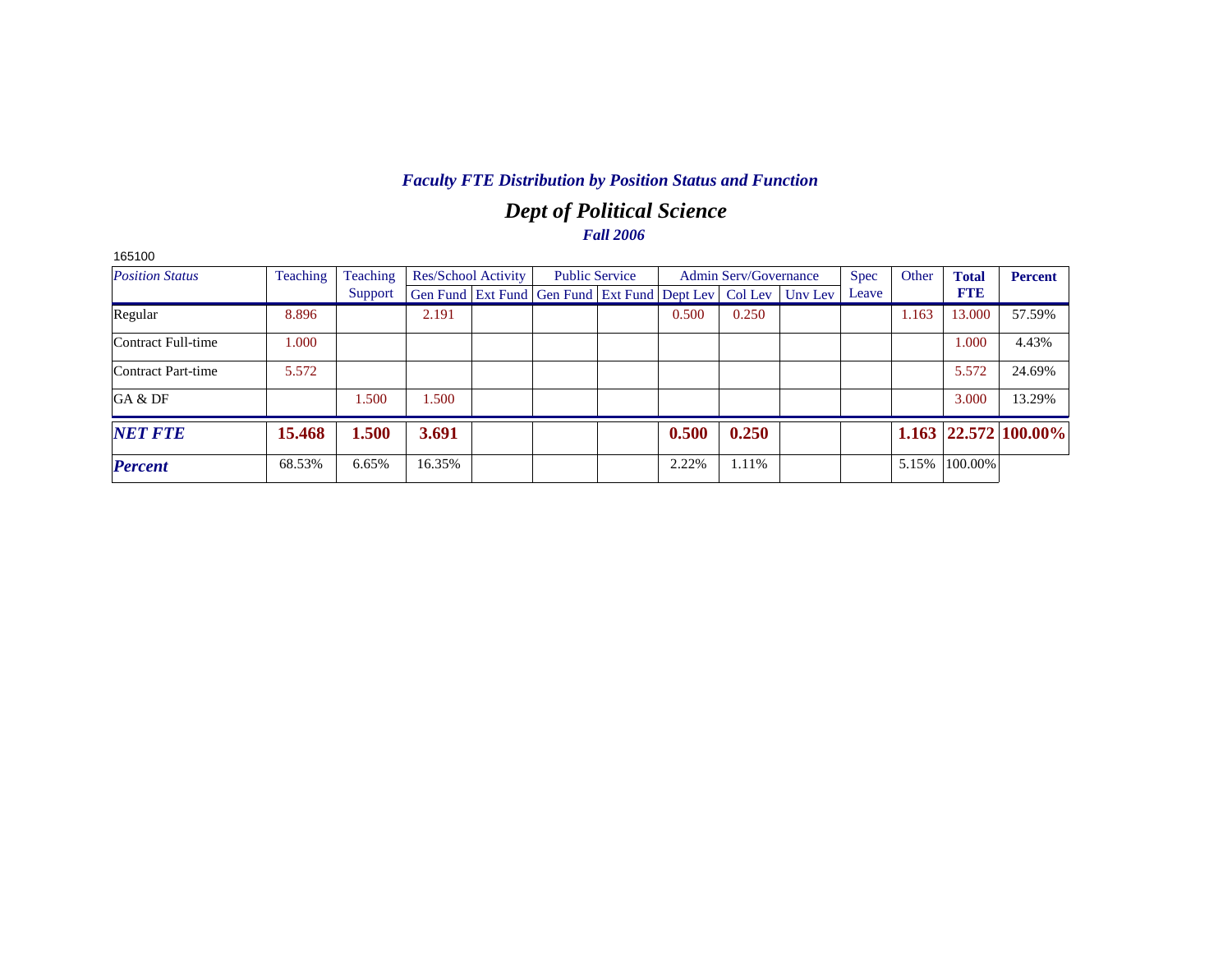# *Dept of Social Work Fall 2006*

| 165700                 |          |          |        |                     |                                                                          |        |                              |             |       |              |                |
|------------------------|----------|----------|--------|---------------------|--------------------------------------------------------------------------|--------|------------------------------|-------------|-------|--------------|----------------|
| <b>Position Status</b> | Teaching | Teaching |        | Res/School Activity | <b>Public Service</b>                                                    |        | <b>Admin Serv/Governance</b> | <b>Spec</b> | Other | <b>Total</b> | <b>Percent</b> |
|                        |          | Support  |        |                     | Gen Fund   Ext Fund   Gen Fund   Ext Fund   Dept Lev   Col Lev   Unv Lev |        |                              | Leave       |       | <b>FTE</b>   |                |
| Regular                | 3.000    |          | 1.500  | 0.300               |                                                                          | 1.450  |                              |             |       | 6.250        | 71.43%         |
| Contract Full-time     | 1.750    |          |        |                     |                                                                          | 0.250  |                              |             |       | 2.000        | 22.86%         |
| Contract Part-time     | 0.500    |          |        |                     |                                                                          |        |                              |             |       | 0.500        | 5.71%          |
| <b>NET FTE</b>         | 5.250    |          | 1.500  | 0.300               |                                                                          | 1.700  |                              |             |       |              | 8.750 100.00%  |
| <b>Percent</b>         | 60.00%   |          | 17.14% | 3.43%               |                                                                          | 19.43% |                              |             |       | 100.00%      |                |

*Overload (these figures are included in table above)*

| <b>Position Status</b> |       | <b>Teaching   Teaching   Res/School Activity  </b>                   | <b>Public Service</b> |  | <b>Admin Serv/Governance</b> | <b>Spec</b> | <b>Other</b> | <b>Total</b> |
|------------------------|-------|----------------------------------------------------------------------|-----------------------|--|------------------------------|-------------|--------------|--------------|
|                        |       | Support Gen Fund Ext Fund Gen Fund Ext Fund Dept Lev Col Lev Unv Lev |                       |  |                              | Leave       |              |              |
| <b>Regular</b>         | 0.250 |                                                                      |                       |  |                              |             |              | 0.250        |
| <b>Total</b>           | 0.250 |                                                                      |                       |  |                              |             |              | 0.250        |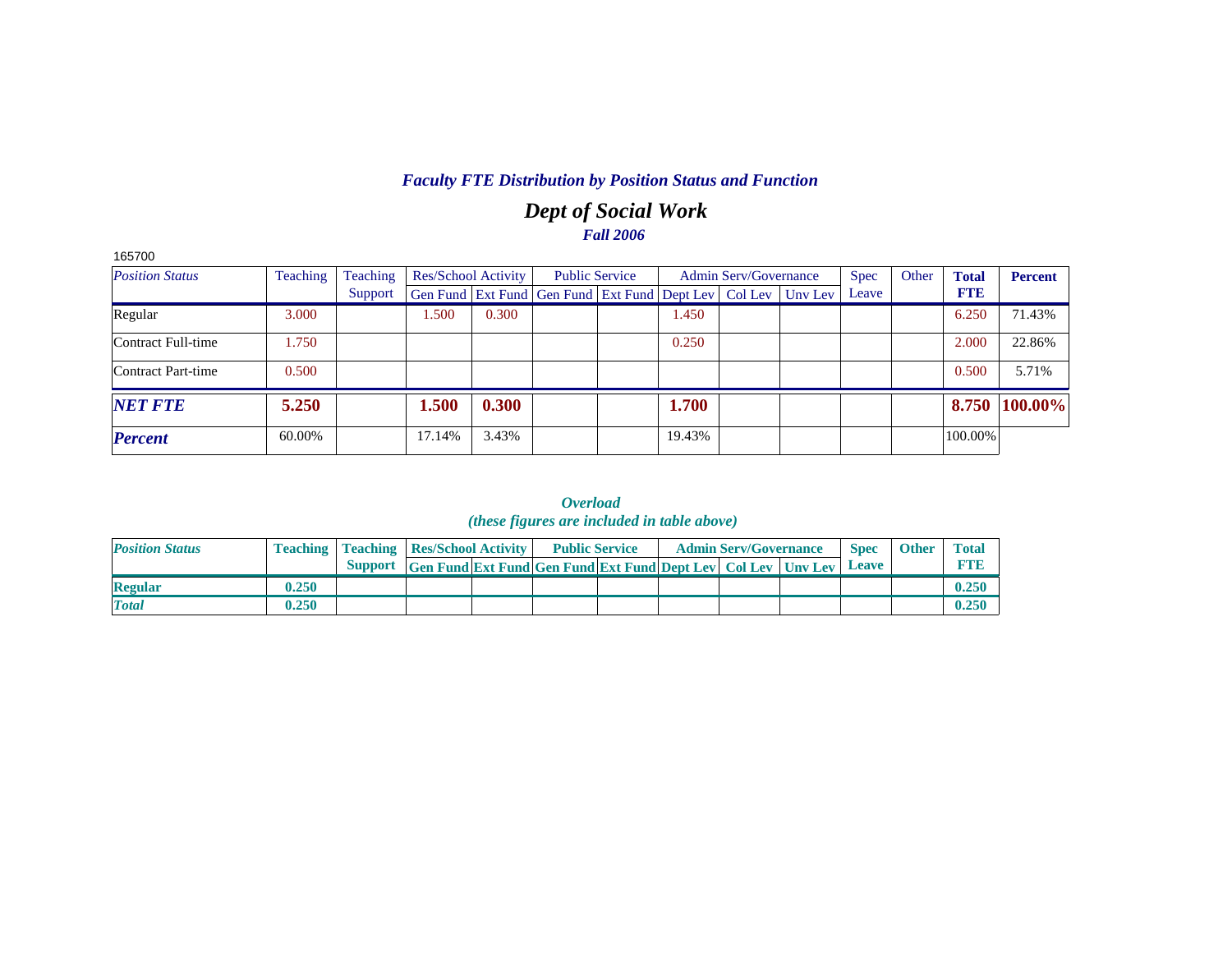# *Dept of Sociology Fall 2006*

| 166000                 |          |          |        |                            |                                                                |       |                              |         |             |       |              |                |
|------------------------|----------|----------|--------|----------------------------|----------------------------------------------------------------|-------|------------------------------|---------|-------------|-------|--------------|----------------|
| <b>Position Status</b> | Teaching | Teaching |        | <b>Res/School Activity</b> | <b>Public Service</b>                                          |       | <b>Admin Serv/Governance</b> |         | <b>Spec</b> | Other | <b>Total</b> | <b>Percent</b> |
|                        |          | Support  |        |                            | Gen Fund   Ext Fund   Gen Fund   Ext Fund   Dept Lev   Col Lev |       |                              | Uny Lev | Leave       |       | <b>FTB</b>   |                |
| Regular                | 6.500    |          | 2.500  |                            |                                                                | 0.750 |                              | 0.250   |             |       | 10.000       | 50.00%         |
| Contract Full-time     | .250     |          |        |                            |                                                                |       |                              |         |             |       | 1.250        | 6.25%          |
| Contract Part-time     | 6.250    |          |        |                            |                                                                |       |                              |         |             |       | 6.250        | 31.25%         |
| GA & DF                |          |          | 2.500  |                            |                                                                |       |                              |         |             |       | 2.500        | 12.50%         |
| <b>NET FTE</b>         | 14.000   |          | 5.000  |                            |                                                                | 0.750 |                              | 0.250   |             |       |              | 20.000 100.00% |
| <b>Percent</b>         | 70.00%   |          | 25.00% |                            |                                                                | 3.75% |                              | 1.25%   |             |       | 100.00%      |                |

|                           |       |                                                    |                                                                           | <i>(these figures are included in table above)</i> |  |                              |              |              |              |
|---------------------------|-------|----------------------------------------------------|---------------------------------------------------------------------------|----------------------------------------------------|--|------------------------------|--------------|--------------|--------------|
| <b>Position Status</b>    |       | <b>Teaching   Teaching   Res/School Activity  </b> |                                                                           | <b>Public Service</b>                              |  | <b>Admin Serv/Governance</b> | <b>Spec</b>  | <b>Other</b> | <b>Total</b> |
|                           |       | <b>Support</b>                                     | <b>Gen Fund Ext Fund Gen Fund Ext Fund Dept Lev   Col Lev   Unv Lev  </b> |                                                    |  |                              | <b>Leave</b> |              | <b>FTE</b>   |
| <b>Contract Full-time</b> | 0.250 |                                                    |                                                                           |                                                    |  |                              |              |              | 0.250        |
| <b>Total</b>              | 0.250 |                                                    |                                                                           |                                                    |  |                              |              |              | 0.250        |

*Overload*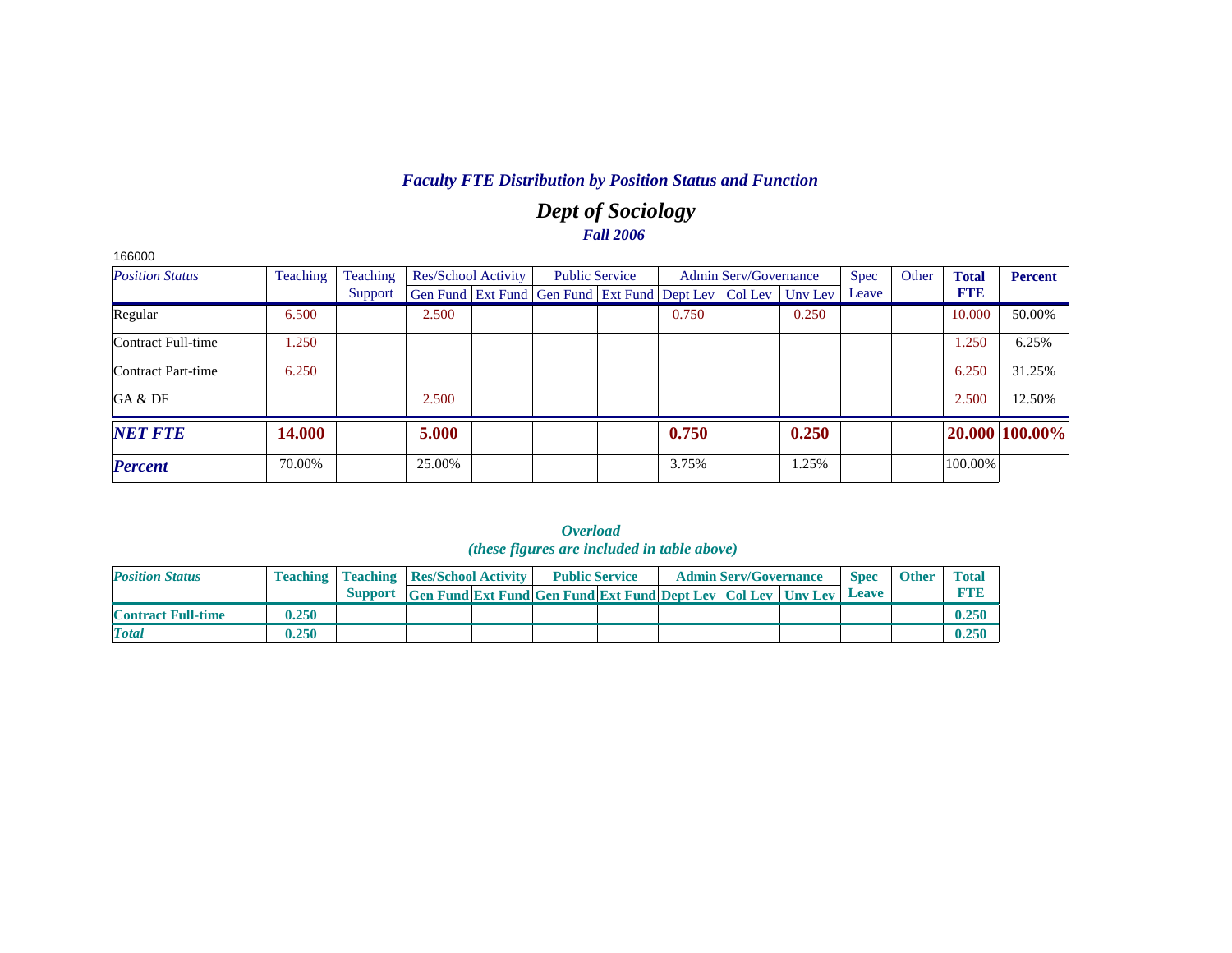## *Dept of Speech Pathology and Audiology Fall 2006*

| 166300                 |          |          |       |                     |                                                                |       |                              |         |             |       |              |                |
|------------------------|----------|----------|-------|---------------------|----------------------------------------------------------------|-------|------------------------------|---------|-------------|-------|--------------|----------------|
| <b>Position Status</b> | Teaching | Teaching |       | Res/School Activity | <b>Public Service</b>                                          |       | <b>Admin Serv/Governance</b> |         | <b>Spec</b> | Other | <b>Total</b> | <b>Percent</b> |
|                        |          | Support  |       |                     | Gen Fund   Ext Fund   Gen Fund   Ext Fund   Dept Lev   Col Lev |       |                              | Uny Lev | Leave       |       | <b>FTE</b>   |                |
| Regular                | 5.417    |          | 1.250 |                     |                                                                | 0.500 |                              |         |             |       | 7.167        | 30.60%         |
| Contract Full-time     | 8.584    |          |       |                     |                                                                | 0.250 |                              |         |             |       | 8.834        | 37.72%         |
| Contract Part-time     | 1.667    |          |       |                     |                                                                |       |                              |         |             |       | 1.667        | 7.12%          |
| GA & DF                |          | 5.750    |       |                     |                                                                |       |                              |         |             |       | 5.750        | 24.55%         |
| <b>NET FTE</b>         | 15.668   | 5.750    | 1.250 |                     |                                                                | 0.750 |                              |         |             |       |              | 23.418 100.00% |
| <b>Percent</b>         | 66.91%   | 24.55%   | 5.34% |                     |                                                                | 3.20% |                              |         |             |       | 100.00%      |                |

|                           |       |                                                    |  | . <i>.</i><br><i>(these figures are included in table above)</i>           |  |                              |             |              |              |
|---------------------------|-------|----------------------------------------------------|--|----------------------------------------------------------------------------|--|------------------------------|-------------|--------------|--------------|
| <b>Position Status</b>    |       | <b>Teaching   Teaching   Res/School Activity  </b> |  | <b>Public Service</b>                                                      |  | <b>Admin Serv/Governance</b> | <b>Spec</b> | <b>Other</b> | <b>Total</b> |
|                           |       |                                                    |  | Support Gen Fund Ext Fund Gen Fund Ext Fund Dept Lev Col Lev Unv Lev Leave |  |                              |             |              | <b>FTR</b>   |
| <b>Contract Full-time</b> | 0.834 |                                                    |  |                                                                            |  |                              |             |              | 0.834        |
| <b>Total</b>              | 0.834 |                                                    |  |                                                                            |  |                              |             |              | 0.834        |

*Overload*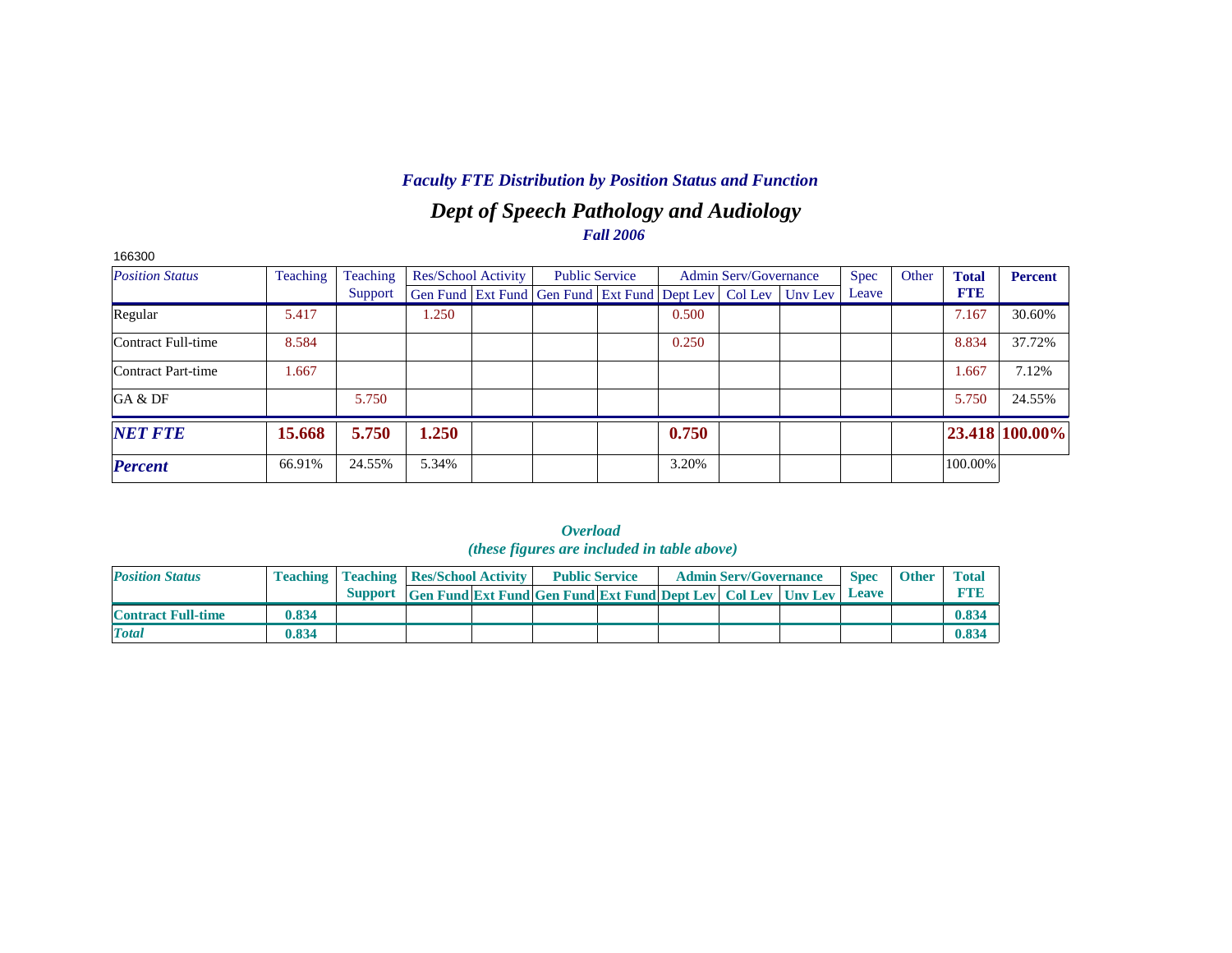# *Dept of Counseling Psychology Fall 2006*

| 170700                 |          |          |                            |       |                                                                |       |                              |         |             |       |              |                      |
|------------------------|----------|----------|----------------------------|-------|----------------------------------------------------------------|-------|------------------------------|---------|-------------|-------|--------------|----------------------|
| <b>Position Status</b> | Teaching | Teaching | <b>Res/School Activity</b> |       | <b>Public Service</b>                                          |       | <b>Admin Serv/Governance</b> |         | <b>Spec</b> | Other | <b>Total</b> | <b>Percent</b>       |
|                        |          | Support  |                            |       | Gen Fund   Ext Fund   Gen Fund   Ext Fund   Dept Lev   Col Lev |       |                              | Unv Lev | Leave       |       | <b>FTE</b>   |                      |
| Regular                | 4.250    | 1.000    | 2.750                      | 0.250 | 0.250                                                          | 1.500 |                              |         | 1.000       | 0.250 | 11.250       | 33.83%               |
| Contract Full-time     | 2.750    |          |                            |       |                                                                |       |                              |         |             |       | 2.750        | 8.27%                |
| Contract Part-time     | 5.000    |          |                            |       |                                                                |       |                              |         | 0.000       |       | 5.000        | 15.04%               |
| GA & DF                | 3.916    | 1.750    | 4.084                      | 0.500 | 2.250                                                          |       |                              |         |             | 1.500 | 14.000       | 42.11%               |
| Loan From $(+)$        | 0.250    |          |                            |       |                                                                |       |                              |         |             |       | 0.250        | 0.75%                |
| <b>NET FTE</b>         | 16.166   | 2.750    | 6.834                      | 0.750 | 2.500                                                          | 1.500 |                              |         | 1.000       |       |              | 1.750 33.250 100.00% |
| <b>Percent</b>         | 48.62%   | 8.27%    | 20.55%                     | 2.26% | 7.52%                                                          | 4.51% |                              |         | 3.01%       | 5.26% | 100.00%      |                      |

|                           |                 |                |                                                                     | <i>(these figures are included in table above)</i> |  |                              |              |              |              |
|---------------------------|-----------------|----------------|---------------------------------------------------------------------|----------------------------------------------------|--|------------------------------|--------------|--------------|--------------|
| <b>Position Status</b>    | <b>Teaching</b> |                | <b>Teaching Res/School Activity</b>                                 | <b>Public Service</b>                              |  | <b>Admin Serv/Governance</b> | <b>Spec</b>  | <b>Other</b> | <b>Total</b> |
|                           |                 | <b>Support</b> | <b>Gen Fund Ext Fund Gen Fund Ext Fund Dept Lev Col Lev Unv Lev</b> |                                                    |  |                              | <b>Leave</b> |              | <b>FTE</b>   |
| <b>Regular</b>            |                 |                | 0.250                                                               |                                                    |  |                              |              |              | 0.250        |
| <b>Contract Full-time</b> | 0.750           |                |                                                                     |                                                    |  |                              |              |              | 0.750        |
| Loan From $(+)$           | 0.250           |                |                                                                     |                                                    |  |                              |              |              | 0.250        |
| <b>Total</b>              | 1.000           |                | 0.250                                                               |                                                    |  |                              |              |              | 1.250        |

# *Overload*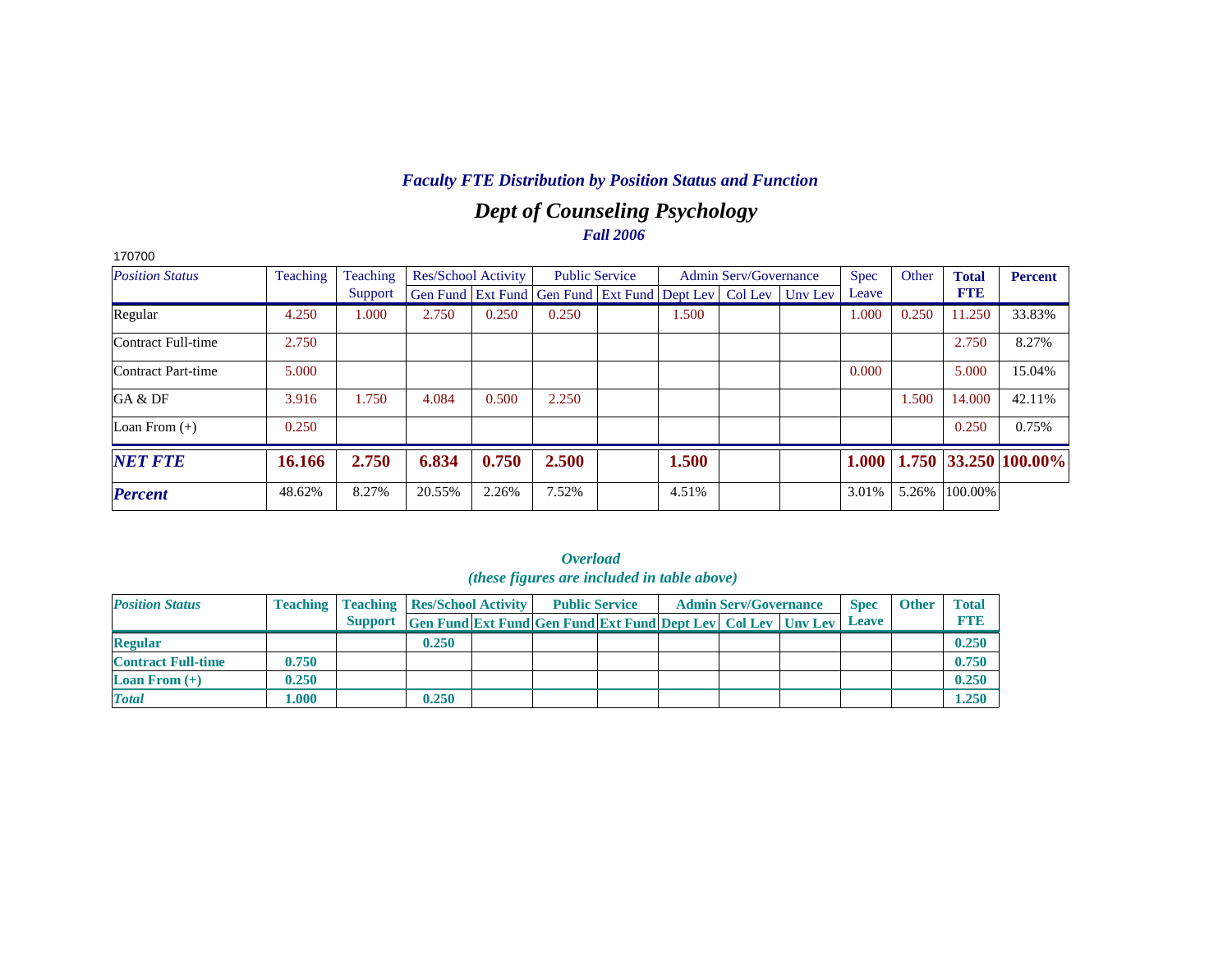# *Dept of Educational Leadership Fall 2006*

| 171000                 |          |          |                            |                                                                          |        |                              |             |       |              |                             |
|------------------------|----------|----------|----------------------------|--------------------------------------------------------------------------|--------|------------------------------|-------------|-------|--------------|-----------------------------|
| <b>Position Status</b> | Teaching | Teaching | <b>Res/School Activity</b> | <b>Public Service</b>                                                    |        | <b>Admin Serv/Governance</b> | <b>Spec</b> | Other | <b>Total</b> | <b>Percent</b>              |
|                        |          | Support  |                            | Gen Fund   Ext Fund   Gen Fund   Ext Fund   Dept Lev   Col Lev   Unv Lev |        |                              | Leave       |       | <b>FTE</b>   |                             |
| Regular                | 1.500    |          | 0.550                      | 0.500                                                                    | 0.750  |                              |             | 0.200 | 3.500        | 35.00%                      |
| Contract Full-time     | 1.750    |          |                            | 0.250                                                                    |        | 0.250                        |             |       | 2.250        | 22.50%                      |
| Contract Part-time     | 1.500    |          |                            |                                                                          |        |                              |             |       | 1.500        | 15.00%                      |
| GA & DF                |          |          | 1.250                      | 0.250                                                                    | 1.000  |                              |             |       | 2.500        | 25.00%                      |
| Loan From $(+)$        | 0.250    |          |                            |                                                                          |        |                              |             |       | 0.250        | 2.50%                       |
| <b>NET FTE</b>         | 5.000    |          | 1.800                      | 1.000                                                                    | 1.750  | 0.250                        |             |       |              | $0.200   10.000   100.00\%$ |
| <b>Percent</b>         | 50.00%   |          | 18.00%                     | 10.00%                                                                   | 17.50% | 2.50%                        |             | 2.00% | 100.00%      |                             |

| ( <i>these figures are included in table above</i> ) |  |                                                    |                                                                     |  |                       |  |  |                              |  |              |              |              |  |
|------------------------------------------------------|--|----------------------------------------------------|---------------------------------------------------------------------|--|-----------------------|--|--|------------------------------|--|--------------|--------------|--------------|--|
| <b>Position Status</b>                               |  | <b>Teaching   Teaching   Res/School Activity  </b> |                                                                     |  | <b>Public Service</b> |  |  | <b>Admin Serv/Governance</b> |  | <b>Spec</b>  | <b>Other</b> | <b>Total</b> |  |
|                                                      |  | Support                                            | <b>Gen Fund Ext Fund Gen Fund Ext Fund Dept Lev Col Lev Unv Lev</b> |  |                       |  |  |                              |  | <b>Leave</b> |              | <b>FTE</b>   |  |
| <b>Regular</b>                                       |  |                                                    |                                                                     |  | 0.500                 |  |  |                              |  |              |              | 0.500        |  |
| <b>Contract Full-time</b>                            |  |                                                    |                                                                     |  | 0.250                 |  |  |                              |  |              |              | 0.250        |  |
| <b>Total</b>                                         |  |                                                    |                                                                     |  | 0.750                 |  |  |                              |  |              |              | 0.750        |  |

| <i><b>Overload</b></i> |  |  |                                            |  |  |  |  |  |  |  |  |  |
|------------------------|--|--|--------------------------------------------|--|--|--|--|--|--|--|--|--|
|                        |  |  | (these figures are included in table above |  |  |  |  |  |  |  |  |  |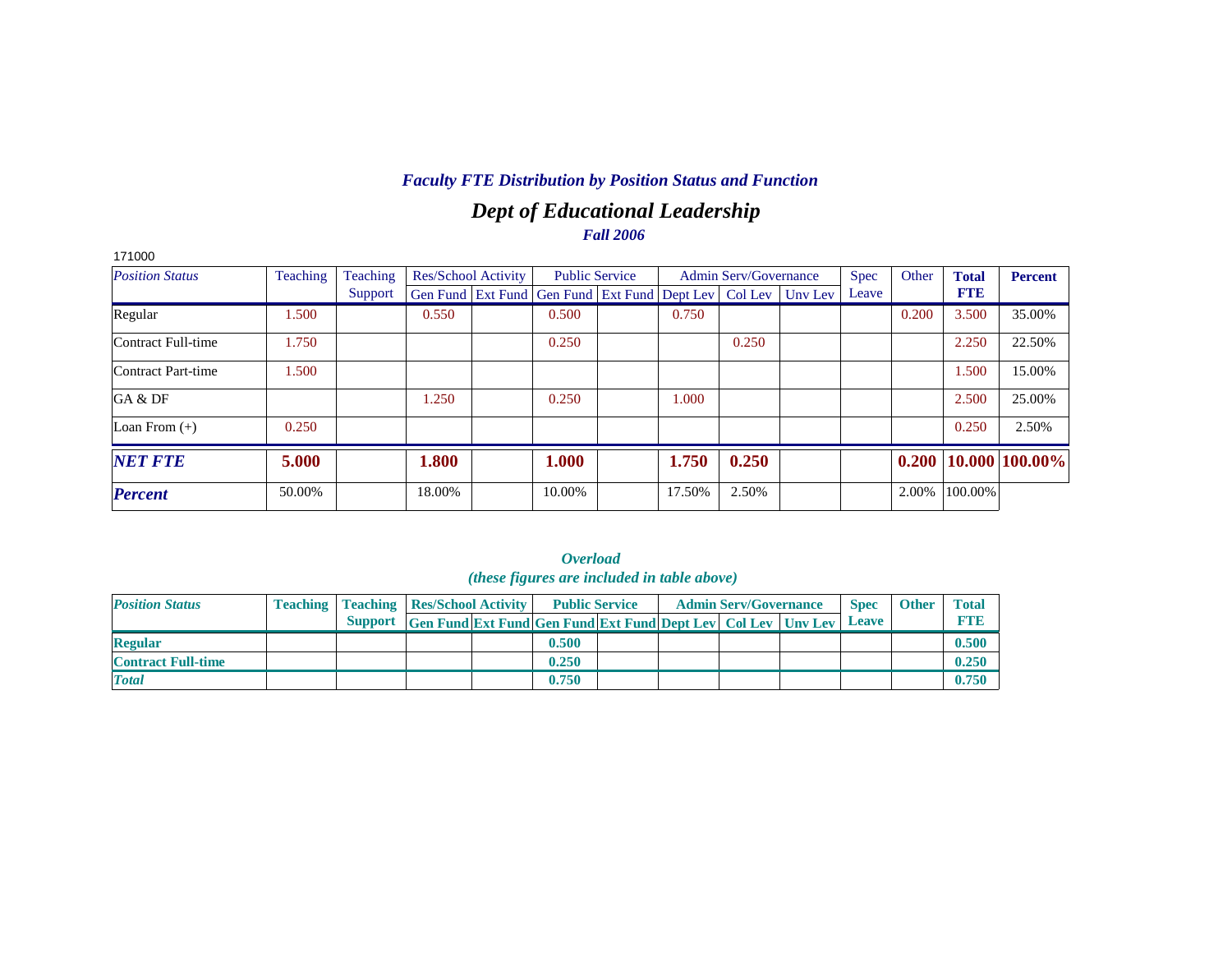# *Dept of Educational Psychology Fall 2006*

| 171300                 |          |          |        |                            |                                                        |                       |       |                              |         |             |       |              |                      |
|------------------------|----------|----------|--------|----------------------------|--------------------------------------------------------|-----------------------|-------|------------------------------|---------|-------------|-------|--------------|----------------------|
| <b>Position Status</b> | Teaching | Teaching |        | <b>Res/School Activity</b> |                                                        | <b>Public Service</b> |       | <b>Admin Serv/Governance</b> |         | <b>Spec</b> | Other | <b>Total</b> | <b>Percent</b>       |
|                        |          | Support  |        |                            | Gen Fund Ext Fund Gen Fund Ext Fund Dept Lev   Col Lev |                       |       |                              | Uny Lev | Leave       |       | <b>FTE</b>   |                      |
| Regular                | 8.750    |          | 3.000  | 0.465                      | 0.035                                                  |                       | 0.500 |                              |         | 1.000       | 0.500 | 14.250       | 33.14%               |
| Contract Full-time     | 5.500    | 0.250    |        |                            |                                                        |                       | 0.250 |                              |         |             | 0.250 | 6.250        | 14.53%               |
| Contract Part-time     | 4.000    |          | 1.000  | 0.500                      |                                                        |                       |       |                              |         |             |       | 5.500        | 12.79%               |
| GA & DF                |          |          | 12.500 | 5.500                      |                                                        |                       |       |                              |         |             |       | 18.000       | 41.86%               |
| Loan From $(+)$        | 0.250    |          |        |                            |                                                        |                       |       |                              |         |             | 0.250 | 0.500        | 1.16%                |
| Loan To $(-)$          | $-1.500$ |          |        |                            |                                                        |                       |       |                              |         |             |       | $-1.500$     | $-3.49%$             |
| <b>NET FTE</b>         | 17.000   | 0.250    | 16.500 | 6.465                      | 0.035                                                  |                       | 0.750 |                              |         | 1.000       |       |              | 1.000 43.000 100.00% |
| <b>Percent</b>         | 39.53%   | 0.58%    | 38.37% | 15.03%                     | 0.08%                                                  |                       | 1.74% |                              |         | 2.33%       | 2.33% | 100.00%      |                      |

|                                             | <i><b>Overload</b></i> |  |  |
|---------------------------------------------|------------------------|--|--|
| (these figures are included in table above) |                        |  |  |

| <b>Position Status</b>    |       | <b>Teaching   Teaching   Res/School Activity  </b> |                                                                     | <b>Public Service</b> |  | <b>Admin Serv/Governance</b> | <b>Spec</b>  | <b>Other</b> | <b>Total</b> |
|---------------------------|-------|----------------------------------------------------|---------------------------------------------------------------------|-----------------------|--|------------------------------|--------------|--------------|--------------|
|                           |       | <b>Support</b>                                     | <b>Gen Fund Ext Fund Gen Fund Ext Fund Dept Lev Col Lev Unv Lev</b> |                       |  |                              | <b>Leave</b> |              | <b>FTIE</b>  |
| <b>Regular</b>            | 0.250 |                                                    |                                                                     |                       |  |                              |              |              | 0.250        |
| <b>Contract Full-time</b> | 0.250 |                                                    |                                                                     |                       |  |                              |              |              | 0.250        |
| <b>Loan From</b> $(+)$    |       |                                                    |                                                                     |                       |  |                              |              | 0.250        | 0.250        |
| <b>Total</b>              | 0.500 |                                                    |                                                                     |                       |  |                              |              | 0.250        | 0.750        |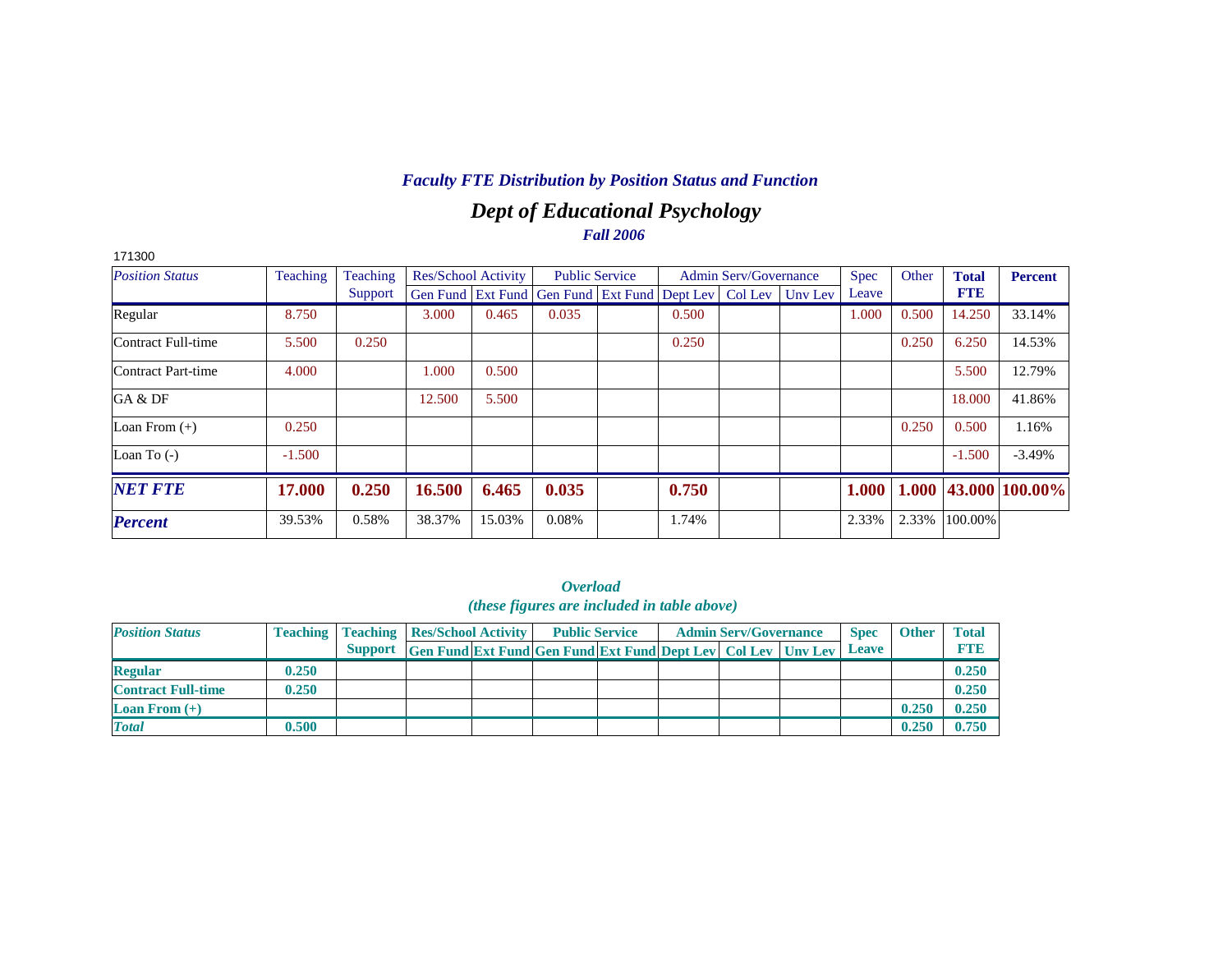# *Dept of Elementary Education Fall 2006*

| 171600                 |          |          |       |                     |                                                                |                       |       |                              |         |             |       |              |                      |
|------------------------|----------|----------|-------|---------------------|----------------------------------------------------------------|-----------------------|-------|------------------------------|---------|-------------|-------|--------------|----------------------|
| <b>Position Status</b> | Teaching | Teaching |       | Res/School Activity |                                                                | <b>Public Service</b> |       | <b>Admin Serv/Governance</b> |         | <b>Spec</b> | Other | <b>Total</b> | <b>Percent</b>       |
|                        |          | Support  |       |                     | Gen Fund   Ext Fund   Gen Fund   Ext Fund   Dept Lev   Col Lev |                       |       |                              | Unv Lev | Leave       |       | <b>FTE</b>   |                      |
| Regular                | 10.249   | 1.583    | 3.000 | 2.000               |                                                                |                       | 0.583 |                              |         |             |       | 17.415       | 39.12%               |
| Contract Full-time     | 11.500   | 0.583    |       |                     |                                                                |                       | 0.500 |                              |         |             | 2.500 | 15.083       | 33.88%               |
| Contract Part-time     | 4.918    |          |       |                     |                                                                |                       |       |                              |         |             |       | 4.918        | 11.05%               |
| GA & DF                |          | 5.500    |       | 1.000               |                                                                |                       |       |                              |         |             |       | 6.500        | 14.60%               |
| Loan From $(+)$        | 0.938    |          |       |                     |                                                                |                       |       |                              |         |             |       | 0.938        | 2.11%                |
| Loan To $(-)$          | $-0.338$ |          |       |                     |                                                                |                       |       |                              |         |             |       | $-0.338$     | $-0.76%$             |
| <b>NET FTE</b>         | 27.267   | 7.666    | 3.000 | 3.000               |                                                                |                       | 1.083 |                              |         |             |       |              | 2.500 44.516 100.00% |
| <b>Percent</b>         | 61.25%   | 17.22%   | 6.74% | 6.74%               |                                                                |                       | 2.43% |                              |         |             | 5.62% | 100.00%      |                      |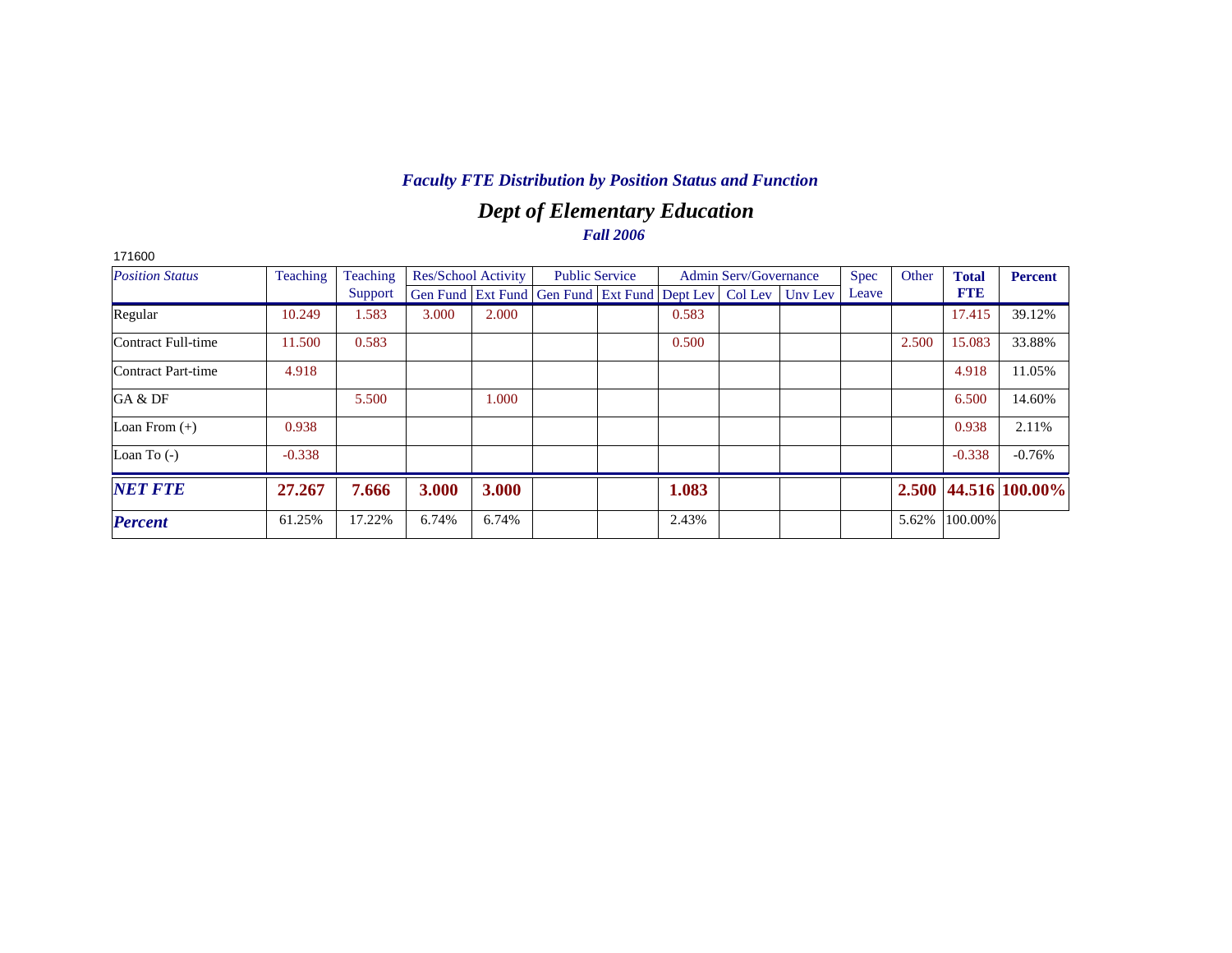# *Dept of Educational Studies Fall 2006*

| 172500                 |                 |          |                            |       |                                              |                       |       |                              |         |             |       |              |                |
|------------------------|-----------------|----------|----------------------------|-------|----------------------------------------------|-----------------------|-------|------------------------------|---------|-------------|-------|--------------|----------------|
| <b>Position Status</b> | <b>Teaching</b> | Teaching | <b>Res/School Activity</b> |       |                                              | <b>Public Service</b> |       | <b>Admin Serv/Governance</b> |         | <b>Spec</b> | Other | <b>Total</b> | <b>Percent</b> |
|                        |                 | Support  |                            |       | Gen Fund Ext Fund Gen Fund Ext Fund Dept Lev |                       |       | Col Lev                      | Unv Lev | Leave       |       | <b>FTE</b>   |                |
| Regular                | 12.416          |          | 5.438                      | 0.062 | 0.250                                        |                       | 1.500 | 0.500                        | 0.250   |             | 0.750 | 21.166       | 55.87%         |
| Contract Full-time     | 5.500           | 0.250    | 0.250                      |       |                                              |                       |       |                              |         |             | 0.250 | 6.250        | 16.50%         |
| Contract Part-time     | 5.825           |          |                            |       |                                              |                       |       |                              |         |             |       | 5.825        | 15.38%         |
| GA & DF                |                 | 5.500    |                            |       |                                              |                       |       |                              |         |             |       | 5.500        | 14.52%         |
| Loan From $(+)$        | 0.328           |          |                            |       |                                              |                       |       |                              |         |             |       | 0.328        | 0.87%          |
| Loan To $(-)$          | $-1.188$        |          |                            |       |                                              |                       |       |                              |         |             |       | $-1.188$     | $-3.14%$       |
| <b>NET FTE</b>         | 22.881          | 5.750    | 5.688                      | 0.062 | 0.250                                        |                       | 1.500 | 0.500                        | 0.250   |             | 1.000 | 37.881       | 100.00%        |
| <b>Percent</b>         | 60.40%          | 15.18%   | 15.02%                     | 0.16% | 0.66%                                        |                       | 3.96% | 1.32%                        | 0.66%   |             | 2.64% | 100.00%      |                |

*Overload (these figures are included in table above)*

| <b>Position Status</b> |       | <b>Teaching   Teaching   Res/School Activity  </b>                   | <b>Public Service</b> |  | <b>Admin Serv/Governance</b> | <b>Spec</b>  | <b>Other</b> | <b>Total</b> |
|------------------------|-------|----------------------------------------------------------------------|-----------------------|--|------------------------------|--------------|--------------|--------------|
|                        |       | Support Gen Fund Ext Fund Gen Fund Ext Fund Dept Lev Col Lev Unv Lev |                       |  |                              | <b>Leave</b> |              |              |
| <b>Regular</b>         | 0.166 |                                                                      | 0.250                 |  |                              |              |              | 0.416        |
| <b>Total</b>           | 0.166 |                                                                      | 0.250                 |  |                              |              |              | 0.416        |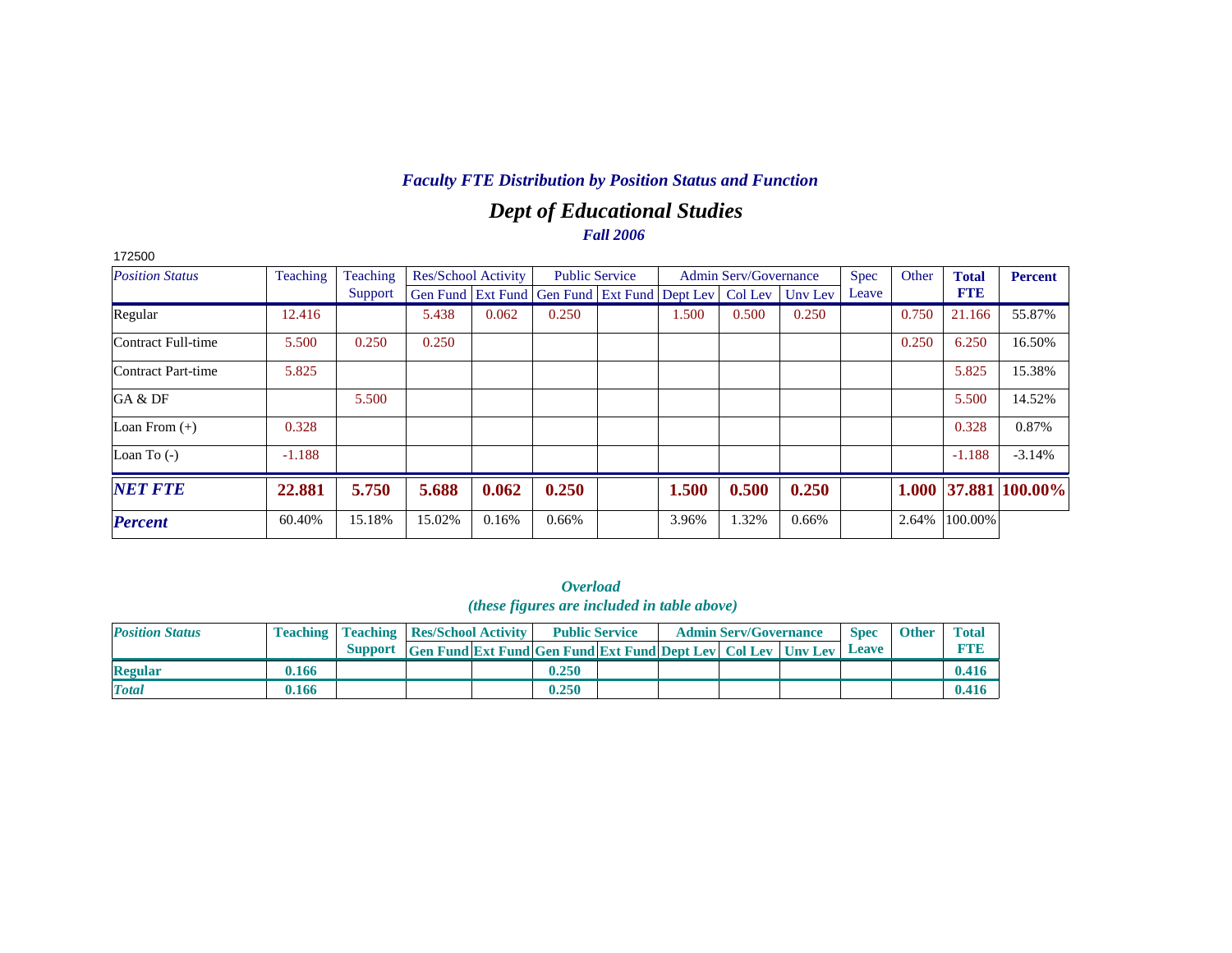# *Dept of Special Education Fall 2006*

| 172800                    |          |          |                     |       |                                                                |                       |       |                              |         |             |          |              |                            |
|---------------------------|----------|----------|---------------------|-------|----------------------------------------------------------------|-----------------------|-------|------------------------------|---------|-------------|----------|--------------|----------------------------|
| <b>Position Status</b>    | Teaching | Teaching | Res/School Activity |       |                                                                | <b>Public Service</b> |       | <b>Admin Serv/Governance</b> |         | <b>Spec</b> | Other    | <b>Total</b> | <b>Percent</b>             |
|                           |          | Support  |                     |       | Gen Fund   Ext Fund   Gen Fund   Ext Fund   Dept Lev   Col Lev |                       |       |                              | Unv Lev | Leave       |          | <b>FTE</b>   |                            |
| Regular                   | 6.583    |          | 2.250               |       |                                                                |                       | 1.167 |                              |         |             | 0.250    | 10.250       | 45.28%                     |
| Contract Full-time        | 0.832    |          |                     |       |                                                                |                       | 0.250 |                              |         |             |          | 1.082        | 4.78%                      |
| <b>Contract Part-time</b> | 5.608    |          |                     | 0.500 |                                                                |                       |       |                              |         |             |          | 6.108        | 26.98%                     |
| GA & DF                   |          | 5.000    |                     | 0.500 |                                                                |                       |       |                              |         |             |          | 5.500        | 24.30%                     |
| Loan From $(+)$           | 0.197    |          |                     |       |                                                                |                       |       |                              |         |             |          | 0.197        | 0.87%                      |
| Loan To $(-)$             | $-0.250$ |          |                     |       |                                                                |                       |       |                              |         |             | $-0.250$ | $-0.500$     | $-2.21%$                   |
| <b>NET FTE</b>            | 12.970   | 5.000    | 2.250               | 1.000 |                                                                |                       | 1.417 |                              |         |             |          |              | $0.000$   22.637   100.00% |
| <b>Percent</b>            | 57.30%   | 22.09%   | 9.94%               | 4.42% |                                                                |                       | 6.26% |                              |         |             | $0.00\%$ | 100.00%      |                            |

#### *Overload (these figures are included in table above)*

| <b>Position Status</b>    |       | <b>Teaching   Teaching   Res/School Activity  </b> |                                                                          | <b>Public Service</b> |  | <b>Admin Serv/Governance</b> | <b>Spec</b> | <b>Other</b> | <b>Total</b> |
|---------------------------|-------|----------------------------------------------------|--------------------------------------------------------------------------|-----------------------|--|------------------------------|-------------|--------------|--------------|
|                           |       |                                                    | Support Gen Fund Ext Fund Gen Fund Ext Fund Dept Lev   Col Lev   Unv Lev |                       |  |                              | Leave       |              |              |
| <b>Contract Full-time</b> | 0.082 |                                                    |                                                                          |                       |  |                              |             |              | 0.082        |
| <b>Total</b>              | 0.082 |                                                    |                                                                          |                       |  |                              |             |              | 0.082        |